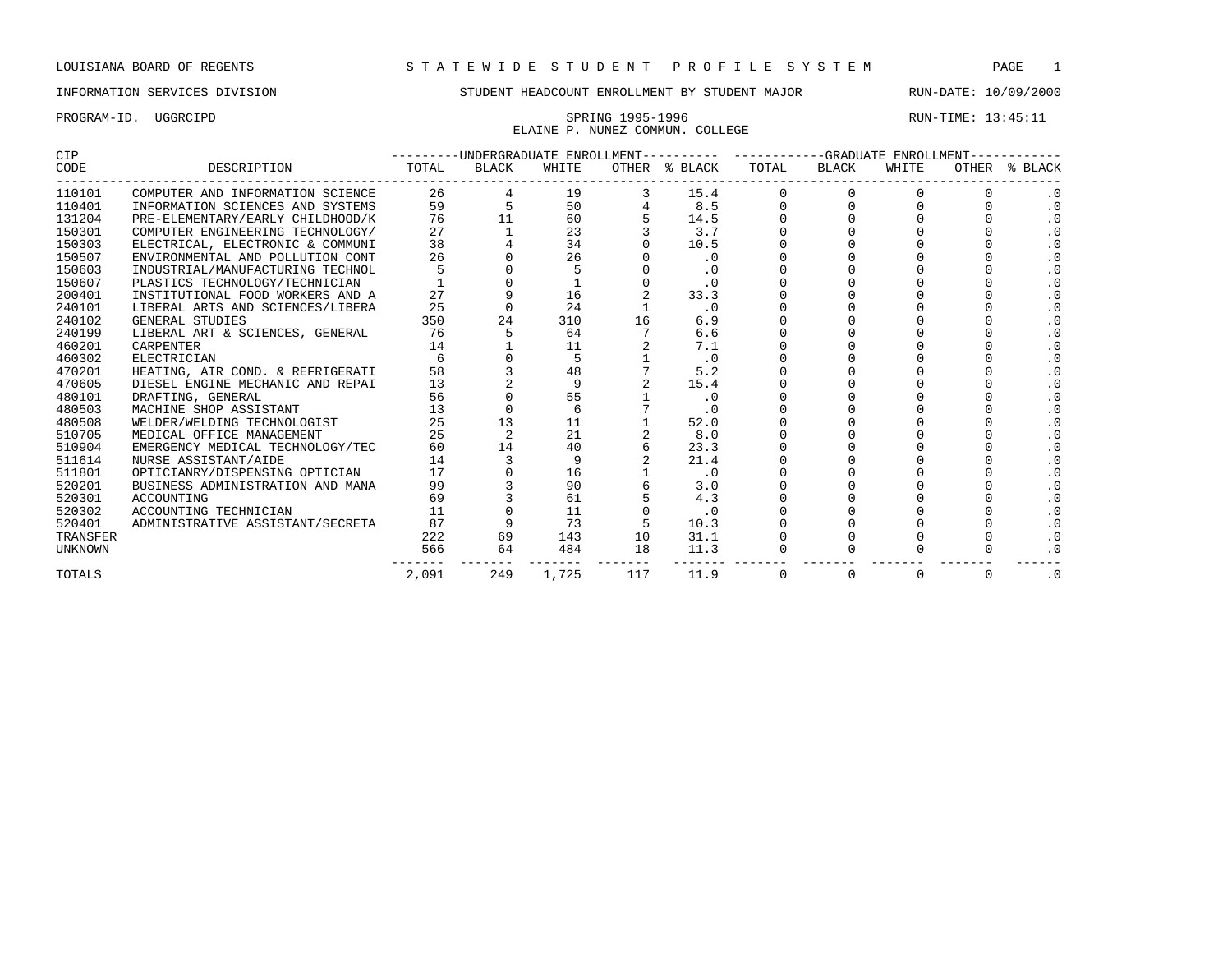PROGRAM-ID. UGGRCIPD SPRING 1995-1996 RUN-TIME: 13:45:11 DELGADO COMMUNITY COLLEGE

| CIP                    |                                        |                                        |                 |                         |                 |               | ---------UNDERGRADUATE ENROLLMENT---------- ----------GRADUATE ENROLLMENT----------- |              |                         |             |               |
|------------------------|----------------------------------------|----------------------------------------|-----------------|-------------------------|-----------------|---------------|--------------------------------------------------------------------------------------|--------------|-------------------------|-------------|---------------|
| CODE<br>______________ | DESCRIPTION                            | TOTAL                                  | <b>BLACK</b>    | WHITE                   |                 | OTHER % BLACK | TOTAL<br>---------------------                                                       | <b>BLACK</b> | WHITE<br>-------------- |             | OTHER % BLACK |
| 040501                 | INTERIOR ARCHITECTURE                  | 117                                    | 19              | 89                      | 9               | 16.2          | $\mathbf 0$                                                                          | $\mathbf 0$  | $\mathbf 0$             | 0           | $\cdot$ 0     |
| 099999                 | COMMUNICATIONS, OTHER                  | 88                                     | 27              | 51                      | 10              | 30.7          | $\mathbf 0$                                                                          | $\mathbf 0$  | $\mathbf 0$             | $\mathbf 0$ | $\cdot$ 0     |
| 110301                 | DATA PROCESSING TECHNOLOGY/TECHN       |                                        | 276             | 219                     | 78              | 48.2          | $\Omega$                                                                             | $\Omega$     | $\Omega$                | $\Omega$    | $\cdot$ 0     |
| 120301                 | FUNERAL SERVICES AND MORTUARY SC       | 110                                    | 57              | 49                      | $\overline{4}$  | 51.8          | $\mathbf 0$                                                                          | $\mathbf 0$  | $\mathbf 0$             | $\Omega$    | $\cdot$ 0     |
| 131003                 | EDUCATION OF THE DEAF AND HEARIN       | 12                                     | $\overline{1}$  | 11                      | $\overline{0}$  | 8.3           | $\mathbf 0$                                                                          | $\mathbf 0$  | $\mathbf 0$             | $\Omega$    | $\cdot$ 0     |
| 131204                 | PRE-ELEMENTARY/EARLY CHILDHOOD/K       | 615                                    | 278             | 298                     | 39              | 45.2          | $\mathbf 0$                                                                          | $\mathbf 0$  | $\Omega$                | $\Omega$    | $\cdot$ 0     |
| 150101                 | ARCHITECTURAL ENGINEERING TECHNO       | 86                                     | 41              | 32                      | 13              | 47.7          | $\Omega$                                                                             | $\Omega$     | $\Omega$                | $\Omega$    | $\cdot$ 0     |
| 150201                 | CIVIL ENGINEERING/CIVIL TECHNOLO       | 75                                     | 25              | 39                      | 11              | 33.3          | $\Omega$                                                                             | $\Omega$     | $\Omega$                | $\Omega$    | $\cdot$ 0     |
| 150303                 | ELECTRICAL, ELECTRONIC & COMMUNI       | 204                                    | 80              | 93                      | 31              | 39.2          | $\Omega$                                                                             | $\Omega$     | $\Omega$                | $\Omega$    | $\cdot$ 0     |
| 150401                 | BIOMEDICAL ENGINEERING-RELATED T       | 98                                     | 24              | 63                      | 11              | 24.5          | $\Omega$                                                                             | $\Omega$     | $\Omega$                | $\Omega$    | $\cdot$ 0     |
| 190503                 | DIETETICS/HUMAN NUTRITIONAL SERV       | 79                                     | 26              | 47                      | 6               | 32.9          | $\mathbf 0$                                                                          | $\mathbf 0$  | $\mathbf 0$             | $\Omega$    | $\cdot$ 0     |
| 200401                 | INSTITUTIONAL FOOD WORKERS AND A       | 180                                    | 41              | 123                     | 16              | 22.8          | $\Omega$                                                                             | $\Omega$     | $\Omega$                | $\Omega$    | $\cdot$ 0     |
| 240102                 | GENERAL STUDIES                        | 1,521                                  | 418             | 961                     | 142             | 27.5          | $\mathbf 0$                                                                          | $\mathbf 0$  | $\mathbf 0$             | $\Omega$    | $\cdot$ 0     |
| 300101                 | BIOLOGICAL AND PHYSICAL SCIENCES       | 254                                    | 72              | 145                     | 37              | 28.3          | $\mathbf 0$                                                                          | $\mathbf 0$  | $\mathbf 0$             | $\Omega$    | $\cdot$ 0     |
| 430107                 | LAW ENFORCEMENT/POLICE SCIENCE         | 467                                    | 207             | 217                     | 43              | 44.3          | $\mathbf 0$                                                                          | $\mathbf 0$  | 0                       | $\mathbf 0$ | $\cdot$ 0     |
| 430201                 | FIRE PROTECTION AND SAFETY TECHN       | 90                                     | 26              | 63                      | <sup>1</sup>    | 28.9          | $\Omega$                                                                             | $\Omega$     | $\Omega$                | $\Omega$    | $\cdot$ 0     |
| 460201                 | CARPENTER                              | 8                                      | $\overline{3}$  | $\overline{4}$          | <sup>1</sup>    | 37.5          | $\Omega$                                                                             | $\Omega$     | $\Omega$                | $\Omega$    | $\cdot$ 0     |
| 460302                 | ELECTRICIAN                            | 22                                     | 10              | 12                      | $\Omega$        | 45.5          | $\Omega$                                                                             | $\Omega$     | $\Omega$                | $\Omega$    | $\cdot$ 0     |
| 460401                 | BUILDING/PROPERTY MAINTENANCE AN       | 9                                      | $\overline{2}$  | $\overline{4}$          | $\overline{3}$  | 22.2          | $\mathbf 0$                                                                          | $\mathbf 0$  | 0                       | $\Omega$    | $\cdot$ 0     |
| 470101                 | ELECTRICAL & ELECTRONIC EOUIPMEN       | 68                                     | 26              | 32                      | 10              | 38.2          | $\mathbf 0$                                                                          | $\mathbf 0$  | $\mathbf 0$             | $\Omega$    | $\cdot$ 0     |
| 470104                 | COMPUTER INSTALLER AND REPAIRER        | 90                                     | 33              | 46                      | 11              | 36.7          | $\Omega$                                                                             | $\mathbf 0$  | $\mathbf 0$             | $\Omega$    | $\cdot$ 0     |
| 470201                 | HEATING, AIR COND. & REFRIGERATI       | 29                                     | 12              | 13                      | $\overline{4}$  | 41.4          | $\mathbf 0$                                                                          | $\Omega$     | $\Omega$                | $\Omega$    | $\cdot$ 0     |
| 470604                 | AUTO/AUTOMOTIVE MECHANIC/TECHNIC       | 92                                     | 29              | 47                      | 16              | 31.5          | $\mathbf 0$                                                                          | $\Omega$     | 0                       | $\Omega$    | $\cdot$ 0     |
| 470607                 | AIRCRAFT MECHANIC/TECHNICIAN, AI       | 25                                     | $7\phantom{.0}$ | 13                      | 5               | 28.0          | $\mathbf 0$                                                                          | $\mathbf 0$  | 0                       | $\mathbf 0$ | $\cdot$ 0     |
| 470608                 | AIRCRAFT MECHANIC/TECHNICIAN, PO       | 13                                     | <sup>1</sup>    | $-5$                    | $7\phantom{.0}$ | 7.7           | $\Omega$                                                                             | $\Omega$     | $\Omega$                | $\Omega$    | $\cdot$ 0     |
| 480101                 | DRAFTING, GENERAL                      | 192                                    | 40              | 133                     | 19              | 20.8          | $\Omega$                                                                             | $\Omega$     | $\Omega$                | $\Omega$    | $\cdot$ 0     |
| 480503                 | MACHINE SHOP ASSISTANT                 |                                        | <sup>1</sup>    | 13                      | $\overline{3}$  | 5.9           | $\mathbf 0$                                                                          | $\Omega$     | $\Omega$                | $\Omega$    | $\cdot$ 0     |
| 480508                 | WELDER/WELDING TECHNOLOGIST            | $\begin{array}{c} 17 \\ 7 \end{array}$ | $\overline{4}$  | $\overline{\mathbf{3}}$ | $\overline{0}$  | 57.1          | $\mathbf 0$                                                                          | $\mathbf 0$  | $\mathbf 0$             | $\mathbf 0$ | $\cdot$ 0     |
| 500402                 | GRAPHIC DESIGN, COMMERCIAL ART A 199   |                                        | 36              | 138                     | 25              | 18.1          | $\mathbf 0$                                                                          | $\mathbf 0$  | $\mathbf 0$             | $\mathbf 0$ | $\cdot$ 0     |
| 500701                 | ART, GENERAL                           | 105                                    | 18              | 76                      | 11              | 17.1          | $\Omega$                                                                             | $\Omega$     | $\Omega$                | $\Omega$    | $\cdot$ 0     |
| 500901                 | MUSIC, GENERAL                         | 69                                     | 27              | 32                      | 10              | 39.1          | $\mathbf 0$                                                                          | $\Omega$     | $\Omega$                | $\Omega$    | $\cdot$ 0     |
| 510205                 | SIGN LANGUAGE INTERPRETER              | 112                                    | 38              | 69                      | - 5             | 33.9          | $\mathbf 0$                                                                          | $\mathbf 0$  | 0                       | $\Omega$    | $\cdot$ 0     |
| 510602                 | DENTAL HYGIENIST                       | 108                                    | 29              | 59                      | 20              | 26.9          | $\mathbf 0$                                                                          | $\mathbf 0$  | $\mathbf 0$             | $\Omega$    | $\cdot$ 0     |
| 510603                 | DENTAL LABORATORY TECHNICIAN           | 22                                     | $\overline{4}$  | 10                      | -8              | 18.2          | $\Omega$                                                                             | $\Omega$     | $\Omega$                | $\Omega$    | $\cdot$ 0     |
| 510707                 | MEDICAL RECORDS TECHNOLOGY/TECHN       | 122                                    | 61              | 56                      |                 | 50.0          | $\Omega$                                                                             | $\Omega$     | $\Omega$                | $\Omega$    | $\cdot$ 0     |
| 510803                 | OCCUPATIONAL THERAPY ASSISTANT         | 64                                     | 19              | 40                      | 5               | 29.7          | $\mathbf 0$                                                                          | $\mathbf 0$  | $\mathbf 0$             | $\Omega$    | $\cdot$ 0     |
| 510804                 | OPHTHALMIC MEDICAL ASSISTANT           | 16                                     | $-5$            | 10                      | $\mathbf{1}$    | 31.3          | $\mathbf 0$                                                                          | $\mathbf 0$  | $\mathbf 0$             | $\mathbf 0$ | $\cdot$ 0     |
| 510806                 | PHYSICAL THERAPY ASSISTANT             | 737                                    | 313             | 355                     | 69              | 42.5          | $\Omega$                                                                             | $\Omega$     | $\Omega$                | $\Omega$    | $\cdot$ 0     |
| 510904                 | EMERGENCY MEDICAL TECHNOLOGY/TEC       | 91                                     | 19              | 66                      | 6               | 20.9          | $\mathbf 0$                                                                          | $\Omega$     | $\Omega$                | $\Omega$    | $\cdot$ 0     |
| 510905                 | NUCLEAR MEDICAL TECHNOLOGY/TECHN       | 24                                     | $\overline{4}$  | 18                      | 2               | 16.7          | $\mathbf 0$                                                                          | $\mathbf 0$  | $\mathbf 0$             | $\mathbf 0$ | $\cdot$ 0     |
| 510907                 | MEDICAL RADIOLOGIC TECHNOLOGY/TE       | 618                                    | 178             | 377                     | 63              | 28.8          | $\Omega$                                                                             | $\Omega$     | $\mathbf 0$             | $\Omega$    | $\cdot$ 0     |
| 510908                 | RESPIRATORY THERAPY TECHNICIAN         | 243                                    | 137             | 87                      | 19              | 56.4          | $\mathbf 0$                                                                          | $\mathbf 0$  | $\mathbf 0$             | $\Omega$    | $\cdot$ 0     |
| 510909                 | SURGICAL/OPERATING ROOM TECHNICI       | 333                                    | 151             | 162                     | 20              | 45.3          | $\Omega$                                                                             | $\Omega$     | $\Omega$                | $\Omega$    | $\cdot$ 0     |
| 510910                 | DIAGNOSTIC MEDICAL SONOGRAPHY          | 39                                     | $6\overline{6}$ | 28                      | - 5             | 15.4          | $\mathbf 0$                                                                          | $\mathbf 0$  | $\mathbf 0$             | $\Omega$    | $\cdot$ 0     |
| 511004                 | MEDICAL LABORATORY TECHNICIAN          | 78                                     | 31              | 37                      | 10              | 39.7          | $\mathbf 0$                                                                          | $\mathbf 0$  | $\mathbf 0$             | $\Omega$    | $\cdot$ 0     |
| 511601                 | NURSING (R.N. TRAINING)                | 2, 211                                 | 887             | 1,160                   | 164             | 40.1          | $\mathbf 0$                                                                          | $\mathbf 0$  | 0                       | $\Omega$    | $\cdot$ 0     |
| 520201                 | BUSINESS ADMINISTRATION AND MANA 1,075 |                                        | 354             | 586                     | 135             | 32.9          | $\Omega$                                                                             | $\Omega$     | $\Omega$                | $\Omega$    | $\cdot$ 0     |
| 520301                 | ACCOUNTING                             | 430                                    | 165             | 214                     | 51              | 38.4          | $\Omega$                                                                             | $\Omega$     | $\Omega$                | $\Omega$    | $\cdot$ 0     |
| 520401                 | ADMINISTRATIVE ASSISTANT/SECRETA       | 176                                    | 88              | 74                      | 14              | 50.0          | $\Omega$                                                                             | $\Omega$     | $\Omega$                | $\Omega$    | $\cdot$ 0     |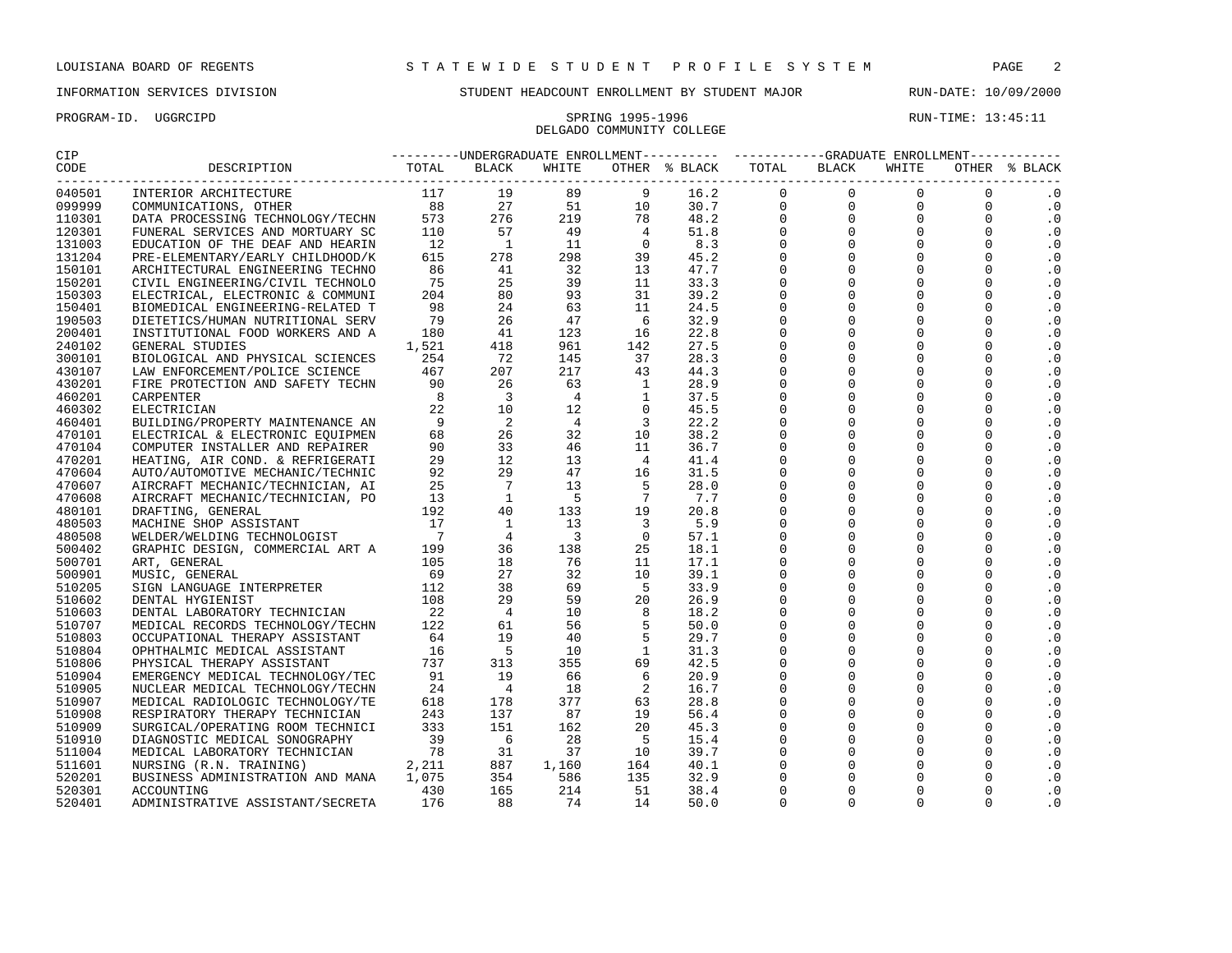| LOUISIANA BOARD OF REGENTS | STATEWIDE STUDENT PROFILE SYSTEM | PAGE |
|----------------------------|----------------------------------|------|
|                            |                                  |      |

PROGRAM-ID. UGGRCIPD SPRING 1995-1996 SPRING 1995-1996 RUN-TIME: 13:45:11

## INFORMATION SERVICES DIVISION STUDENT HEADCOUNT ENROLLMENT BY STUDENT MAJOR RUN-DATE: 10/09/2000

## DELGADO COMMUNITY COLLEGE

| CIP            |             |        |       |             |       |            |           | ---------UNDERGRADUATE ENROLLMENT---------- ----------GRADUATE ENROLLMENT----------- |              |                       |                                                  |
|----------------|-------------|--------|-------|-------------|-------|------------|-----------|--------------------------------------------------------------------------------------|--------------|-----------------------|--------------------------------------------------|
| CODE           | DESCRIPTION | TOTAL  | BLACK | WHITE       | OTHER | % BLACK    | TOTAL     | BLACK                                                                                | WHITE        | OTHER                 | % BLACK                                          |
| <b>UNKNOWN</b> |             | 1.924  | 480   | 978         |       | 466 24.9   | $\cdot$ 0 |                                                                                      | $\mathbf{r}$ | $\Omega$ and $\Omega$ | $\begin{array}{ccc} 0 & & \cdot & 0 \end{array}$ |
| TOTALS         |             | 13,937 |       | 4,836 7,457 |       | 1,644 34.7 | $\sim$ 0  | $\bigcup$                                                                            | 0            | $\Omega$              | $\overline{\phantom{0}}$ .0                      |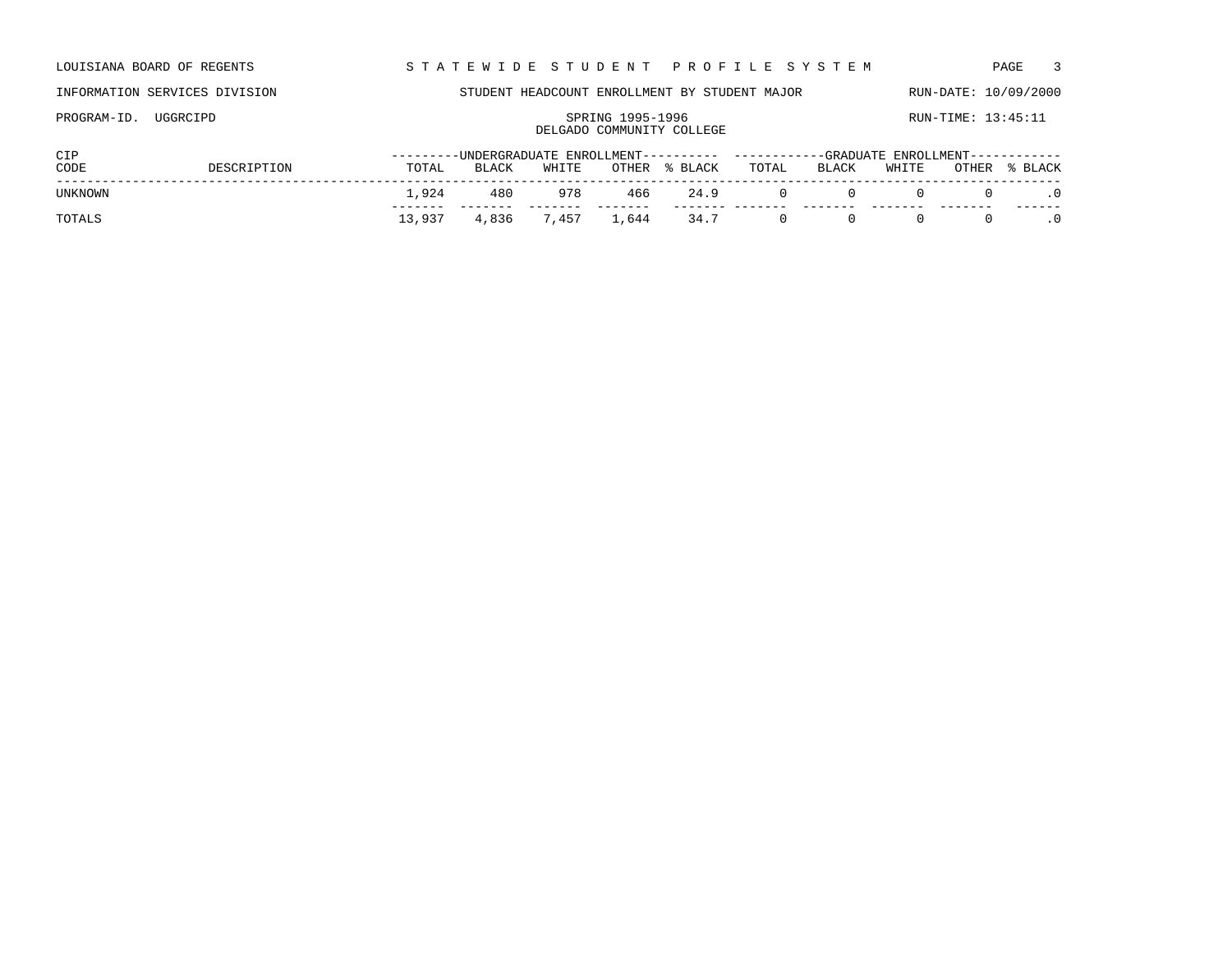# GRAMBLING STATE UNIVERSITY

| 090403           |                                                                                                                                                                                                                                            |  |                                                                 |       |          |          |          |          | $\cdot$ 0              |
|------------------|--------------------------------------------------------------------------------------------------------------------------------------------------------------------------------------------------------------------------------------------|--|-----------------------------------------------------------------|-------|----------|----------|----------|----------|------------------------|
| 110401           |                                                                                                                                                                                                                                            |  |                                                                 |       |          |          |          |          | $\cdot$ 0              |
| 110701           |                                                                                                                                                                                                                                            |  |                                                                 |       |          |          |          |          | $\cdot$ 0              |
| 130401           |                                                                                                                                                                                                                                            |  |                                                                 |       |          |          |          |          | 50.0                   |
| 131001           |                                                                                                                                                                                                                                            |  |                                                                 |       |          |          |          |          | $\cdot$ 0              |
| 131202           |                                                                                                                                                                                                                                            |  |                                                                 |       |          |          |          |          | 96.2                   |
| 131204           |                                                                                                                                                                                                                                            |  |                                                                 |       |          |          |          |          | 100.0                  |
| 131302           |                                                                                                                                                                                                                                            |  |                                                                 |       |          |          |          |          | $\cdot$ 0              |
| 131303           |                                                                                                                                                                                                                                            |  |                                                                 |       |          |          |          |          | $\cdot$ 0              |
| 131305           |                                                                                                                                                                                                                                            |  |                                                                 |       |          |          |          |          | $\cdot$ 0              |
| 131308           |                                                                                                                                                                                                                                            |  |                                                                 |       |          |          |          |          | $\cdot$ 0              |
| 131309           |                                                                                                                                                                                                                                            |  |                                                                 |       |          |          |          |          | $\cdot$ 0              |
| 131311           |                                                                                                                                                                                                                                            |  |                                                                 |       |          |          |          |          | $\cdot$ 0              |
| 131312           |                                                                                                                                                                                                                                            |  |                                                                 |       |          |          |          |          | $\cdot$ 0              |
| 131314           |                                                                                                                                                                                                                                            |  |                                                                 |       |          |          |          |          | $\cdot$ 0              |
| 131316           |                                                                                                                                                                                                                                            |  |                                                                 |       |          |          |          |          | 89.5                   |
| 131317           |                                                                                                                                                                                                                                            |  |                                                                 |       |          |          |          |          | 100.0                  |
| 131399           |                                                                                                                                                                                                                                            |  |                                                                 |       |          |          |          |          | $\cdot$ 0              |
| 139999           |                                                                                                                                                                                                                                            |  |                                                                 |       |          |          |          |          | 75.2                   |
| 150303           |                                                                                                                                                                                                                                            |  |                                                                 |       |          |          |          |          | $\cdot$ 0              |
| 150603           |                                                                                                                                                                                                                                            |  |                                                                 |       |          |          |          |          | $\cdot$ 0              |
| 150803           |                                                                                                                                                                                                                                            |  |                                                                 |       |          |          |          |          | $\cdot$ 0              |
| 151001           |                                                                                                                                                                                                                                            |  |                                                                 |       |          |          |          |          | $\cdot$ 0              |
| 160901           |                                                                                                                                                                                                                                            |  |                                                                 |       |          |          |          |          | $\cdot$ 0              |
| 160905           |                                                                                                                                                                                                                                            |  |                                                                 |       |          |          |          |          | $\cdot$ 0              |
| 190706           |                                                                                                                                                                                                                                            |  |                                                                 |       |          |          |          |          | $\cdot$ 0              |
| 200401           |                                                                                                                                                                                                                                            |  |                                                                 |       |          |          |          |          | $\cdot$ 0              |
| 220102           |                                                                                                                                                                                                                                            |  |                                                                 |       |          |          |          |          | $\cdot$ 0              |
| 230101           |                                                                                                                                                                                                                                            |  |                                                                 |       |          |          |          |          | $\cdot$ 0              |
| 240103           |                                                                                                                                                                                                                                            |  |                                                                 |       |          |          |          |          | 100.0                  |
| 260101           |                                                                                                                                                                                                                                            |  |                                                                 |       |          |          |          |          | $\cdot$ 0              |
| 270101           |                                                                                                                                                                                                                                            |  |                                                                 |       |          |          |          |          | $\cdot$ 0              |
| 310101           |                                                                                                                                                                                                                                            |  |                                                                 |       |          |          |          |          | $\cdot$ 0              |
| 310301           |                                                                                                                                                                                                                                            |  |                                                                 |       |          |          |          |          | 92.0                   |
| 310502           |                                                                                                                                                                                                                                            |  |                                                                 |       |          |          |          |          | $\cdot$ 0              |
| 400501           |                                                                                                                                                                                                                                            |  |                                                                 |       |          |          |          |          | $\cdot$ 0              |
|                  |                                                                                                                                                                                                                                            |  |                                                                 |       |          |          |          |          |                        |
| 400801<br>420101 |                                                                                                                                                                                                                                            |  |                                                                 |       |          |          |          |          | $\cdot$ 0<br>$\cdot$ 0 |
|                  |                                                                                                                                                                                                                                            |  |                                                                 |       |          |          |          |          | 89.0                   |
| 430104           |                                                                                                                                                                                                                                            |  |                                                                 |       |          |          |          |          |                        |
| 430107           |                                                                                                                                                                                                                                            |  |                                                                 |       |          |          |          |          | $\cdot$ 0              |
| 440401           |                                                                                                                                                                                                                                            |  |                                                                 |       |          |          |          |          | 97.2                   |
| 440701           |                                                                                                                                                                                                                                            |  |                                                                 |       |          |          |          |          | 61.5                   |
| 450701           |                                                                                                                                                                                                                                            |  |                                                                 |       |          |          |          |          | $\cdot$ 0              |
| 450801           | ELECTRICAL, ELECTRONIC & COMMUNI<br>INDUSTRIAL/MANUFACTURING TECHNOL 162<br>AUTOMOTIVE ENGINEERING TECHNOLOGY 35<br>TENENCITION/BUILDING TECHNOLOGY 35<br>TERNISH LANGUAGE AND LITERATURE 1 1 1<br>SPANISH LANGUAGE AND LITERATURE 2 2<br> |  | $\begin{bmatrix} 0 \\ 3 \\ 1 \\ 0 \\ 0 \\ 0 \\ 0 \end{bmatrix}$ |       |          |          |          |          | $\cdot$ 0              |
| 451001           |                                                                                                                                                                                                                                            |  |                                                                 |       |          |          |          |          | $\cdot$ 0              |
| 451101           |                                                                                                                                                                                                                                            |  |                                                                 |       |          |          |          |          | $\cdot$ 0              |
| 480101           |                                                                                                                                                                                                                                            |  |                                                                 |       |          |          |          |          | $\cdot$ 0              |
| 500501           |                                                                                                                                                                                                                                            |  |                                                                 |       |          |          |          |          | $\cdot$ 0              |
| 500701           |                                                                                                                                                                                                                                            |  |                                                                 | 100.0 | $\Omega$ | $\Omega$ | $\Omega$ | $\Omega$ | $\cdot$ 0              |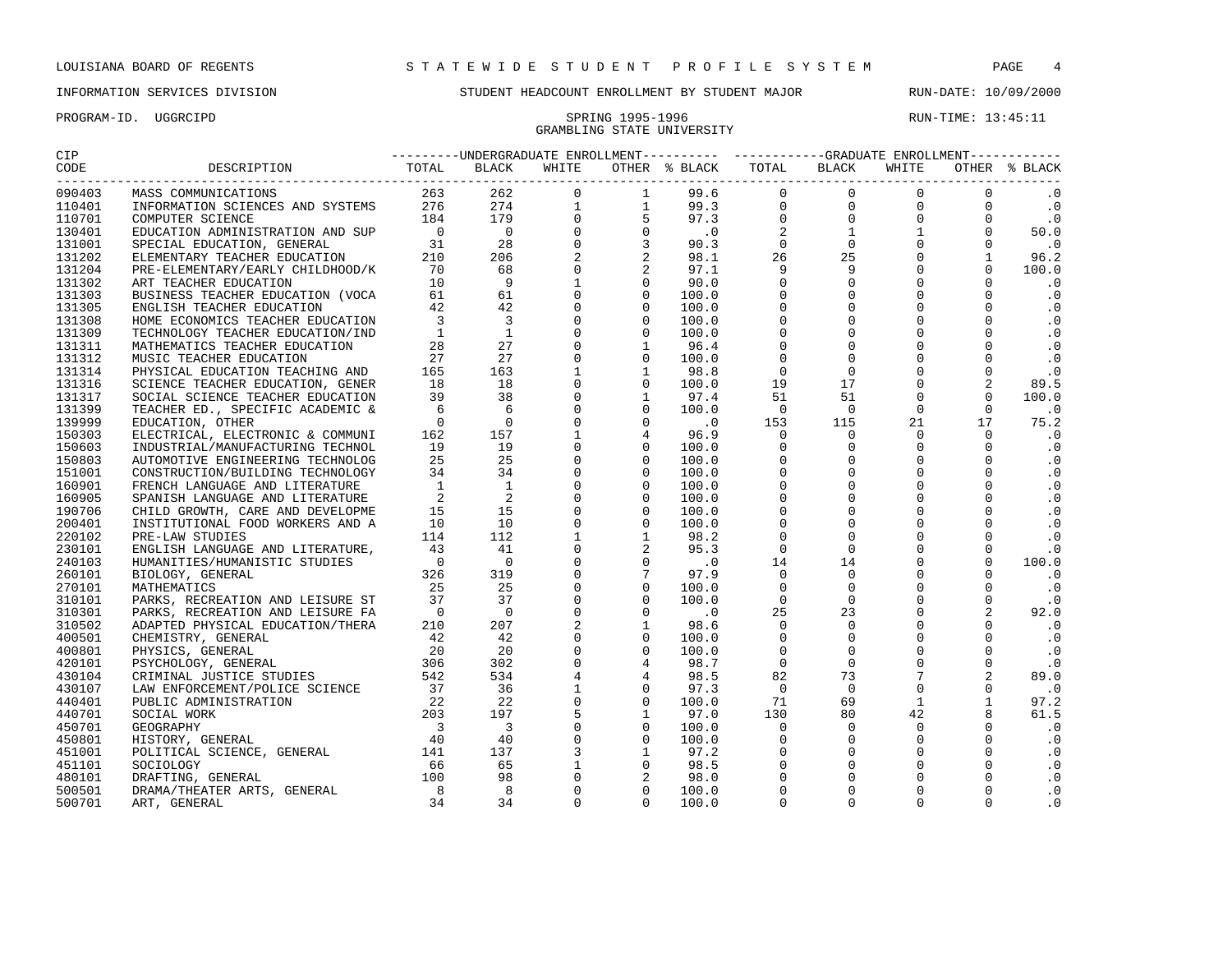# GRAMBLING STATE UNIVERSITY

| CIP     |                                  |       | -UNDERGRADUATE ENROLLMENT-- |       |       |         |       |       | -GRADUATE ENROLLMENT- |       |           |
|---------|----------------------------------|-------|-----------------------------|-------|-------|---------|-------|-------|-----------------------|-------|-----------|
| CODE    | DESCRIPTION                      | TOTAL | BLACK                       | WHITE | OTHER | % BLACK | TOTAL | BLACK | WHITE                 | OTHER | % BLACK   |
| 500903  | MUSIC - GENERAL PERFORMANCE      | 21    | 21                          |       |       | 100.0   |       |       |                       |       |           |
| 510203  | SPEECH-LANGUAGE PATHOLOGY        | 23    | 23                          |       |       | 100.0   |       |       |                       |       |           |
| 511601  | NURSING (R.N. TRAINING)          | 696   | 586                         | 105   |       | 84.2    |       |       |                       |       |           |
| 520201  | BUSINESS ADMINISTRATION AND MANA | 260   | 258                         |       |       | 99.2    | 44    | 40    |                       |       | 90.9      |
| 520204  | OFFICE SUPERVISION AND MANAGEMEN | 59    | 59                          |       |       | 100.0   |       |       |                       |       |           |
| 520301  | ACCOUNTING                       | 317   | 309                         |       |       | 97.5    |       |       |                       |       |           |
| 520401  | ADMINISTRATIVE ASSISTANT/SECRETA |       |                             |       |       | 100.0   |       |       |                       |       |           |
| 520408  | GENERAL OFFICE/CLERICAL AND TYPI |       |                             |       |       | 100.0   |       |       |                       |       |           |
| 520601  | BUSINESS/MANAGERIAL ECONOMICS    | 52    | 50                          |       |       | 96.2    |       |       |                       |       |           |
| 520902  | HOTEL/MOTEL AND RESTAURANT MANAG | 38    | 38                          |       |       | 100.0   |       |       |                       |       |           |
| 521101  | INTERNATIONAL BUSINESS           |       |                             |       |       | . 0     |       |       |                       |       | 50.0      |
| 521201  | MANAGEMENT INFO. SYSTEMS & BUSIN |       |                             |       |       | . 0     |       |       |                       |       | 50.0      |
| 521401  | BUSINESS MARKETING AND MARKETING | 271   | 269                         |       |       | 99.3    |       |       |                       |       | $\cdot$ 0 |
| UNKNOWN |                                  | 537   | 449                         |       | 83    | 83.6    | 85    | 68    |                       |       | 80.0      |
| TOTALS  |                                  | 6,301 | 6.022                       | 135   | 144   | 95.6    | 719   | 589   | 84                    | 46    | 81.9      |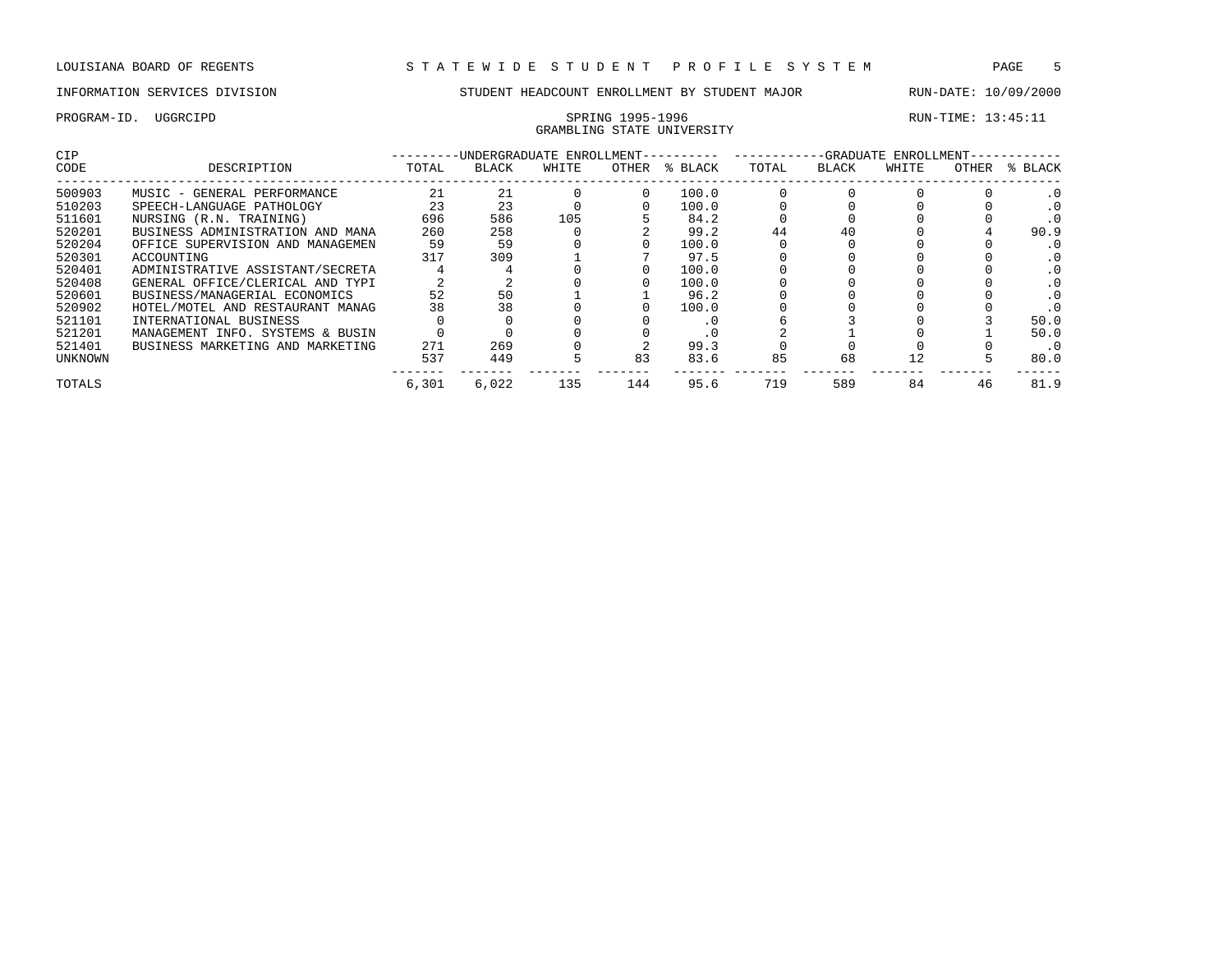# LOUISIANA TECH UNIVERSITY

PROGRAM-ID. UGGRCIPD SPRING 1995-1996 SPRING 1995-1996 RUN-TIME: 13:45:11

| CIP               |                         | ---------UNDERGRADUATE ENROLLMENT---------- -----------GRADUATE ENROLLMENT----------- |       |  |                           |       |               |
|-------------------|-------------------------|---------------------------------------------------------------------------------------|-------|--|---------------------------|-------|---------------|
| CODE<br>--------- | DESCRIPTION TOTAL BLACK |                                                                                       | WHITE |  | OTHER % BLACK TOTAL BLACK | WHITE | OTHER % BLACK |
| 010101            |                         |                                                                                       |       |  |                           |       | $\cdot$ 0     |
| 010603            |                         |                                                                                       |       |  |                           |       | $\cdot$ 0     |
| 020201            |                         |                                                                                       |       |  |                           |       | $\cdot$ 0     |
| 020402            |                         |                                                                                       |       |  |                           |       | $\cdot$ 0     |
| 030101            |                         |                                                                                       |       |  |                           |       | $\cdot$ 0     |
| 030102            |                         |                                                                                       |       |  |                           |       | $\cdot$ 0     |
| 030404            |                         |                                                                                       |       |  |                           |       | $\cdot$ 0     |
| 030501            |                         |                                                                                       |       |  |                           |       | $\cdot$ 0     |
| 040201            |                         |                                                                                       |       |  |                           |       | $\cdot$ 0     |
| 040501            |                         |                                                                                       |       |  |                           |       | $\cdot$ 0     |
| 090401            |                         |                                                                                       |       |  |                           |       | $\cdot$ 0     |
| 110701            |                         |                                                                                       |       |  |                           |       | $\cdot$ 0     |
| 119999            |                         |                                                                                       |       |  |                           |       | 5.9           |
| 130101            |                         |                                                                                       |       |  |                           |       | 15.4          |
| 130301            |                         |                                                                                       |       |  |                           |       | 3.8           |
| 130401            |                         |                                                                                       |       |  |                           |       | 25.0          |
| 130802            |                         |                                                                                       |       |  |                           |       | $\cdot$ 0     |
| 131001            |                         |                                                                                       |       |  |                           |       | $\cdot$ 0     |
| 131012            |                         |                                                                                       |       |  |                           |       | $\cdot$ 0     |
| 131101            |                         |                                                                                       |       |  |                           |       | 15.6          |
| 131202            |                         |                                                                                       |       |  |                           |       | $\cdot$ 0     |
| 131204            |                         |                                                                                       |       |  |                           |       | $\cdot$ 0     |
| 131205            |                         |                                                                                       |       |  |                           |       | $\cdot$ 0     |
| 131302            |                         |                                                                                       |       |  |                           |       | $\cdot$ 0     |
| 131308            |                         |                                                                                       |       |  |                           |       | 18.2          |
| 131312            |                         |                                                                                       |       |  |                           |       | $\cdot$ 0     |
| 131314            |                         |                                                                                       |       |  |                           |       | 30.0          |
| 131315            |                         |                                                                                       |       |  |                           |       | $\cdot$ 0     |
| 131325            |                         |                                                                                       |       |  |                           |       | $\cdot$ 0     |
| 131331            |                         |                                                                                       |       |  |                           |       | $\cdot$ 0     |
| 140101            |                         |                                                                                       |       |  |                           |       | 2.2           |
| 140501            |                         |                                                                                       |       |  |                           |       | $\cdot$ 0     |
| 140701            |                         |                                                                                       |       |  |                           |       | $\cdot$ 0     |
| 140801            |                         |                                                                                       |       |  |                           |       | $\cdot$ 0     |
| 141001            |                         |                                                                                       |       |  |                           |       | $\cdot$ 0     |
| 141701            |                         |                                                                                       |       |  |                           |       | $\cdot$ 0     |
| 141901            |                         |                                                                                       |       |  |                           |       | $\cdot$ 0     |
| 142501            |                         |                                                                                       |       |  |                           |       | $\cdot$ 0     |
| 142701            |                         |                                                                                       |       |  |                           |       | $\cdot$ 0     |
| 150201            |                         |                                                                                       |       |  |                           |       | $\cdot$ 0     |
| 150303            |                         |                                                                                       |       |  |                           |       | $\cdot$ 0     |
| 160901            |                         |                                                                                       |       |  |                           |       | $\cdot$ 0     |
| 160905            |                         |                                                                                       |       |  |                           |       | $\cdot$ 0     |
| 190402            |                         |                                                                                       |       |  |                           |       | $\cdot$ 0     |
| 190503            |                         |                                                                                       |       |  |                           |       | 4.5           |
| 190706            |                         |                                                                                       |       |  |                           |       | $\cdot$ 0     |
| 220102            |                         |                                                                                       |       |  |                           |       | $\cdot$ 0     |
| 230101            |                         |                                                                                       |       |  |                           |       | $\cdot$ 0     |
| 231001            |                         |                                                                                       |       |  |                           |       | $\cdot$ 0     |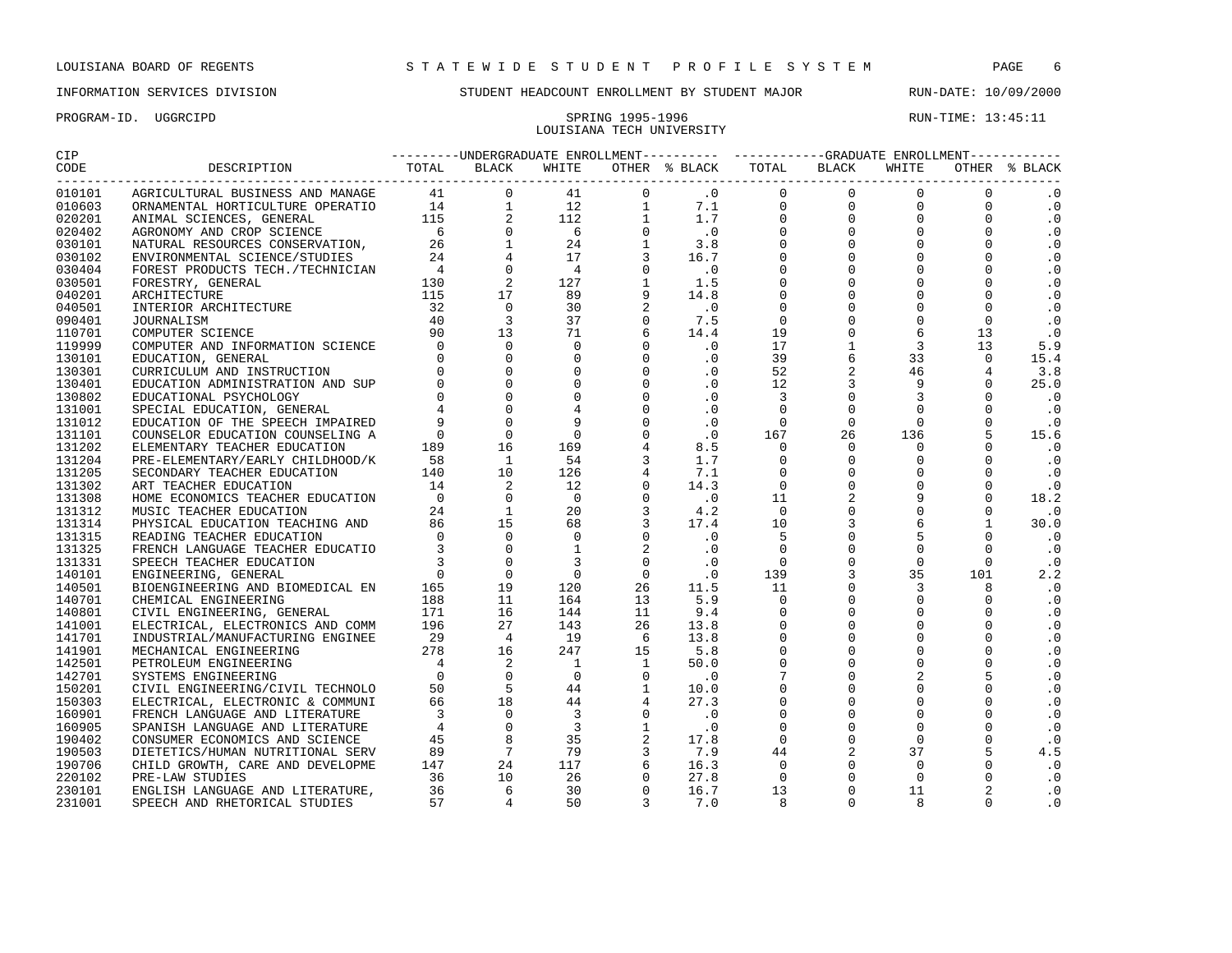## PROGRAM-ID. UGGRCIPD SPRING 1995-1996 RUN-TIME: 13:45:11 LOUISIANA TECH UNIVERSITY

| <b>CIP</b>     |                                                                       |                |                            |                 |                 | ---------UNDERGRADUATE ENROLLMENT---------- ----------GRADUATE ENROLLMENT----------- |                |                |              |                |               |
|----------------|-----------------------------------------------------------------------|----------------|----------------------------|-----------------|-----------------|--------------------------------------------------------------------------------------|----------------|----------------|--------------|----------------|---------------|
| CODE           |                                                                       |                |                            |                 |                 | OTHER % BLACK<br>------------------------------------                                | TOTAL          | BLACK          | WHITE        |                | OTHER % BLACK |
| 240102         | <b>GENERAL STUDIES</b>                                                | 671            | 127                        | 434             | 110             | 18.9                                                                                 | $\overline{0}$ | $\Omega$       | $\mathbf{0}$ |                | $\cdot$ 0     |
| 260101         | 230<br>BIOLOGY, GENERAL                                               |                | 14                         | 201             | 15              | 6.1                                                                                  | 44             | $\overline{4}$ | 37           | 3              | 9.1           |
| 260501         | MICROBIOLOGY/BACTERIOLOGY 1                                           |                | $\mathbf 0$                | $\overline{1}$  | $\Omega$        | $\cdot$ 0                                                                            | $\mathbf{0}$   | $\mathbf 0$    | $\Omega$     | $\Omega$       | $\cdot$ 0     |
| 270101         | MATHEMATICS                                                           | 22             | 2                          | 16              | $\overline{4}$  | 9.1                                                                                  |                |                |              |                | $\cdot$ 0     |
| 310501         | HEALTH AND PHYSICAL EDUCATION, G 30<br>CHEMISTRY, GENERAL 31          |                | 8                          | 71              | 1               | 10.0                                                                                 | $\Omega$       | $\Omega$       |              | $\Omega$       | $\cdot$ 0     |
| 400501         |                                                                       |                | 2                          | 27              | 2               | 6.5                                                                                  | 15             |                |              | 10             | 6.7           |
| 400601         | $\begin{array}{c} 31 \\ 21 \\ 9 \\ 161 \end{array}$<br><b>GEOLOGY</b> |                | $\Omega$                   | 21              | $\Omega$        | .0                                                                                   | $\Omega$       | $\Omega$       | $\Omega$     | $\Omega$       | $\cdot$ 0     |
| 400801         | PHYSICS, GENERAL                                                      |                | $\mathbf 0$                | $7\phantom{.0}$ | 2               | $\cdot$ 0                                                                            |                |                | 3            |                | $\cdot$ 0     |
| 420101         | PSYCHOLOGY, GENERAL                                                   |                | 21                         | 127             | 13              | 13.0                                                                                 | $\Omega$       | $\Omega$       | $\Omega$     | $\Omega$       | .0            |
| 420601         | COUNSELING PSYCHOLOGY                                                 | $\Omega$       | $\Omega$                   | 0               | $\Omega$        | .0                                                                                   | 6              |                |              | $\Omega$       | $\cdot$ 0     |
| 420901         | INDUSTRIAL AND ORGANIZATIONAL PS                                      |                | $\Omega$                   | $\Omega$        |                 | $\cdot$ 0                                                                            | 71             | 8              | 61           | $\overline{2}$ | 11.3          |
| 450701         | GEOGRAPHY                                                             |                |                            | 6               | $\mathbf 0$     | .0                                                                                   | $\mathbf 0$    | $\mathbf 0$    | $\mathbf{0}$ | 0              | $\cdot$ 0     |
| 450801         | HISTORY, GENERAL                                                      | $\frac{6}{45}$ | $\mathsf S$                | 38              |                 | 11.1                                                                                 | 15             |                | 14           |                | $\cdot$ 0     |
| 451001         | POLITICAL SCIENCE, GENERAL 67                                         |                | $\overline{4}$             | 60              | $\overline{3}$  | 6.0                                                                                  | $\Omega$       |                | $\mathbf 0$  |                | $\cdot$ 0     |
| 451101         | SOCIOLOGY                                                             | 115            | 36                         | 77              |                 | 31.3                                                                                 | $\Omega$       |                | $\Omega$     | $\Omega$       | $\cdot$ 0     |
| 490101         | AVIATION AND AIRWAY SCIENCE                                           | 150            | 11                         | 129             | 10              | 7.3                                                                                  | $\Omega$       | $\Omega$       | $\Omega$     | $\Omega$       | $\cdot$ 0     |
| 500402         | GRAPHIC DESIGN, COMMERCIAL ART A 78                                   |                | $\overline{c}$             | 74              |                 | 2.6                                                                                  | $\mathsf 0$    | 0              | $\mathbf 0$  | $\Omega$       | $\cdot$ 0     |
| 500605         | PHOTOGRAPHY                                                           | 17             | $\overline{2}$             | 13              | 2               | 11.8                                                                                 | $\Omega$       | $\Omega$       | $\Omega$     | $\Omega$       | $\cdot$ 0     |
| 500701         | ART, GENERAL                                                          | 26             | $\mathbf{1}$               | 22              | 3               | 3.8                                                                                  | 9              |                |              |                | $\cdot$ 0     |
| 500901         | MUSIC, GENERAL                                                        | 11             | $\Omega$                   | 11              |                 | $\cdot$ 0                                                                            | $\Omega$       | $\Omega$       | $\Omega$     | $\cap$         | $\cdot$ 0     |
| 500903         | MUSIC - GENERAL PERFORMANCE                                           | 13             |                            | 12              |                 | 7.7                                                                                  | $\Omega$       |                | $\Omega$     | $\Omega$       | $\cdot$ 0     |
| 510204         | SPEECH-LANGUAGE PATHOLOGY AND AU                                      | 66             |                            | 59              |                 | 6.1                                                                                  | 44             | 3              | 41           | $\Omega$       | 6.8           |
| 510706         | MEDICAL RECORDS ADMINISTRATION                                        | 68             | $\,8\,$                    | 59              |                 | 11.8                                                                                 | $\Omega$       |                | $\Omega$     |                | $\cdot$ 0     |
| 510707         | MEDICAL RECORDS TECHNOLOGY/TECHN                                      | 55             | 11                         | 43              |                 | 20.0                                                                                 | $\Omega$       |                | $\Omega$     | $\cap$         | $\cdot$ 0     |
| 511005         | MEDICAL TECHNOLOGY                                                    | 88             | 9                          | 73              | 6               | 10.2                                                                                 | $\mathbf 0$    | $\mathbf 0$    | $\Omega$     | $\Omega$       | $\cdot$ 0     |
| 511601         | NURSING (R.N. TRAINING)                                               | 151            | $\overline{4}$             | 146             | $\mathbf{1}$    | 2.6                                                                                  | $\mathbf 0$    |                | $\Omega$     | $\Omega$       | $\cdot$ 0     |
| 520201         | BUSINESS ADMINISTRATION AND MANA                                      | 205            | 35                         | 159             | 11              | 17.1                                                                                 | 178            | 8              | 136          | 34             | 4.5           |
| 520205         | OPERATIONS MANAGEMENT AND SUPERV                                      | 32             | $\overline{3}$             | 27              | 2               | 9.4                                                                                  | $\overline{0}$ |                | $\Omega$     | $\Omega$       | $\cdot$ 0     |
| 520301         | ACCOUNTING                                                            | 191            | 28                         | 153             | 10              | 14.7                                                                                 | 13             | $\overline{a}$ | 9            | $\overline{2}$ | 15.4          |
| 520601         | BUSINESS/MANAGERIAL ECONOMICS                                         | 10             | $\overline{3}$             | 6               | 1               | 30.0                                                                                 | $\mathbf 0$    | $\mathbf 0$    | $\mathbf 0$  | $\Omega$       | $\cdot$ 0     |
| 520801         | FINANCE, GENERAL                                                      | 94             | 16                         | 70              |                 | 17.0                                                                                 | $\Omega$       | $\Omega$       | $\Omega$     | $\Omega$       | $\cdot$ 0     |
| 521001         | HUMAN RESOURCES MANAGEMENT                                            | 34             | 5                          | 29              | $\Omega$        | 14.7                                                                                 | $\Omega$       |                |              |                | $\cdot$ 0     |
| 521201         | MANAGEMENT INFO. SYSTEMS & BUSIN                                      | 78             | 14                         | 54              | 10              | 17.9                                                                                 | $\Omega$       |                |              |                | $\cdot$ 0     |
| 521301         | MANAGEMENT SCIENCE                                                    | 6              | $\overline{\phantom{0}}^2$ | 4               | $\Omega$        | 33.3                                                                                 | $\mathbf 0$    | $\Omega$       | $\Omega$     | $\Omega$       | $\cdot$ 0     |
| 521401         | BUSINESS MARKETING AND MARKETING                                      | 124            | 20                         | 97              | $7\phantom{.0}$ | 16.1                                                                                 | $\mathbf 0$    |                | $\Omega$     | $\Omega$       | $\cdot$ 0     |
| TRANSFER       |                                                                       | 328            | 102                        | 211             | 15              | 31.1                                                                                 | $\mathbf 0$    | $\Omega$       | $\Omega$     | $\mathbf 0$    | $\cdot$ 0     |
| <b>UNKNOWN</b> |                                                                       | 1,419          | 214                        | 1,117           | 88              | 15.1                                                                                 | 253            | 37             | 196          | 20             | 14.6          |
| <b>TOTALS</b>  |                                                                       | 7,434          | 979                        | 5,959           | 496             | 13.2                                                                                 | 1,219          | 111            | 870          | 238            | 9.1           |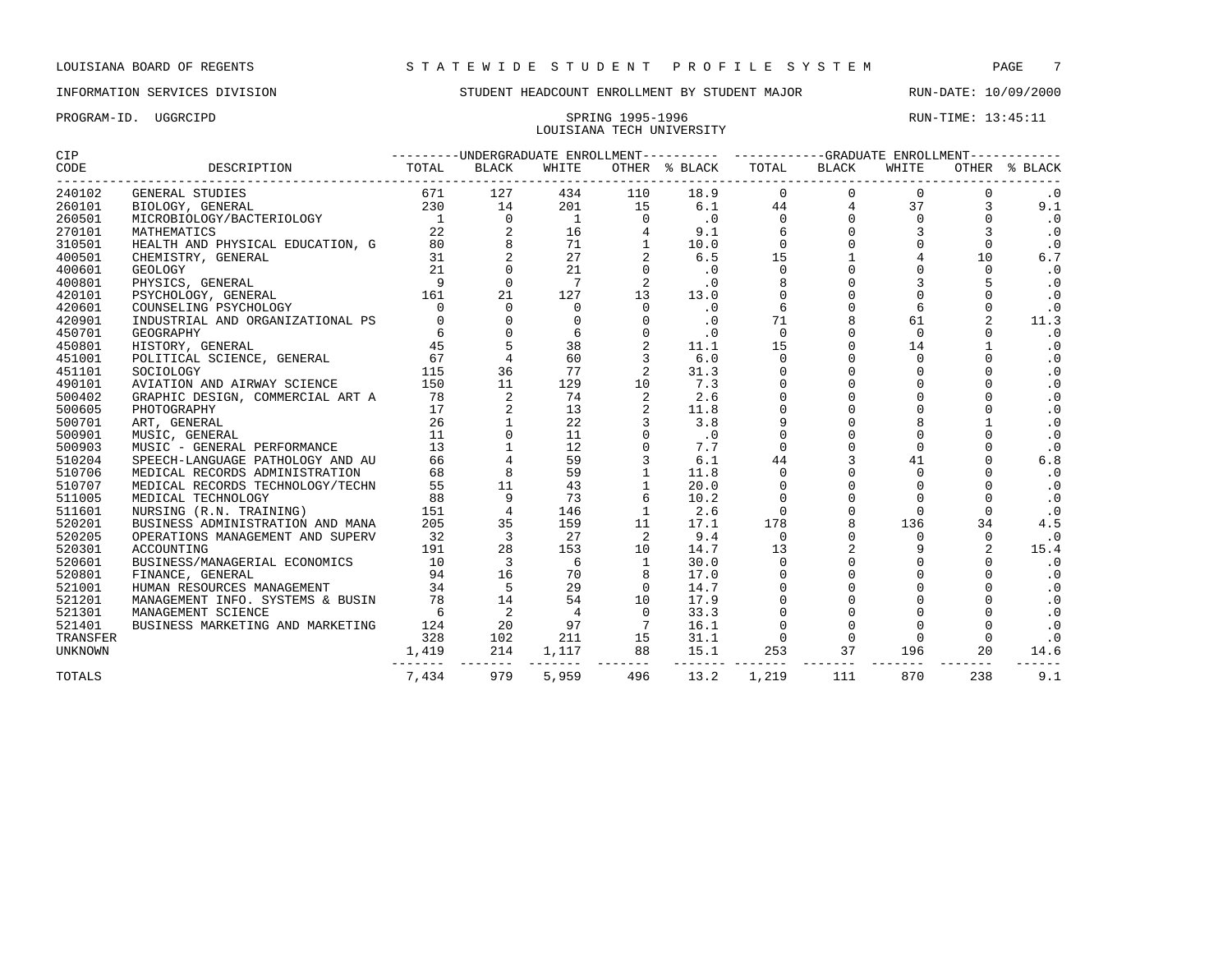## INFORMATION SERVICES DIVISION STUDENT HEADCOUNT ENROLLMENT BY STUDENT MAJOR RUN-DATE: 10/09/2000

MCNEESE STATE UNIVERSITY

| CIP              |                                                                                                                                                                                                                                                                                                                                                                                                              |  |  |  |  |  |
|------------------|--------------------------------------------------------------------------------------------------------------------------------------------------------------------------------------------------------------------------------------------------------------------------------------------------------------------------------------------------------------------------------------------------------------|--|--|--|--|--|
|                  | $\begin{smallmatrix} \textbf{11} & \textbf{12} & \textbf{13} & \textbf{14} & \textbf{15} & \textbf{16} & \textbf{17} & \textbf{18} & \textbf{18} & \textbf{19} & \textbf{19} & \textbf{19} & \textbf{19} & \textbf{19} & \textbf{19} & \textbf{19} & \textbf{19} & \textbf{19} & \textbf{19} & \textbf{19} & \textbf{19} & \textbf{19} & \textbf{19} & \textbf{19} & \textbf{19} & \textbf{19} & \textbf{19$ |  |  |  |  |  |
| 020101           |                                                                                                                                                                                                                                                                                                                                                                                                              |  |  |  |  |  |
| 030601           |                                                                                                                                                                                                                                                                                                                                                                                                              |  |  |  |  |  |
| 090403           |                                                                                                                                                                                                                                                                                                                                                                                                              |  |  |  |  |  |
| 110301           |                                                                                                                                                                                                                                                                                                                                                                                                              |  |  |  |  |  |
| 110701           |                                                                                                                                                                                                                                                                                                                                                                                                              |  |  |  |  |  |
| 130401           |                                                                                                                                                                                                                                                                                                                                                                                                              |  |  |  |  |  |
| 130501           |                                                                                                                                                                                                                                                                                                                                                                                                              |  |  |  |  |  |
| 130802           |                                                                                                                                                                                                                                                                                                                                                                                                              |  |  |  |  |  |
| 131001           |                                                                                                                                                                                                                                                                                                                                                                                                              |  |  |  |  |  |
| 131101           |                                                                                                                                                                                                                                                                                                                                                                                                              |  |  |  |  |  |
| 131202           |                                                                                                                                                                                                                                                                                                                                                                                                              |  |  |  |  |  |
| 131204           |                                                                                                                                                                                                                                                                                                                                                                                                              |  |  |  |  |  |
| 131205           |                                                                                                                                                                                                                                                                                                                                                                                                              |  |  |  |  |  |
| 131308           |                                                                                                                                                                                                                                                                                                                                                                                                              |  |  |  |  |  |
| 131312           |                                                                                                                                                                                                                                                                                                                                                                                                              |  |  |  |  |  |
| 131314           |                                                                                                                                                                                                                                                                                                                                                                                                              |  |  |  |  |  |
| 131315           |                                                                                                                                                                                                                                                                                                                                                                                                              |  |  |  |  |  |
| 140101           |                                                                                                                                                                                                                                                                                                                                                                                                              |  |  |  |  |  |
| 150303           |                                                                                                                                                                                                                                                                                                                                                                                                              |  |  |  |  |  |
| 150404           |                                                                                                                                                                                                                                                                                                                                                                                                              |  |  |  |  |  |
| 150903           |                                                                                                                                                                                                                                                                                                                                                                                                              |  |  |  |  |  |
| 159999           |                                                                                                                                                                                                                                                                                                                                                                                                              |  |  |  |  |  |
| 160901           |                                                                                                                                                                                                                                                                                                                                                                                                              |  |  |  |  |  |
| 160905           |                                                                                                                                                                                                                                                                                                                                                                                                              |  |  |  |  |  |
| 190101           |                                                                                                                                                                                                                                                                                                                                                                                                              |  |  |  |  |  |
| 220103           |                                                                                                                                                                                                                                                                                                                                                                                                              |  |  |  |  |  |
| 230101           |                                                                                                                                                                                                                                                                                                                                                                                                              |  |  |  |  |  |
| 230501           |                                                                                                                                                                                                                                                                                                                                                                                                              |  |  |  |  |  |
| 231001           |                                                                                                                                                                                                                                                                                                                                                                                                              |  |  |  |  |  |
| 240102           |                                                                                                                                                                                                                                                                                                                                                                                                              |  |  |  |  |  |
| 240103           |                                                                                                                                                                                                                                                                                                                                                                                                              |  |  |  |  |  |
| 260101           |                                                                                                                                                                                                                                                                                                                                                                                                              |  |  |  |  |  |
| 260301           |                                                                                                                                                                                                                                                                                                                                                                                                              |  |  |  |  |  |
| 260501           |                                                                                                                                                                                                                                                                                                                                                                                                              |  |  |  |  |  |
| 260603           |                                                                                                                                                                                                                                                                                                                                                                                                              |  |  |  |  |  |
| 270101           |                                                                                                                                                                                                                                                                                                                                                                                                              |  |  |  |  |  |
| 400501           |                                                                                                                                                                                                                                                                                                                                                                                                              |  |  |  |  |  |
| 400601           |                                                                                                                                                                                                                                                                                                                                                                                                              |  |  |  |  |  |
| 400801           |                                                                                                                                                                                                                                                                                                                                                                                                              |  |  |  |  |  |
| 420101           |                                                                                                                                                                                                                                                                                                                                                                                                              |  |  |  |  |  |
| 420601           |                                                                                                                                                                                                                                                                                                                                                                                                              |  |  |  |  |  |
| 430104           |                                                                                                                                                                                                                                                                                                                                                                                                              |  |  |  |  |  |
| 430107<br>450801 |                                                                                                                                                                                                                                                                                                                                                                                                              |  |  |  |  |  |
| 451001           |                                                                                                                                                                                                                                                                                                                                                                                                              |  |  |  |  |  |
| 451101           |                                                                                                                                                                                                                                                                                                                                                                                                              |  |  |  |  |  |
| 480101           |                                                                                                                                                                                                                                                                                                                                                                                                              |  |  |  |  |  |
| 500501           |                                                                                                                                                                                                                                                                                                                                                                                                              |  |  |  |  |  |
|                  |                                                                                                                                                                                                                                                                                                                                                                                                              |  |  |  |  |  |

ART, GENERAL 94 9 76 9 9.6 0 0 0 0 .0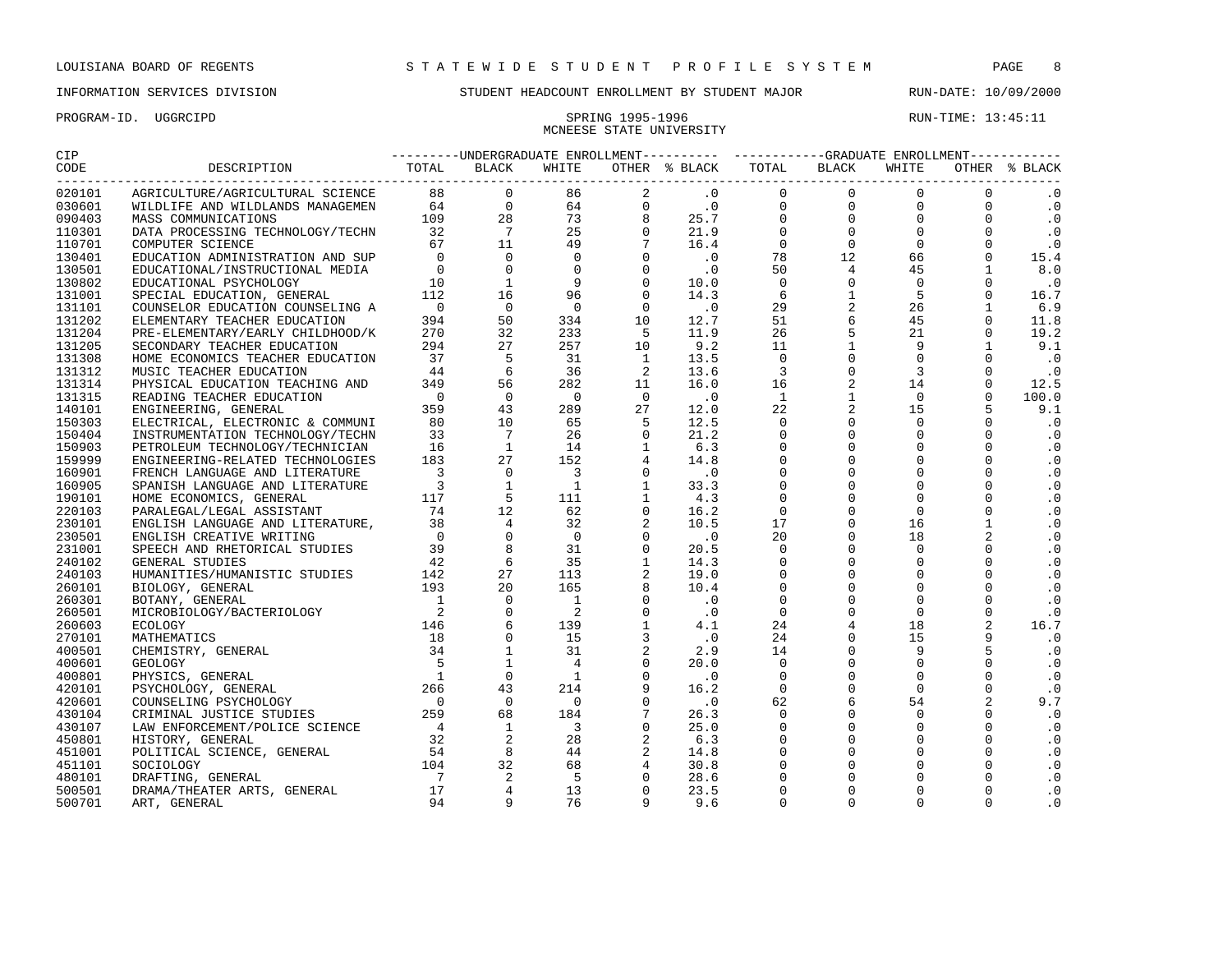## INFORMATION SERVICES DIVISION STUDENT HEADCOUNT ENROLLMENT BY STUDENT MAJOR RUN-DATE: 10/09/2000

# MCNEESE STATE UNIVERSITY

| <b>CIP</b> |                                  |       | -UNDERGRADUATE ENROLLMENT-- |       |                   |         |       |       | -GRADUATE ENROLLMENT- |       |         |
|------------|----------------------------------|-------|-----------------------------|-------|-------------------|---------|-------|-------|-----------------------|-------|---------|
| CODE       | DESCRIPTION                      | TOTAL | <b>BLACK</b>                | WHITE | OTHER             | % BLACK | TOTAL | BLACK | WHITE                 | OTHER | % BLACK |
| 500903     | MUSIC - GENERAL PERFORMANCE      | 36    |                             | 27    |                   | 8.3     |       |       |                       |       |         |
| 510907     | MEDICAL RADIOLOGIC TECHNOLOGY/TE | 201   | 35                          | 161   |                   | 17.4    |       |       |                       |       |         |
| 511005     | MEDICAL TECHNOLOGY               | 88    | 15                          | 72    |                   | 17.0    |       |       |                       |       |         |
| 511101     | PRE-DENTISTRY STUDIES            |       |                             |       |                   | . 0     |       |       |                       |       |         |
| 511601     | NURSING (R.N. TRAINING)          | 709   | 102                         | 582   | 25                | 14.4    |       |       |                       |       |         |
| 511603     | NURSING, ADULT HEALTH (POST-R.N. |       |                             |       |                   | . 0     | 38    |       | 33                    |       | 13.2    |
| 520201     | BUSINESS ADMINISTRATION AND MANA | 306   | 51                          | 243   | $12 \overline{ }$ | 16.7    | 72    |       | 52                    |       | 12.5    |
| 520301     | ACCOUNTING                       | 242   | 31                          | 197   | 14                | 12.8    |       |       |                       |       |         |
| 520401     | ADMINISTRATIVE ASSISTANT/SECRETA | 74    |                             | 59    |                   | 17.6    |       |       |                       |       |         |
| 520601     | BUSINESS/MANAGERIAL ECONOMICS    |       |                             |       |                   | . 0     |       |       |                       |       |         |
| 520801     | FINANCE, GENERAL                 | 68    |                             | 46    | 10                | 17.6    |       |       |                       |       |         |
| 521401     | BUSINESS MARKETING AND MARKETING | 88    |                             | 77    |                   | 9.1     |       |       |                       |       |         |
| TRANSFER   |                                  | 29    |                             | 26    |                   | 3.4     |       |       |                       |       |         |
| UNKNOWN    |                                  | 608   | 128                         | 463   | 17                | 21.1    | 543   | 86    | 433                   | 24    | 15.8    |
| TOTALS     |                                  | 6,688 | 986                         | 5,458 | 244               | 14.7    | 1,107 | 146   | 897                   | 64    | 13.2    |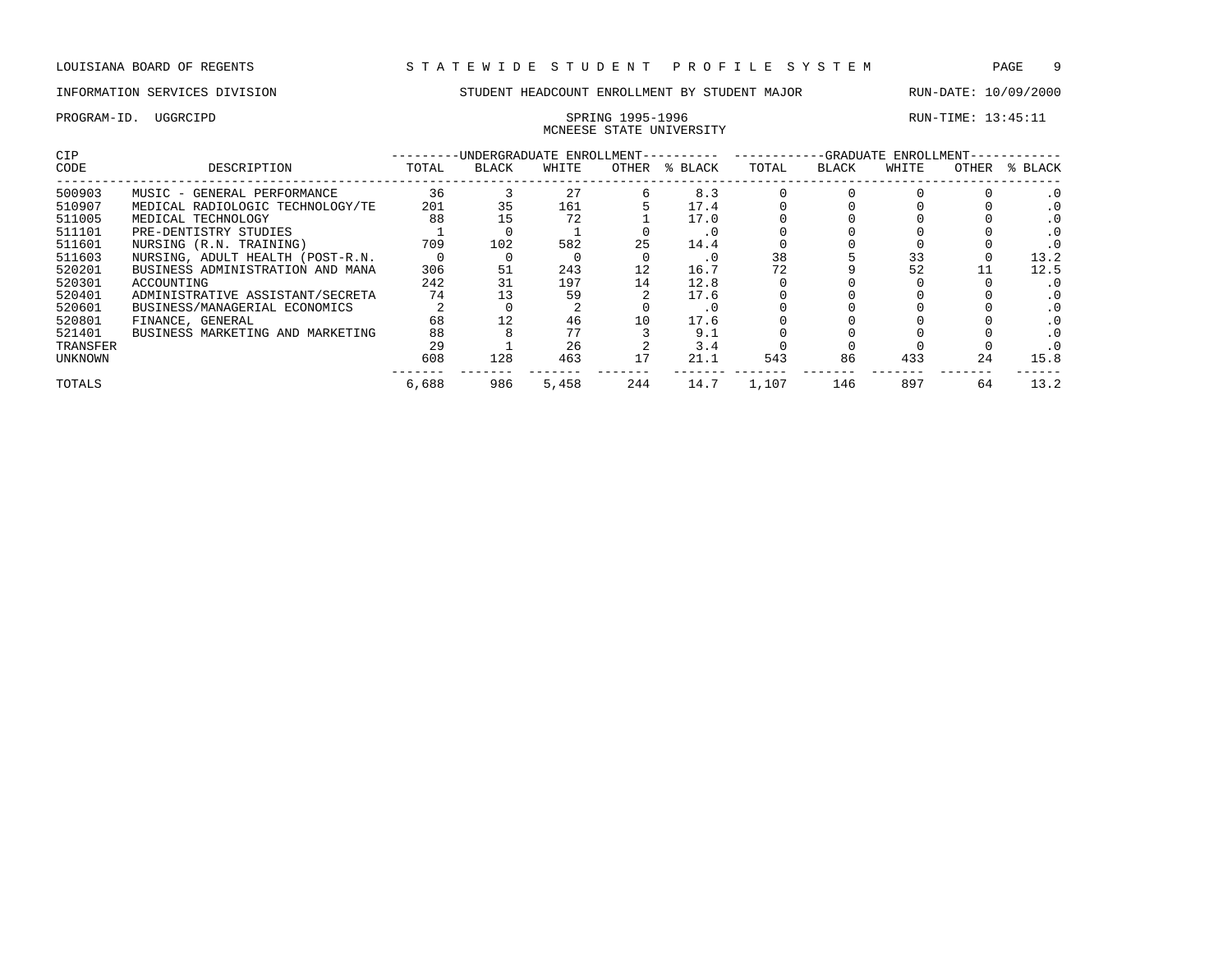## INFORMATION SERVICES DIVISION STUDENT HEADCOUNT ENROLLMENT BY STUDENT MAJOR RUN-DATE: 10/09/2000

# NICHOLLS STATE UNIVERSITY

| CIP    |                                                                                                                                                                                                                                                                                                                                                                                                                                                                     |  |  |  |  |  |
|--------|---------------------------------------------------------------------------------------------------------------------------------------------------------------------------------------------------------------------------------------------------------------------------------------------------------------------------------------------------------------------------------------------------------------------------------------------------------------------|--|--|--|--|--|
| CODE   | $\begin{tabular}{cccccccccccc} $\text{RMS} & $\text{RMS} & $\text{RMS} & $\text{RMS} & $\text{RMS} & $\text{RMS} & $\text{RMS} & $\text{RMS} & $\text{RMS} & $\text{RMS} & $\text{RMS} & $\text{RMS} & $\text{RMS} & $\text{RMS} & $\text{RMS} & $\text{RMS} & $\text{RMS} & $\text{RMS} & $\text{RMS} & $\text{RMS} & $\text{RMS} & $\text{RMS} & $\text{RMS} & $\text{RMS} & $\text{RMS} & $\text{RMS} & $\text{RMS} & $\text{RMS} & $\text{RMS} & $\text{RMS} &$ |  |  |  |  |  |
| 010101 |                                                                                                                                                                                                                                                                                                                                                                                                                                                                     |  |  |  |  |  |
| 010603 |                                                                                                                                                                                                                                                                                                                                                                                                                                                                     |  |  |  |  |  |
| 080102 |                                                                                                                                                                                                                                                                                                                                                                                                                                                                     |  |  |  |  |  |
| 090403 |                                                                                                                                                                                                                                                                                                                                                                                                                                                                     |  |  |  |  |  |
| 110701 |                                                                                                                                                                                                                                                                                                                                                                                                                                                                     |  |  |  |  |  |
| 120503 |                                                                                                                                                                                                                                                                                                                                                                                                                                                                     |  |  |  |  |  |
| 130401 |                                                                                                                                                                                                                                                                                                                                                                                                                                                                     |  |  |  |  |  |
| 130802 |                                                                                                                                                                                                                                                                                                                                                                                                                                                                     |  |  |  |  |  |
| 131001 |                                                                                                                                                                                                                                                                                                                                                                                                                                                                     |  |  |  |  |  |
| 131101 |                                                                                                                                                                                                                                                                                                                                                                                                                                                                     |  |  |  |  |  |
| 131202 |                                                                                                                                                                                                                                                                                                                                                                                                                                                                     |  |  |  |  |  |
| 131205 |                                                                                                                                                                                                                                                                                                                                                                                                                                                                     |  |  |  |  |  |
| 131312 |                                                                                                                                                                                                                                                                                                                                                                                                                                                                     |  |  |  |  |  |
| 131315 |                                                                                                                                                                                                                                                                                                                                                                                                                                                                     |  |  |  |  |  |
| 150201 |                                                                                                                                                                                                                                                                                                                                                                                                                                                                     |  |  |  |  |  |
| 150303 |                                                                                                                                                                                                                                                                                                                                                                                                                                                                     |  |  |  |  |  |
| 150805 |                                                                                                                                                                                                                                                                                                                                                                                                                                                                     |  |  |  |  |  |
| 150903 |                                                                                                                                                                                                                                                                                                                                                                                                                                                                     |  |  |  |  |  |
| 151101 |                                                                                                                                                                                                                                                                                                                                                                                                                                                                     |  |  |  |  |  |
| 160901 |                                                                                                                                                                                                                                                                                                                                                                                                                                                                     |  |  |  |  |  |
| 190101 |                                                                                                                                                                                                                                                                                                                                                                                                                                                                     |  |  |  |  |  |
| 190503 |                                                                                                                                                                                                                                                                                                                                                                                                                                                                     |  |  |  |  |  |
| 220102 |                                                                                                                                                                                                                                                                                                                                                                                                                                                                     |  |  |  |  |  |
| 220103 |                                                                                                                                                                                                                                                                                                                                                                                                                                                                     |  |  |  |  |  |
| 230101 |                                                                                                                                                                                                                                                                                                                                                                                                                                                                     |  |  |  |  |  |
| 240102 |                                                                                                                                                                                                                                                                                                                                                                                                                                                                     |  |  |  |  |  |
| 260101 |                                                                                                                                                                                                                                                                                                                                                                                                                                                                     |  |  |  |  |  |
| 260607 |                                                                                                                                                                                                                                                                                                                                                                                                                                                                     |  |  |  |  |  |
| 270101 |                                                                                                                                                                                                                                                                                                                                                                                                                                                                     |  |  |  |  |  |
| 400501 |                                                                                                                                                                                                                                                                                                                                                                                                                                                                     |  |  |  |  |  |
| 400601 |                                                                                                                                                                                                                                                                                                                                                                                                                                                                     |  |  |  |  |  |
| 420101 |                                                                                                                                                                                                                                                                                                                                                                                                                                                                     |  |  |  |  |  |
| 420601 |                                                                                                                                                                                                                                                                                                                                                                                                                                                                     |  |  |  |  |  |
| 430107 |                                                                                                                                                                                                                                                                                                                                                                                                                                                                     |  |  |  |  |  |
| 450801 |                                                                                                                                                                                                                                                                                                                                                                                                                                                                     |  |  |  |  |  |
| 451001 |                                                                                                                                                                                                                                                                                                                                                                                                                                                                     |  |  |  |  |  |
| 451101 |                                                                                                                                                                                                                                                                                                                                                                                                                                                                     |  |  |  |  |  |
| 490102 |                                                                                                                                                                                                                                                                                                                                                                                                                                                                     |  |  |  |  |  |
| 500501 |                                                                                                                                                                                                                                                                                                                                                                                                                                                                     |  |  |  |  |  |
| 500701 |                                                                                                                                                                                                                                                                                                                                                                                                                                                                     |  |  |  |  |  |
| 500999 |                                                                                                                                                                                                                                                                                                                                                                                                                                                                     |  |  |  |  |  |
| 510204 |                                                                                                                                                                                                                                                                                                                                                                                                                                                                     |  |  |  |  |  |
| 510904 |                                                                                                                                                                                                                                                                                                                                                                                                                                                                     |  |  |  |  |  |
| 510908 |                                                                                                                                                                                                                                                                                                                                                                                                                                                                     |  |  |  |  |  |
| 511199 |                                                                                                                                                                                                                                                                                                                                                                                                                                                                     |  |  |  |  |  |
| 511601 |                                                                                                                                                                                                                                                                                                                                                                                                                                                                     |  |  |  |  |  |
| 520101 |                                                                                                                                                                                                                                                                                                                                                                                                                                                                     |  |  |  |  |  |
| 520201 |                                                                                                                                                                                                                                                                                                                                                                                                                                                                     |  |  |  |  |  |
| 520301 |                                                                                                                                                                                                                                                                                                                                                                                                                                                                     |  |  |  |  |  |
|        |                                                                                                                                                                                                                                                                                                                                                                                                                                                                     |  |  |  |  |  |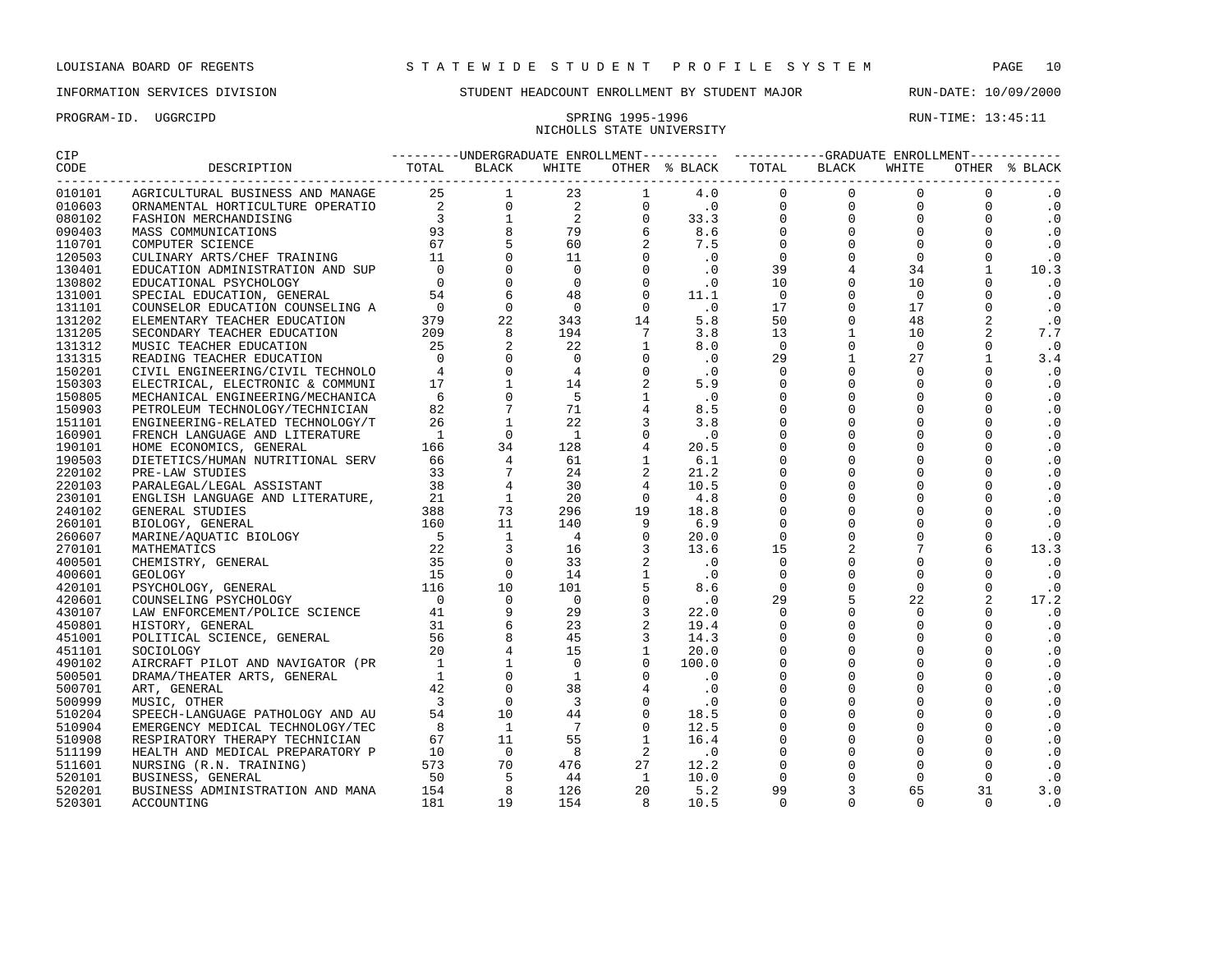# NICHOLLS STATE UNIVERSITY

PROGRAM-ID. UGGRCIPD SPRING 1995-1996 SPRING 1995-1996 RUN-TIME: 13:45:11

| CIP            |                                  |       |              | -UNDERGRADUATE ENROLLMENT--- |       |           |       |       | -GRADUATE ENROLLMENT- |       |           |
|----------------|----------------------------------|-------|--------------|------------------------------|-------|-----------|-------|-------|-----------------------|-------|-----------|
| CODE           | DESCRIPTION                      | TOTAL | <b>BLACK</b> | WHITE                        | OTHER | % BLACK   | TOTAL | BLACK | WHITE                 | OTHER | % BLACK   |
| 520401         | ADMINISTRATIVE ASSISTANT/SECRETA | 34    |              | 25                           |       | 17.6      |       |       |                       |       | $\cdot$ 0 |
| 520601         | BUSINESS/MANAGERIAL ECONOMICS    |       |              |                              |       | $\cdot$ 0 |       |       |                       |       | .0        |
| 520801         | FINANCE, GENERAL                 | 37    |              | 34                           |       |           |       |       |                       |       | $\cdot$ 0 |
| 521201         | MANAGEMENT INFO. SYSTEMS & BUSIN | 36    |              | 28                           |       | 16.7      |       |       |                       |       | $\cdot$ 0 |
| 521401         | BUSINESS MARKETING AND MARKETING | 57    |              | 48                           |       | 10.5      |       |       |                       |       | $\cdot$ 0 |
| TRANSFER       |                                  | 194   | 12           | 175                          |       | 6.2       |       |       |                       |       | $\cdot$ 0 |
| <b>UNKNOWN</b> |                                  | 2,181 | 460          | 1,607                        | 114   | 21.1      | 596   | 96    | 485                   | 15    | 16.1      |
| TOTALS         |                                  | 5,902 | 852          | 4,755                        | 295   | 14.4      | 897   | 112   | 725                   | 60    | 12.5      |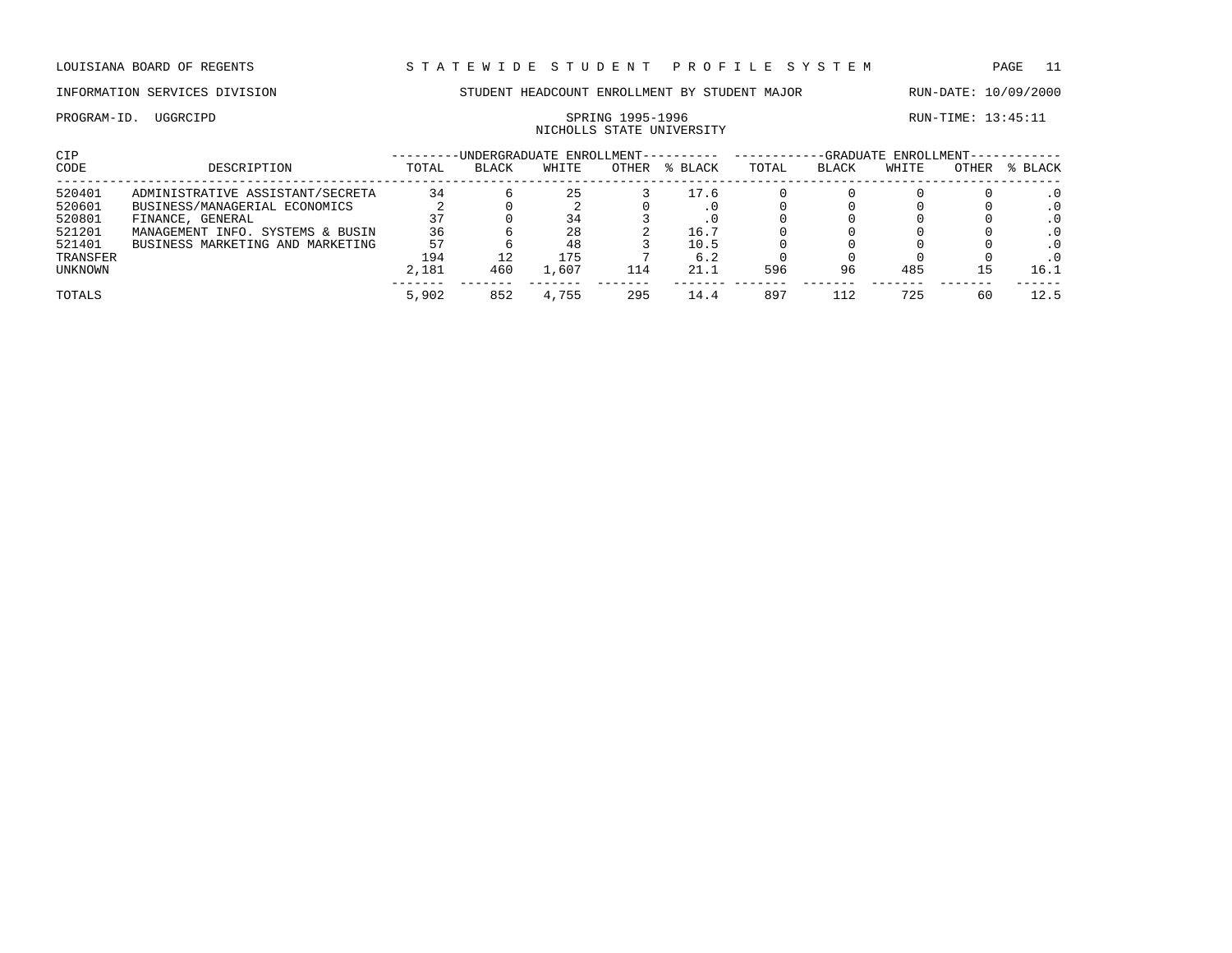## INFORMATION SERVICES DIVISION STUDENT HEADCOUNT ENROLLMENT BY STUDENT MAJOR RUN-DATE: 10/09/2000

UNIVERSITY OF LA. IN MONROE

| CIP    |                         |  |       |  | ---------UNDERGRADUATE ENROLLMENT---------- ----------GRADUATE ENROLLMENT----------- |       |               |
|--------|-------------------------|--|-------|--|--------------------------------------------------------------------------------------|-------|---------------|
| CODE   | DESCRIPTION TOTAL BLACK |  | WHITE |  | OTHER % BLACK TOTAL BLACK                                                            | WHITE | OTHER % BLACK |
| 010101 |                         |  |       |  |                                                                                      |       | $\cdot$ 0     |
| 029999 |                         |  |       |  |                                                                                      |       | $\cdot$ 0     |
| 030509 |                         |  |       |  |                                                                                      |       | $\cdot$ 0     |
| 090101 |                         |  |       |  |                                                                                      |       | 10.7          |
| 090401 |                         |  |       |  |                                                                                      |       | $\cdot$ 0     |
| 090501 |                         |  |       |  |                                                                                      |       | $\cdot$ .0    |
| 090701 |                         |  |       |  |                                                                                      |       | $\cdot$ 0     |
| 110701 |                         |  |       |  |                                                                                      |       | $\cdot$ 0     |
| 130301 |                         |  |       |  |                                                                                      |       | $\cdot$ 0     |
| 130401 |                         |  |       |  |                                                                                      |       | 22.8          |
| 130802 |                         |  |       |  |                                                                                      |       | 5.3           |
| 131001 |                         |  |       |  |                                                                                      |       | 27.6          |
| 131101 |                         |  |       |  |                                                                                      |       | 20.4          |
| 131202 |                         |  |       |  |                                                                                      |       | 20.7          |
| 131204 |                         |  |       |  |                                                                                      |       | $\cdot$ 0     |
| 131205 |                         |  |       |  |                                                                                      |       | 13.6          |
| 131302 |                         |  |       |  |                                                                                      |       | $\cdot$ 0     |
| 131303 |                         |  |       |  |                                                                                      |       | 100.0         |
| 131305 |                         |  |       |  |                                                                                      |       | $\cdot$ 0     |
| 131306 |                         |  |       |  |                                                                                      |       | $\cdot$ 0     |
| 131308 |                         |  |       |  |                                                                                      |       | $\cdot$ 0     |
|        |                         |  |       |  |                                                                                      |       | $\cdot$ 0     |
| 131311 |                         |  |       |  |                                                                                      |       |               |
| 131312 |                         |  |       |  |                                                                                      |       | $\cdot$ 0     |
| 131314 |                         |  |       |  |                                                                                      |       | 3.0           |
| 131315 |                         |  |       |  |                                                                                      |       | 37.5          |
| 131316 |                         |  |       |  |                                                                                      |       | $\cdot$ 0     |
| 131318 |                         |  |       |  |                                                                                      |       | $\cdot$ 0     |
| 131322 |                         |  |       |  |                                                                                      |       | $\cdot$ 0     |
| 131325 |                         |  |       |  |                                                                                      |       | $\cdot$ 0     |
| 131330 |                         |  |       |  |                                                                                      |       | $\cdot$ 0     |
| 131331 |                         |  |       |  |                                                                                      |       | $\cdot$ 0     |
| 139999 |                         |  |       |  |                                                                                      |       | $\cdot$ 0     |
| 151001 |                         |  |       |  |                                                                                      |       | $\cdot$ 0     |
| 160901 |                         |  |       |  |                                                                                      |       | $\cdot$ 0     |
| 160905 |                         |  |       |  |                                                                                      |       | $\cdot$ 0     |
| 190101 |                         |  |       |  |                                                                                      |       | $\cdot$ 0     |
| 190703 |                         |  |       |  |                                                                                      |       | 3.3           |
| 190705 |                         |  |       |  |                                                                                      |       | 25.0          |
| 190706 |                         |  |       |  |                                                                                      |       | $\cdot$ 0     |
| 200203 |                         |  |       |  |                                                                                      |       | $\cdot$ 0     |
| 220102 |                         |  |       |  |                                                                                      |       | $\cdot$ 0     |
| 230101 |                         |  |       |  |                                                                                      |       | 6.9           |
| 231001 |                         |  |       |  |                                                                                      |       | $\cdot$ 0     |
| 240102 |                         |  |       |  |                                                                                      |       | $\cdot$ 0     |
| 260101 |                         |  |       |  |                                                                                      |       | 6.3           |
| 260612 |                         |  |       |  |                                                                                      |       | $\cdot$ 0     |
| 260701 |                         |  |       |  |                                                                                      |       | $\cdot$ 0     |
| 270101 |                         |  |       |  |                                                                                      |       | $\cdot$ 0     |
| 301101 |                         |  |       |  |                                                                                      |       | 13.6          |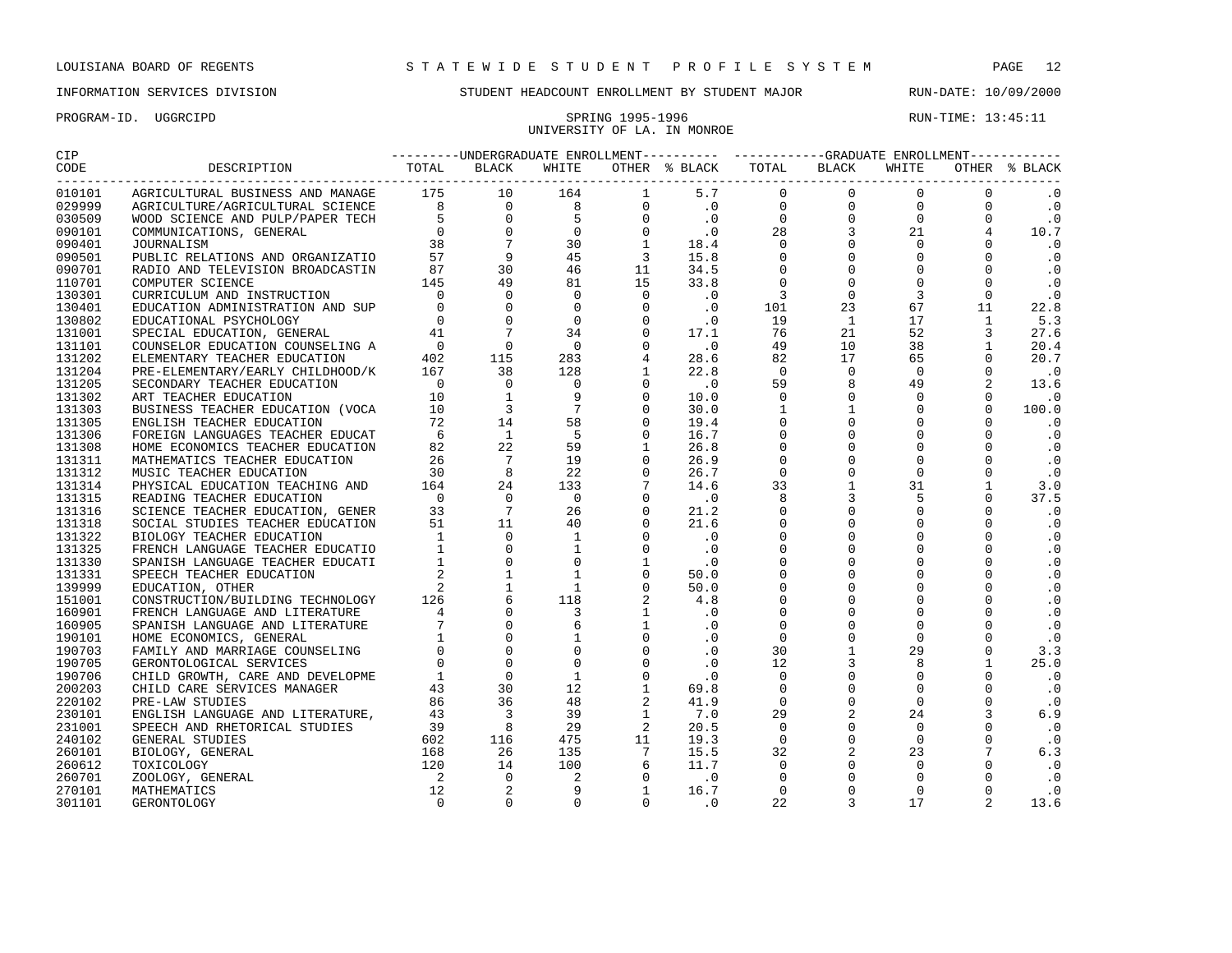## PROGRAM-ID. UGGRCIPD SPRING 1995-1996 SPRING 1995-1996 UNIVERSITY OF LA. IN MONROE

| CIP    |                                  | -UNDERGRADUATE ENROLLMENT---------- ------- |              |       |       |         |       | -GRADUATE ENROLLMENT- |       |       |         |  |  |
|--------|----------------------------------|---------------------------------------------|--------------|-------|-------|---------|-------|-----------------------|-------|-------|---------|--|--|
| CODE   | DESCRIPTION                      | TOTAL                                       | <b>BLACK</b> | WHITE | OTHER | % BLACK | TOTAL | BLACK                 | WHITE | OTHER | % BLACK |  |  |
| 310501 | HEALTH AND PHYSICAL EDUCATION, G | 94                                          | 21           | 71    |       | 22.3    |       |                       |       |       |         |  |  |
| 400401 | ATMOSPHERIC SCIENCES AND METEORO | 31                                          |              |       |       |         |       |                       |       |       |         |  |  |
| 400501 | CHEMISTRY, GENERAL               | 28                                          |              |       |       | 14.3    |       |                       |       |       |         |  |  |
| 400601 | GEOLOGY                          | 10                                          |              |       |       | 20.0    |       |                       |       |       |         |  |  |
| 400801 | PHYSICS, GENERAL                 |                                             |              |       |       | 22.2    |       |                       |       |       |         |  |  |
| 420101 | PSYCHOLOGY, GENERAL              | 341                                         | 82           | 249   | 10    | 24.0    | 59    |                       |       |       | 10.2    |  |  |
| 420801 | EXPERIMENTAL PSYCHOLOGY          |                                             |              |       |       | . u     |       |                       |       |       |         |  |  |
| 430104 | CRIMINAL JUSTICE STUDIES         | 406                                         | 137          | 266   |       | 33.7    | 28    |                       |       |       | 10.7    |  |  |
| 430107 | LAW ENFORCEMENT/POLICE SCIENCE   | 65                                          | 25           | 40    |       | 38.5    |       |                       |       |       |         |  |  |
| 440701 | SOCIAL WORK                      |                                             | 87           | 118   |       | 41.2    |       |                       |       |       |         |  |  |
| 450701 | GEOGRAPHY                        |                                             |              |       |       |         |       |                       |       |       |         |  |  |

| 400501         | CHEMISTRY, GENERAL               | 28                       |                 | 21              | 3           | 14.3      | 19          | $\Omega$       | $\overline{2}$ | 17          | $\cdot$ 0 |
|----------------|----------------------------------|--------------------------|-----------------|-----------------|-------------|-----------|-------------|----------------|----------------|-------------|-----------|
| 400601         | <b>GEOLOGY</b>                   | 10                       | $\overline{2}$  | 8               | $\mathbf 0$ | 20.0      | 12          | $\mathbf 0$    | 7              | 5           | .0        |
| 400801         | PHYSICS, GENERAL                 | 9                        |                 | 7               | $\Omega$    | 22.2      | $\mathbf 0$ | $\mathbf 0$    | $\mathbf 0$    | $\mathbf 0$ | .0        |
| 420101         | PSYCHOLOGY, GENERAL              | 341                      | 82              | 249             | 10          | 24.0      | 59          | 6              | 51             | 2           | 10.2      |
| 420801         | EXPERIMENTAL PSYCHOLOGY          | $\Omega$                 | $\Omega$        | $\overline{0}$  | $\Omega$    | .0        | 1           | $\Omega$       | 1              |             | $\cdot$ 0 |
| 430104         | CRIMINAL JUSTICE STUDIES         | 406                      | 137             | 266             |             | 33.7      | 28          | $\mathbf{3}$   | 25             |             | 10.7      |
| 430107         | LAW ENFORCEMENT/POLICE SCIENCE   | 65                       | 25              | 40              |             | 38.5      | $\Omega$    | $\Omega$       | $\Omega$       | $\cap$      | $\cdot$ 0 |
| 440701         | SOCIAL WORK                      | 211                      | 87              | 118             |             | 41.2      | $\Omega$    | $\Omega$       | $\Omega$       | $\Omega$    | .0        |
| 450701         | GEOGRAPHY                        | 4                        | $\Omega$        | 4               | $\Omega$    | $\cdot$ 0 | $\Omega$    | $\Omega$       | $\Omega$       | $\Omega$    | $\cdot$ 0 |
| 450801         | HISTORY, GENERAL                 | 45                       |                 | 38              |             | 11.1      | 19          | $\mathbf{1}$   | 18             | $\Omega$    | 5.3       |
| 451001         | POLITICAL SCIENCE, GENERAL       | 17                       | 3               | 12              |             | 17.6      | $\Omega$    | $\Omega$       | $\Omega$       |             | $\cdot$ 0 |
| 451101         | SOCIOLOGY                        | 125                      | 64              | 61              |             | 51.2      | 0           | $\Omega$       | $\Omega$       |             | .0        |
| 490101         | AVIATION AND AIRWAY SCIENCE      | 78                       | 7               | 66              |             | 9.0       | $\Omega$    | $\Omega$       | $\Omega$       |             | $\cdot$ 0 |
| 490106         | FLIGHT ATTENDANT                 | 17                       |                 | 13              |             | 11.8      | $\Omega$    | $\Omega$       | $\Omega$       | $\Omega$    | $\cdot$ 0 |
| 500701         | ART, GENERAL                     | 59                       | 12              | 46              |             | 20.3      | $\mathbf 0$ | $\Omega$       | $\Omega$       | $\Omega$    | $\cdot$ 0 |
| 500901         | MUSIC, GENERAL                   | 9                        | 2               | $7\phantom{.0}$ |             | 22.2      | 20          | $\overline{a}$ | 10             | 8           | 10.0      |
| 500903         | MUSIC - GENERAL PERFORMANCE      | 17                       | 5               | 10              |             | 29.4      | $\mathbf 0$ | $\mathbf 0$    | $\overline{0}$ | $\Omega$    | $\cdot$ 0 |
| 510204         | SPEECH-LANGUAGE PATHOLOGY AND AU | 124                      | 17              | 106             |             | 13.7      | 53          | 3              | 49             |             | 5.7       |
| 510602         | DENTAL HYGIENIST                 | 200                      | 23              | 171             | -6          | 11.5      | $\Omega$    | $\Omega$       | $\Omega$       |             | $\cdot$ 0 |
| 510803         | OCCUPATIONAL THERAPY ASSISTANT   | 289                      | 60              | 219             | 10          | 20.8      | $\Omega$    | $\Omega$       | $\Omega$       | $\Omega$    | $\cdot$ 0 |
| 510907         | MEDICAL RADIOLOGIC TECHNOLOGY/TE | 290                      | 53              | 227             | 10          | 18.3      | $\Omega$    | $\Omega$       | $\Omega$       | $\cap$      | $\cdot$ 0 |
| 511005         | MEDICAL TECHNOLOGY               | 198                      | 48              | 112             | 38          | 24.2      | $\Omega$    | $\Omega$       | $\Omega$       | $\Omega$    | $\cdot$ 0 |
| 511199         | HEALTH AND MEDICAL PREPARATORY P | 124                      | 19              | 93              | 12          | 15.3      | $\Omega$    | $\mathbf 0$    | $\Omega$       | 0           | .0        |
| 511501         | ALCOHOL/DRUG ABUSE COUNSELING    | $\overline{0}$           | $\overline{0}$  | $\Omega$        | $\Omega$    | $\cdot$ 0 | 19          | 6              | 12             |             | 31.6      |
| 511601         | NURSING (R.N. TRAINING)          | 939                      | 232             | 674             | 33          | 24.7      | $\Omega$    | $\Omega$       | $\Omega$       |             | $\cdot$ 0 |
| 512001         | PHARMACY (B. PHARM., PHARM.D.)   | 950                      | 110             | 674             | 166         | 11.6      | $\mathbf 0$ | $\Omega$       | $\Omega$       | $\Omega$    | $\cdot$ 0 |
| 512003         | MEDICAL PHARMACOLOGY AND PHARMAC | $\overline{\phantom{0}}$ | $\Omega$        | $\overline{0}$  | $\Omega$    | $\cdot$ 0 | 52          | $\overline{a}$ | 14             | 36          | 3.8       |
| 512306         | OCCUPATIONAL THERAPY             | 455                      | 107             | 329             | 19          | 23.5      | $\Omega$    | $\Omega$       | $\Omega$       | $\Omega$    | $\cdot$ 0 |
| 520201         | BUSINESS ADMINISTRATION AND MANA | 399                      | 92              | 284             | 23          | 23.1      | 132         | 7              | 54             | 71          | 5.3       |
| 520301         | ACCOUNTING                       | 298                      | 78              | 203             | 17          | 26.2      | 0           | 0              | 0              | $\mathbf 0$ | .0        |
| 520401         | ADMINISTRATIVE ASSISTANT/SECRETA | 47                       | 20              | 27              | $\Omega$    | 42.6      | $\mathbf 0$ | $\Omega$       | $\Omega$       | $\Omega$    | $\cdot$ 0 |
| 520601         | BUSINESS/MANAGERIAL ECONOMICS    | 15                       | 1               | 12              | 2           | 6.7       | 0           | $\Omega$       | $\Omega$       | $\Omega$    | .0        |
| 520801         | FINANCE, GENERAL                 | 95                       | 13              | 71              | 11          | 13.7      | $\Omega$    | $\Omega$       | $\Omega$       | $\Omega$    | $\cdot$ 0 |
| 521203         | BUSINESS SYSTEMS ANALYSIS AND DE | 218                      | 94              | 112             | 12          | 43.1      | $\Omega$    | $\Omega$       | $\Omega$       | $\Omega$    | $\cdot$ 0 |
| 521401         | BUSINESS MARKETING AND MARKETING | 109                      | 19              | 73              | 17          | 17.4      | $\Omega$    | $\Omega$       | $\Omega$       | $\Omega$    | $\cdot$ 0 |
| 529999         | BUSINESS MANAGEMENT AND ADMINIST | 37                       | $7\overline{ }$ | 30              | $\Omega$    | 18.9      | 0           | $\Omega$       | $\Omega$       | $\Omega$    | $\cdot$ 0 |
| TRANSFER       |                                  | 85                       | 22              | 57              | 6           | 25.9      | $\Omega$    | $\Omega$       | $\Omega$       | $\Omega$    | $\cdot$ 0 |
| <b>UNKNOWN</b> |                                  | 362                      | 77              | 270             | 15          | 21.3      | 380         | 109            | 269            | 2           | 28.7      |
| TOTALS         |                                  | 9,670                    | 2,158           | 6,996           | 516         | 22.3      | 1,378       | 238            | 961            | 179         | 17.3      |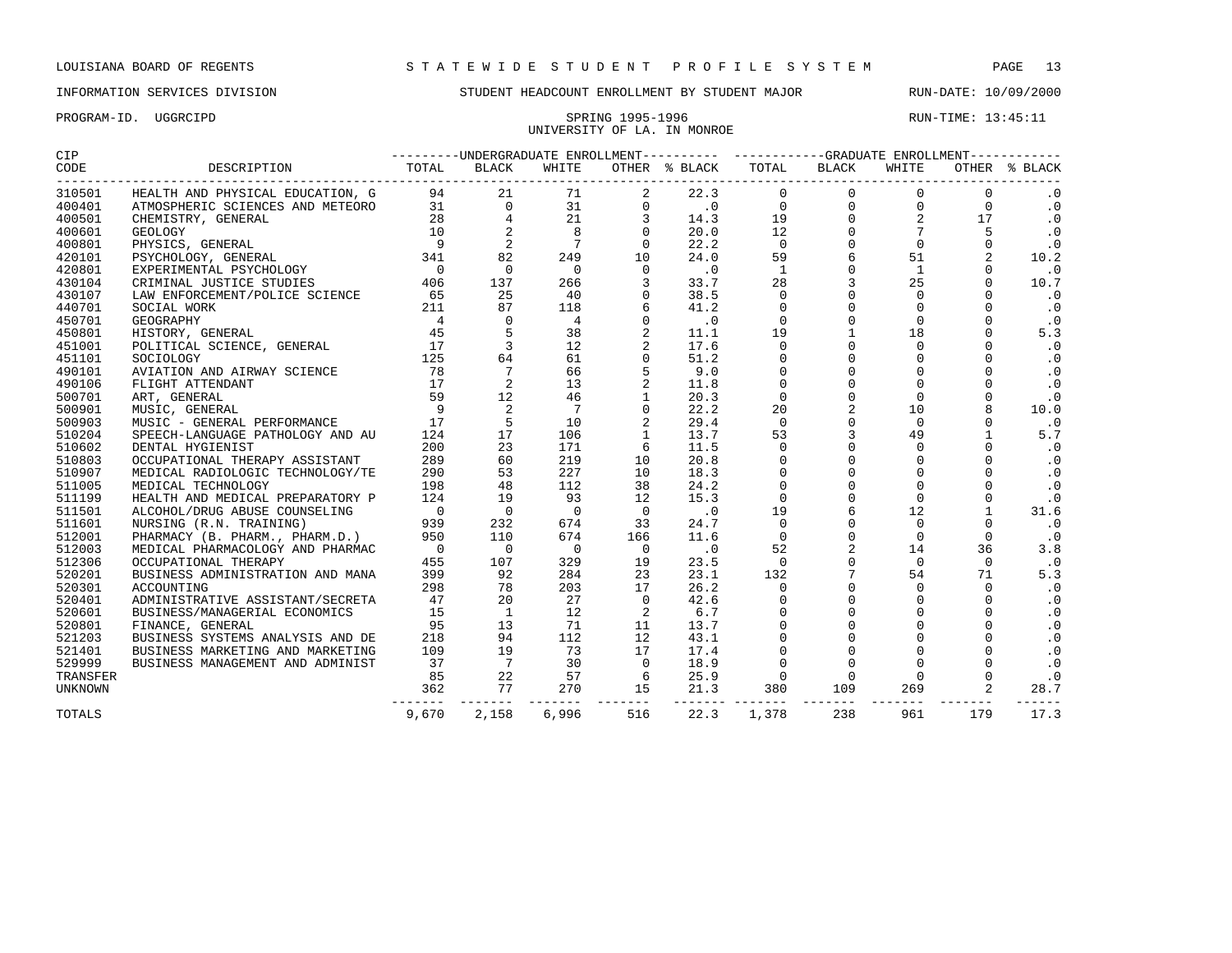## INFORMATION SERVICES DIVISION SUNDENT HEADCOUNT ENROLLMENT BY STUDENT MAJOR RUN-DATE: 10/09/2000

# NORTHWESTERN STATE UNIVERSITY

| CIP      |                                                                                                                                                                                                                                             |     |     |                 |                          |                             | ---------UNDERGRADUATE ENROLLMENT---------- -----------GRADUATE ENROLLMENT----------- |                |                       |                   |               |
|----------|---------------------------------------------------------------------------------------------------------------------------------------------------------------------------------------------------------------------------------------------|-----|-----|-----------------|--------------------------|-----------------------------|---------------------------------------------------------------------------------------|----------------|-----------------------|-------------------|---------------|
| CODE     |                                                                                                                                                                                                                                             |     |     | WHITE           |                          |                             | OTHER % BLACK TOTAL                                                                   | BLACK          | WHITE                 |                   | OTHER % BLACK |
| 030601   |                                                                                                                                                                                                                                             |     |     |                 |                          |                             | $\overline{0}$                                                                        | $\Omega$       | $\mathbf{0}$          | $\mathbf 0$       | $\cdot$ 0     |
| 090401   |                                                                                                                                                                                                                                             |     |     |                 |                          |                             | $\overline{0}$                                                                        | $\mathbf{0}$   | $\overline{0}$        | $0 \qquad \qquad$ | $\cdot$ 0     |
| 110401   |                                                                                                                                                                                                                                             |     |     |                 |                          |                             | $\bigcirc$                                                                            | $\Omega$       | $\overline{0}$<br>223 | $\Omega$          | $\cdot$ 0     |
| 130101   |                                                                                                                                                                                                                                             |     |     |                 |                          |                             | 297                                                                                   | 42             |                       | 32                | 14.1          |
| 130401   |                                                                                                                                                                                                                                             |     |     |                 |                          |                             | 28                                                                                    | $\overline{4}$ | 21                    | $\overline{3}$    | 14.3          |
| 131001   |                                                                                                                                                                                                                                             |     |     |                 |                          |                             | $\overline{0}$                                                                        | $\mathsf{O}$   | $\overline{0}$        | $\Omega$          | $\cdot$ 0     |
| 131101   |                                                                                                                                                                                                                                             |     |     |                 |                          |                             | 50                                                                                    | 6              | 42                    | 2                 | 12.0          |
| 131202   |                                                                                                                                                                                                                                             |     |     |                 |                          |                             | $\overline{0}$                                                                        | $\mathbf 0$    | $\overline{0}$        | $\Omega$          | $\cdot$ 0     |
| 131204   |                                                                                                                                                                                                                                             |     |     |                 |                          |                             | $\overline{0}$                                                                        | $\mathbf 0$    | $\mathbf 0$           | $\Omega$          | $\cdot$ 0     |
| 131205   |                                                                                                                                                                                                                                             |     |     |                 |                          |                             | $\Omega$                                                                              | $\Omega$       | $\Omega$              | $\Omega$          | $\cdot$ 0     |
| 131312   |                                                                                                                                                                                                                                             |     |     |                 |                          |                             | $\overline{0}$                                                                        | $\mathbf 0$    | $\overline{0}$        | $\Omega$          | $\cdot$ 0     |
| 131314   |                                                                                                                                                                                                                                             |     |     |                 |                          |                             | 40                                                                                    | $\mathbf{3}$   | 32                    | 5                 | 7.5           |
| 139999   |                                                                                                                                                                                                                                             |     |     |                 |                          |                             | 16                                                                                    | $\mathbf{1}$   | 14                    | $\mathbf{1}$      | 6.3           |
| 150301   |                                                                                                                                                                                                                                             |     |     |                 | 5                        | 30.8                        | $\mathbf 0$                                                                           | $\mathsf{O}$   | $\mathbf 0$           | $\mathbf 0$       | $\cdot$ 0     |
| 150303   |                                                                                                                                                                                                                                             |     |     |                 | 3                        | 30.3                        | $\mathsf 0$                                                                           | $\mathbf 0$    | $\mathbf{0}$          | $\Omega$          | $\cdot$ 0     |
| 150603   |                                                                                                                                                                                                                                             |     |     |                 | $7\phantom{.0}$          | 16.1                        | $\mathbf 0$                                                                           | $\mathbf 0$    | $\mathbf 0$           | $\Omega$          | $\cdot$ 0     |
| 190101   |                                                                                                                                                                                                                                             |     |     |                 | 5                        | 14.6                        | $\Omega$                                                                              | $\Omega$       | $\overline{0}$        | $\Omega$          | $\cdot$ 0     |
| 230101   |                                                                                                                                                                                                                                             |     |     |                 | $7\overline{ }$          | 10.4                        | 25                                                                                    | $\mathbf{1}$   | 13                    | 11                | 4.0           |
| 231001   |                                                                                                                                                                                                                                             |     |     |                 | 2                        | 15.5                        | $\overline{0}$                                                                        | $\mathbf 0$    | $\mathbf{0}$          | $\Omega$          | $\cdot$ 0     |
| 240102   |                                                                                                                                                                                                                                             |     |     |                 | 113                      | 23.2                        | $\mathsf 0$                                                                           | $\mathbf 0$    | $\mathbf 0$           | $\Omega$          | $\cdot$ 0     |
| 260101   |                                                                                                                                                                                                                                             |     |     |                 | 41                       | 18.4                        | $\mathsf 0$                                                                           | $\mathsf{O}$   | $\mathbf{0}$          | 0                 | $\cdot$ 0     |
| 270101   |                                                                                                                                                                                                                                             |     |     |                 | $\overline{4}$           | 14.3                        | $\mathsf 0$                                                                           | $\mathbf 0$    | $\mathbf 0$           | $\Omega$          | $\cdot$ 0     |
| 400501   |                                                                                                                                                                                                                                             |     |     |                 | $\mathbf{1}$             | 33.3                        | $\mathsf 0$                                                                           | $\mathbf 0$    | $\mathbf 0$           | $\Omega$          | $\cdot$ 0     |
| 400801   |                                                                                                                                                                                                                                             |     |     |                 | $\overline{4}$           | 18.4                        | $\Omega$                                                                              | $\Omega$       | $\Omega$              | $\Omega$          | $\cdot$ 0     |
| 420101   |                                                                                                                                                                                                                                             |     |     |                 | 40                       | 28.4                        | $\overline{0}$                                                                        | $\mathbf 0$    | $\mathbf 0$           | $\Omega$          | $\cdot$ 0     |
| 420201   |                                                                                                                                                                                                                                             |     |     |                 | $\overline{0}$           | $\overline{\phantom{0}}$ .0 | 42                                                                                    | $\overline{4}$ | 38                    | $\Omega$          | 9.5           |
| 440701   |                                                                                                                                                                                                                                             |     |     |                 | 24                       | 44.6                        | $\mathbf{0}$                                                                          | $\mathbf 0$    | $\mathbf 0$           | $\Omega$          | $\cdot$ 0     |
| 450101   |                                                                                                                                                                                                                                             |     |     |                 | $\overline{\mathbf{3}}$  | 11.1                        | $\overline{0}$                                                                        | $\mathbf 0$    | $\mathbf{0}$          | $\Omega$          | $\cdot$ 0     |
| 450201   |                                                                                                                                                                                                                                             |     |     |                 | $\overline{\phantom{a}}$ | 3.3                         | $\Omega$                                                                              | $\mathbf 0$    | $\Omega$              | $\Omega$          | $\cdot$ 0     |
| 450801   |                                                                                                                                                                                                                                             |     |     |                 | $\overline{\phantom{a}}$ | 12.8                        | 31                                                                                    | $\mathbf 0$    | 27                    | 4                 | $\cdot$ 0     |
| 451001   |                                                                                                                                                                                                                                             |     |     |                 | 11                       | 34.8                        | $\Omega$                                                                              | $\Omega$       | $\Omega$              | $\Omega$          | $\cdot$ 0     |
| 451101   |                                                                                                                                                                                                                                             |     |     |                 | $5^{\circ}$              | 14.9                        | $\mathbf 0$                                                                           | $\mathbf 0$    | $\Omega$              | $\Omega$          | $\cdot$ 0     |
| 480101   |                                                                                                                                                                                                                                             |     |     |                 | $\overline{0}$           | 100.0                       | $\mathbf 0$                                                                           | $\mathbf 0$    | $\mathbf 0$           | $\Omega$          | $\cdot$ 0     |
| 500401   |                                                                                                                                                                                                                                             |     |     |                 | $\overline{4}$           | 17.2                        | $\mathsf 0$                                                                           | $\mathbf 0$    | $\mathbf 0$           | $\Omega$          | $\cdot$ 0     |
| 500605   |                                                                                                                                                                                                                                             |     |     |                 | $\overline{0}$           | $\cdot$ 0                   | $\mathsf 0$                                                                           | $\mathsf{O}$   | $\mathbf 0$           | $\mathbf 0$       | $\cdot$ 0     |
| 500701   |                                                                                                                                                                                                                                             |     |     |                 | 5                        | 13.8                        | $\mathsf S$                                                                           | $\mathbf{1}$   | 4                     | $\mathbf 0$       | 20.0          |
| 500901   |                                                                                                                                                                                                                                             |     |     |                 | 2                        | 16.7                        | $\mathsf 0$                                                                           | $\mathbf 0$    | $\mathsf{O}\xspace$   | $\mathbf 0$       | $\cdot$ 0     |
| 500903   |                                                                                                                                                                                                                                             |     |     |                 | $\mathbf{1}$             | 5.6                         | 8                                                                                     | $\Omega$       | $7\overline{ }$       | $\mathbf{1}$      | $\cdot$ 0     |
| 510808   |                                                                                                                                                                                                                                             |     |     |                 | $\mathbf{0}$             | 12.5                        | $\mathbf 0$                                                                           | $\Omega$       | $\Omega$              | $\Omega$          | $\cdot$ 0     |
| 510907   |                                                                                                                                                                                                                                             |     |     |                 | 8                        | 17.2                        | $\mathbf 0$                                                                           | $\mathbf 0$    | $\mathbf 0$           | $\Omega$          | $\cdot$ 0     |
| 511005   |                                                                                                                                                                                                                                             |     |     |                 | $\overline{4}$           | 34.9                        | $\mathbf 0$                                                                           | $\mathbf 0$    | $\mathbf 0$           | $\Omega$          | $\cdot$ 0     |
| 511601   |                                                                                                                                                                                                                                             |     |     |                 | 164                      | 20.4                        | $\overline{0}$                                                                        | $\mathbf 0$    | $\overline{0}$        | $\mathbf 0$       | $\cdot$ 0     |
| 511602   |                                                                                                                                                                                                                                             |     |     |                 | $\overline{0}$           | $\overline{\phantom{0}}$ .0 | 107                                                                                   | 10             | 94                    | 3                 | 9.3           |
| 520201   |                                                                                                                                                                                                                                             |     |     | 328             | 47                       | 29.5                        | 6                                                                                     | 2              | $\overline{3}$        | $\mathbf{1}$      | 33.3          |
| 520301   | SCONDARY TEACHER EDUCATION<br>MUSIC TEACHER EDUCATION<br>PHYSICAL EDUCATION TEACHING AND<br>2010 1915<br>EDUCATION (THER ENGINEMENT TEACHING AND<br>2010 1915<br>COMPUTER ENGINEMENT TEACHING AND 2010 1915<br>INDUSTIRIAL (MANUFACTURING T |     |     | 132             | 18                       | 23.9                        | $\Omega$                                                                              | $\mathbf 0$    | $\Omega$              | $\Omega$          | $\cdot$ 0     |
| 520302   |                                                                                                                                                                                                                                             |     |     | $\overline{1}$  | $\overline{2}$           | 25.0                        | $\mathbf 0$                                                                           | $\mathbf 0$    | $\Omega$              | $\Omega$          | $\cdot$ 0     |
| 520401   |                                                                                                                                                                                                                                             |     |     | $\frac{13}{72}$ | $\overline{1}$           | 51.7                        | $\mathbf 0$                                                                           | $\mathbf 0$    | $\Omega$              | $\Omega$          | $\cdot$ 0     |
| 520903   | NURSING ADMINISTRATION (FOST-R.N. 532 157<br>BUSINESS ADMINISTRATION AND MANA 532 157<br>ACCOUNTING TECHNICIAN 197 47<br>ADMINISTRATIVE ASSISTANT/SECRETA 29 15<br>TRAVEL-TOURISM MANAGEMENT 92 4                                           |     |     | 78              | 10                       | 4.3                         | $\mathbf 0$                                                                           | $\mathbf 0$    |                       | $\Omega$          | $\cdot$ 0     |
| TRANSFER |                                                                                                                                                                                                                                             | 181 | - 6 | 158             | 17                       | 3.3                         | $\Omega$                                                                              | $\Omega$       | $\Omega$              | $\Omega$          | $\cdot$ 0     |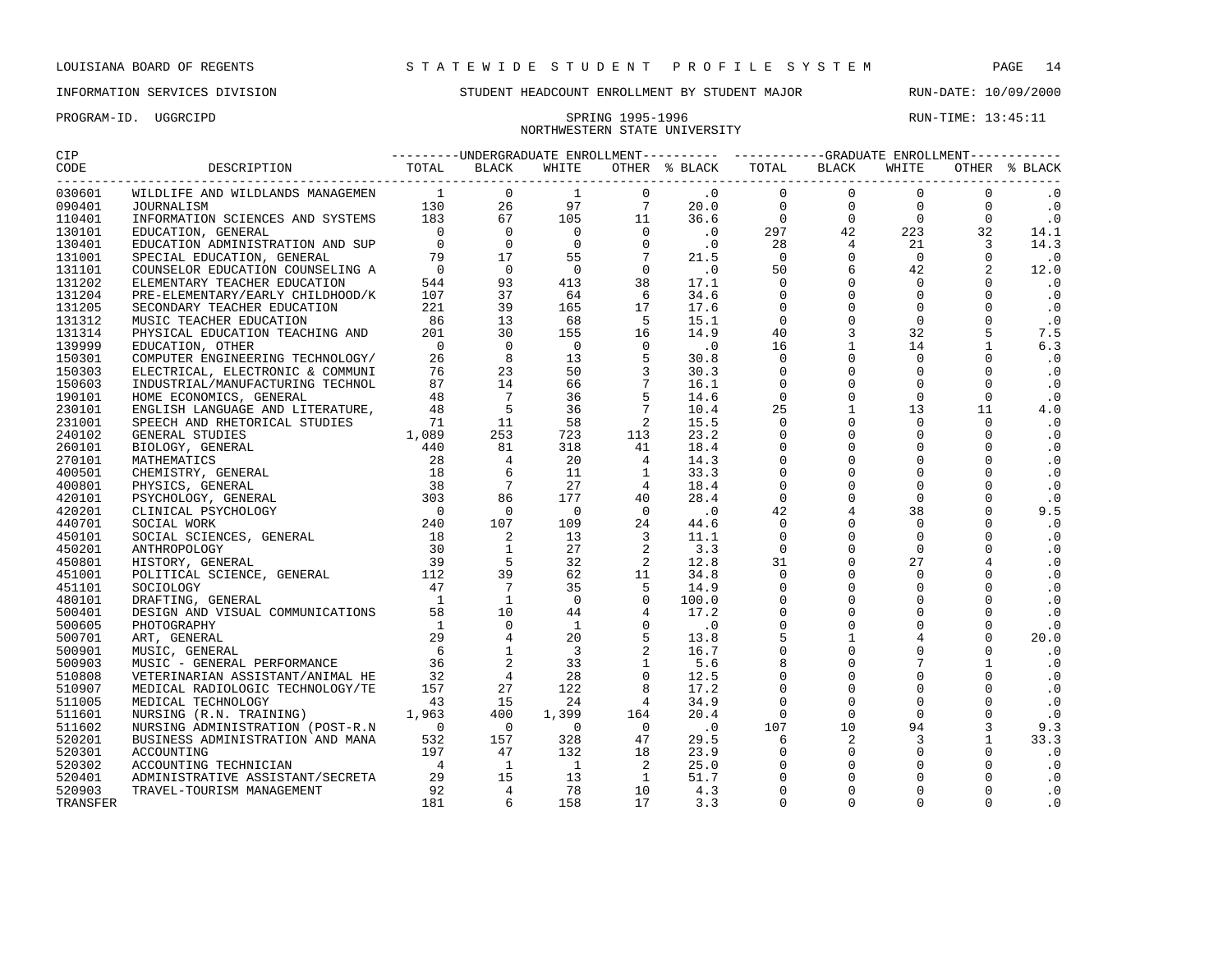| LOUISIANA BOARD OF REGENTS | STATEWIDE STUDENT PROFILE SYSTEM | PAGE 15 |
|----------------------------|----------------------------------|---------|

# PROGRAM-ID. UGGRCIPD SPRING 1995-1996 SPRING 1995-1996 RUN-TIME: 13:45:11

## NORTHWESTERN STATE UNIVERSITY

| <b>CIP</b> |             |       |             |       |            | ---------UNDERGRADUATE ENROLLMENT---------- ----------GRADUATE ENROLLMENT----------- |       |       |       |             |               |
|------------|-------------|-------|-------------|-------|------------|--------------------------------------------------------------------------------------|-------|-------|-------|-------------|---------------|
| CODE       | DESCRIPTION | TOTAL | BLACK       | WHITE |            | OTHER % BLACK                                                                        | TOTAL | BLACK | WHITE |             | OTHER % BLACK |
| UNKNOWN    |             | -21   | $\sim$      | 2.2   | $4 \t16.1$ |                                                                                      | 343   | 68 —  | 263   |             | 12 19.8       |
| TOTALS     |             | 7,702 | 1,687 5,342 |       | 673        | 21.9                                                                                 | 998   | 142   |       | 781 75 14.2 |               |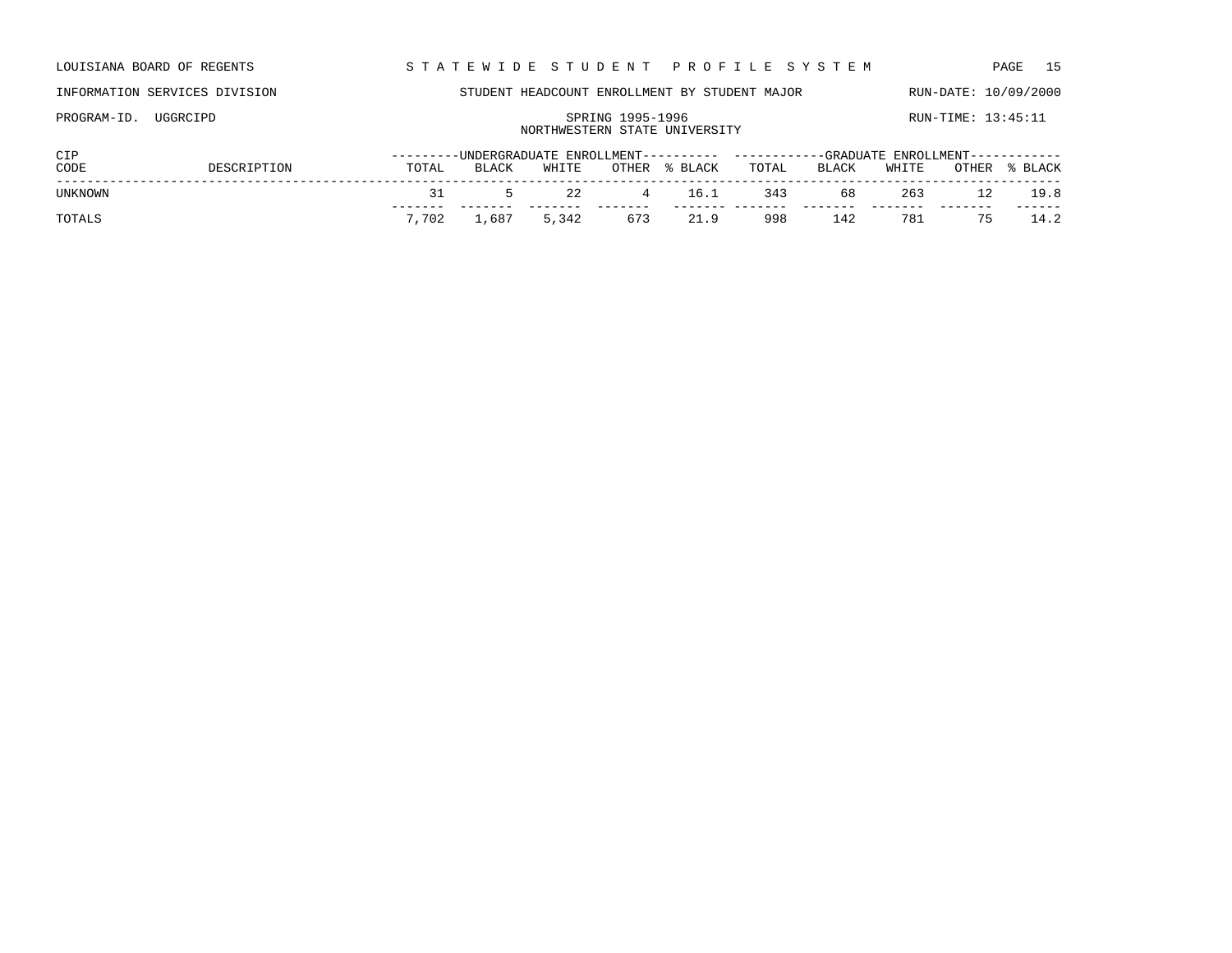PROGRAM-ID. UGGRCIPD SPRING 1995-1996 SPRING 1995-1996 RUN-TIME: 13:45:11

## INFORMATION SERVICES DIVISION STUDENT HEADCOUNT ENROLLMENT BY STUDENT MAJOR RUN-DATE: 10/09/2000

# SOUTHEASTERN LA. UNIVERSITY

| CIP    |                         |  |  | ---------UNDERGRADUATE ENROLLMENT---------- ----------GRADUATE ENROLLMENT----------- |  |                |                             |
|--------|-------------------------|--|--|--------------------------------------------------------------------------------------|--|----------------|-----------------------------|
| CODE   | DESCRIPTION TOTAL BLACK |  |  |                                                                                      |  |                | OTHER % BLACK               |
| 020403 |                         |  |  |                                                                                      |  |                | $\cdot$ 0                   |
| 090101 |                         |  |  |                                                                                      |  |                | $\cdot$ 0                   |
| 110701 |                         |  |  |                                                                                      |  |                | $\cdot$ 0                   |
| 130401 |                         |  |  |                                                                                      |  |                | 2.5                         |
| 130404 |                         |  |  |                                                                                      |  |                | $\cdot$ 0                   |
| 130405 |                         |  |  |                                                                                      |  |                | $\cdot$ 0                   |
| 131001 |                         |  |  |                                                                                      |  |                | 3.2                         |
| 131012 |                         |  |  |                                                                                      |  |                | $\cdot$ 0                   |
| 131101 |                         |  |  |                                                                                      |  |                | 5.9                         |
| 131202 |                         |  |  |                                                                                      |  |                | 4.3                         |
| 131204 |                         |  |  |                                                                                      |  |                | $\overline{\phantom{0}}$ .0 |
| 131205 |                         |  |  |                                                                                      |  |                | 5.0                         |
| 131302 |                         |  |  |                                                                                      |  |                | $\cdot$ 0                   |
| 131303 |                         |  |  |                                                                                      |  |                | $\cdot$ 0                   |
| 131305 |                         |  |  |                                                                                      |  | $\Omega$       | $\cdot$ 0                   |
| 131307 |                         |  |  |                                                                                      |  | $\Omega$       | $\cdot$ 0                   |
| 131309 |                         |  |  |                                                                                      |  | $\mathbf 0$    | .0                          |
| 131311 |                         |  |  |                                                                                      |  | $\Omega$       | $\cdot$ 0                   |
| 131312 |                         |  |  |                                                                                      |  | $\mathbf 0$    | $\cdot$ 0                   |
| 131314 |                         |  |  |                                                                                      |  | $\mathbf 0$    | $\cdot$ 0                   |
| 131315 |                         |  |  |                                                                                      |  | $\mathbf 0$    | $\cdot$ 0                   |
| 131316 |                         |  |  |                                                                                      |  | $\Omega$       | .0                          |
| 131318 |                         |  |  |                                                                                      |  | $\Omega$       | $\cdot$ 0                   |
| 131325 |                         |  |  |                                                                                      |  | $\Omega$       | $\cdot$ 0                   |
| 131330 |                         |  |  |                                                                                      |  | $\Omega$       | $\cdot$ 0                   |
| 131331 |                         |  |  |                                                                                      |  | $\mathbf 0$    | $\cdot$ 0                   |
| 150603 |                         |  |  |                                                                                      |  | $\mathbf 0$    | $\cdot$ 0                   |
| 160901 |                         |  |  |                                                                                      |  | $\Omega$       | $\cdot$ 0                   |
| 160905 |                         |  |  |                                                                                      |  | $\Omega$       | $\cdot$ 0                   |
| 190402 |                         |  |  |                                                                                      |  | $\Omega$       | $\cdot$ 0                   |
| 190901 |                         |  |  |                                                                                      |  | $\Omega$       | $\cdot$ 0                   |
| 230101 |                         |  |  |                                                                                      |  | $\mathbf 0$    | 6.3                         |
| 240102 |                         |  |  |                                                                                      |  | $\Omega$       | $\cdot$ 0                   |
| 240103 |                         |  |  |                                                                                      |  | $\Omega$       | $\cdot$ 0                   |
| 260101 |                         |  |  |                                                                                      |  | $\Omega$       | $\cdot$ 0                   |
| 270101 |                         |  |  |                                                                                      |  | $\mathbf 0$    | $\cdot$ 0                   |
| 400501 |                         |  |  |                                                                                      |  | $\mathbf 0$    | $\cdot$ 0                   |
| 400801 |                         |  |  |                                                                                      |  | $\overline{0}$ | $\cdot$ 0                   |
| 420101 |                         |  |  |                                                                                      |  | $\overline{1}$ | $\cdot$ 0                   |
| 430104 |                         |  |  |                                                                                      |  | $\Omega$       | $\cdot$ 0                   |
| 430107 |                         |  |  |                                                                                      |  | $\mathbf 0$    | $\cdot$ 0                   |
| 440701 |                         |  |  |                                                                                      |  | $\Omega$       | $\cdot$ 0                   |
| 450801 |                         |  |  |                                                                                      |  | $\Omega$       | . 0                         |

 POLITICAL SCIENCE, GENERAL 87 5 79 3 5.7 0 0 0 0 .0 SOCIOLOGY 68 10 55 3 14.7 0 0 0 0 .0 DRAFTING, GENERAL 73 2 67 4 2.7 0 0 0 0 .0 ART, GENERAL 104 3 96 5 2.9 0 0 0 0 .0 ARTS MANAGEMENT 25 0 24 1 .0 0 0 0 0 .0 MUSIC, GENERAL 1 1 0 0 100.0 0 0 0 0 .0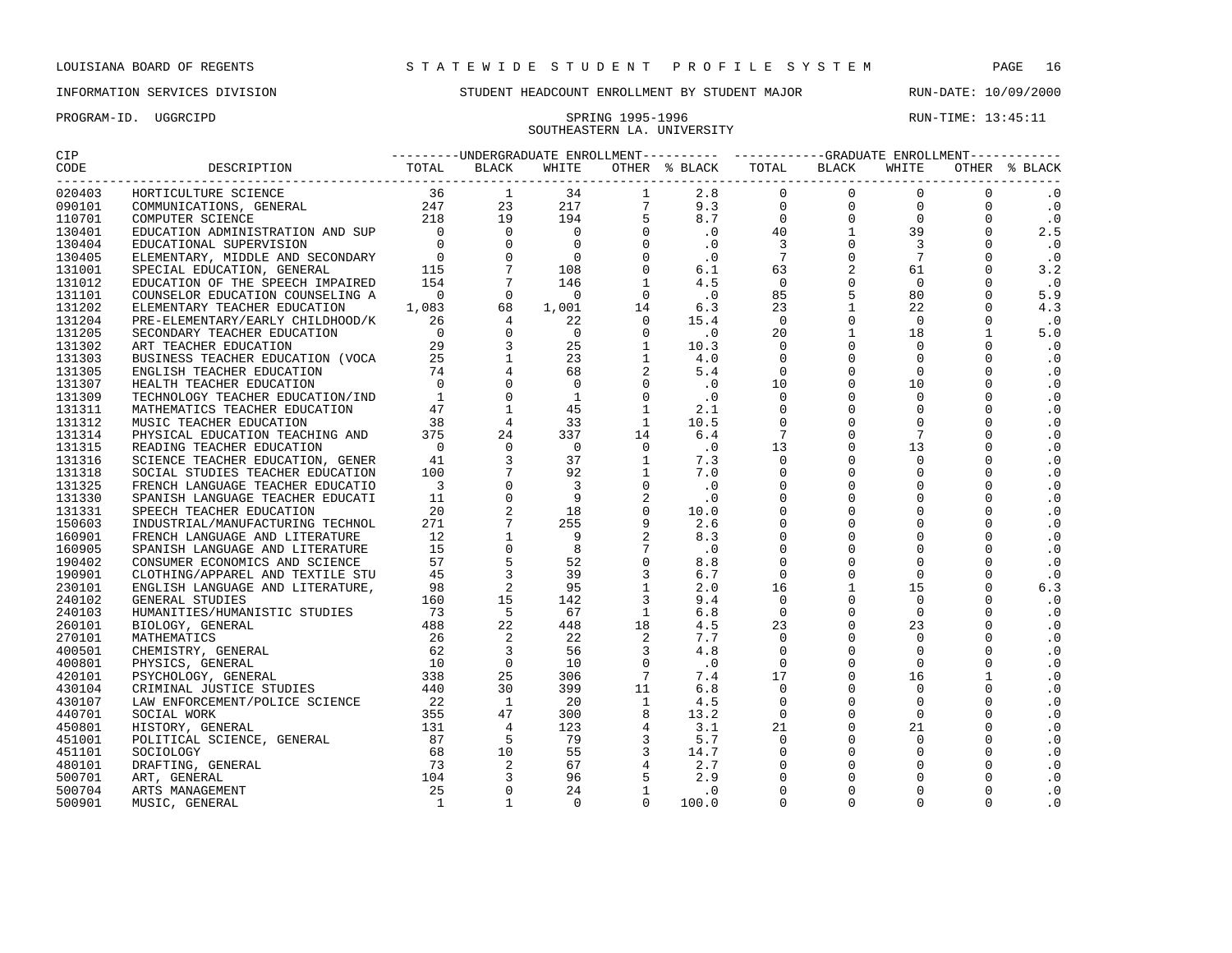PROGRAM-ID. UGGRCIPD SPRING 1995-1996 SPRING 1995-1996 RUN-TIME: 13:45:11

## INFORMATION SERVICES DIVISION STUDENT HEADCOUNT ENROLLMENT BY STUDENT MAJOR RUN-DATE: 10/09/2000

## SOUTHEASTERN LA. UNIVERSITY CIP ---------UNDERGRADUATE ENROLLMENT---------- ------------GRADUATE ENROLLMENT------------ CODE DESCRIPTION TOTAL BLACK WHITE OTHER % BLACK TOTAL BLACK WHITE OTHER % BLACK ------------------------------------------------------------------------------------------------------------------------------------ 500903 MUSIC - GENERAL PERFORMANCE 48 4 43 1 8.3 6 2 1 3 33.3 510201 COMMUNICATION DISORDERS, GENERAL 0 0 0 0 .0 43 0 43 0 .0 510908 RESPIRATORY THERAPY TECHNICIAN 207 39 164 4 18.8 0 0 0 0 .0 511601 NURSING (R.N. TRAINING) 1,567 146 1,382 39 9.3 0 0 0 0 .0 511610 NURSING, PSYCHIATRIC/MENTAL HEAL 0 0 0 0 .0 22 0 22 0 .0 520201 BUSINESS ADMINISTRATION AND MANA 618 36 561 21 5.8 130 3 87 40 2.3 511010 NURSING, PSYCHIATRIC/MENTAL HEAL 0 0 0 0 0 0 22 0 22 0 .0<br>520201 BUSINESS ADMINISTRATION AND MANA 618 36 561 21 5.8 130 3 87 40 2.3<br>520204 OFFICE SUPERVISION AND MANAGEMEN 145 24 117 4 16.6 0 0 0 0 0 0 0<br>520301 ACC 520301 ACCOUNTING INCOLLECTRIC IN THE SALE OF STRAINING ISLAMING TO SALE SALE OF DUAL ORDER SALE SALE OF DUAL<br>520401 ADMINISTRATIVE ASSISTANT/SECRETA 25 3 22 0 12.0 0 0 0 0 0 0 0 520401 ADMINISTRATIVE ASSISTANT/SECRETA 25 3 22 0 12.0 0 0 0 0 .0 520601 BUSINESS/MANAGERIAL ECONOMICS 44 5 35 4 11.4 0 0 0 0 .0 520801 FINANCE, GENERAL 112 2 98 12 1.8 0 0 0 0 .0 521401 BUSINESS MARKETING AND MARKETING 376 15 342 19 4.0 0 0 0 0 .0 20001 FINANCE, CHARGETING AND MARKETING 176 15 342 19 4.0 0 0 0 0 .0<br>17 238 10 6.4 0 0 0 0 .0<br>17 238 10 6.4 0 0 0 0 .0<br>19 13.1 UNKNOWN 2,810 420 2,290 100 14.9 913 120 779 14 13.1 ------- ------- ------- ------- ------- ------- ------- ------- ------- ------ TOTALS 12,406 1,133 10,896 377 9.1 1,462 136 1,267 59 9.3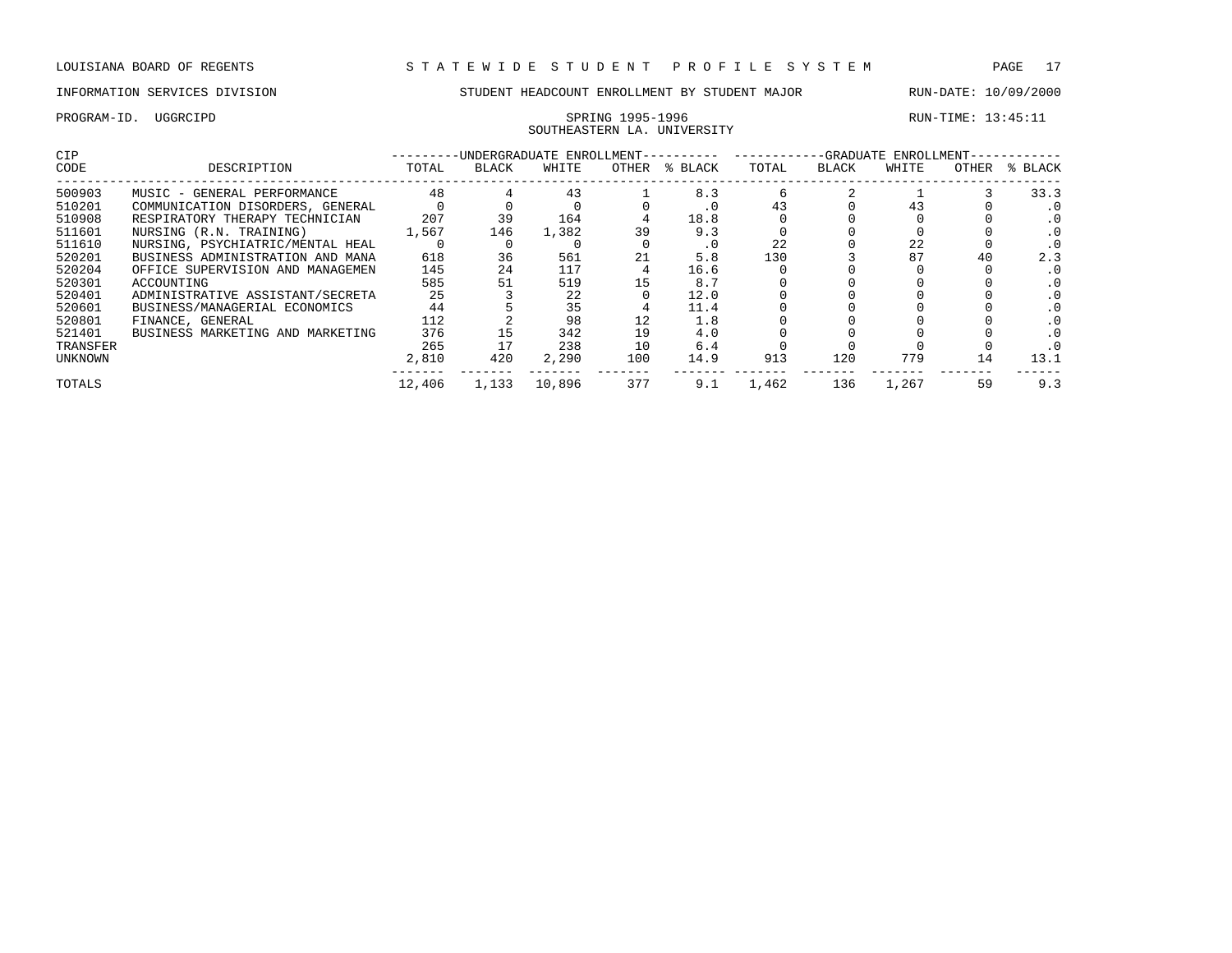# UNIVERSITY OF LA. IN LAFAYETTE

| CODE<br>OTHER % BLACK<br>---------<br>010101<br>$\cdot$ 0<br>.0<br>020201<br>020401<br>$\cdot$ 0<br>$\cdot$ 0<br>020402<br>$\cdot$ 0<br>020403<br>.0<br>030601<br>039999<br>$\cdot$ 0<br>$\cdot$ 0<br>040201<br>$\cdot$ 0<br>040301<br>$\cdot$ 0<br>040501<br>10.0<br>050199<br>080102<br>$\cdot$ 0<br>16.7<br>090101<br>$\cdot$ 0<br>090401<br>$\ddotsc 0$<br>090403<br>090501<br>$\cdot$ 0<br>1.0<br>110701<br>2.6<br>130301<br>130401<br>20.3<br>$\cdot$ 0<br>130405<br>131001<br>$\cdot$ 0<br>131004<br>8.0<br>131099<br>$\cdot$ 0<br>8.3<br>131101<br>131202<br>10.5<br>16.7<br>131205<br>$\cdot$ 0<br>131301<br>131302<br>$\cdot$ 0<br>$\cdot$ 0<br>131303<br>$\cdot$ 0<br>131305<br>$\cdot$ 0<br>131306<br>$\cdot$ 0<br>131308<br>$\cdot$ 0<br>131309<br>$\cdot$ 0<br>131310<br>$\cdot$ 0<br>131311<br>$\cdot$ 0<br>131312<br>$\cdot$ 0<br>131314<br>$\cdot$ 0<br>131316<br>$\cdot$ 0<br>131318<br>$\cdot$ 0<br>131399<br>$\cdot$ 0<br>140301<br>$\cdot$ 0<br>140701<br>5.0<br>140801<br>$\cdot$ 0<br>140901<br>$\cdot$ 0<br>141001<br>7.1<br>141901<br>$\cdot$ 0<br>142501<br>33.3<br>143001<br>2.8<br>149999 | CIP |  |  |  | ---------UNDERGRADUATE ENROLLMENT---------- -----------GRADUATE ENROLLMENT----------- |  |  |
|-----------------------------------------------------------------------------------------------------------------------------------------------------------------------------------------------------------------------------------------------------------------------------------------------------------------------------------------------------------------------------------------------------------------------------------------------------------------------------------------------------------------------------------------------------------------------------------------------------------------------------------------------------------------------------------------------------------------------------------------------------------------------------------------------------------------------------------------------------------------------------------------------------------------------------------------------------------------------------------------------------------------------------------------------------------------------------------------------------------------------|-----|--|--|--|---------------------------------------------------------------------------------------|--|--|
|                                                                                                                                                                                                                                                                                                                                                                                                                                                                                                                                                                                                                                                                                                                                                                                                                                                                                                                                                                                                                                                                                                                       |     |  |  |  |                                                                                       |  |  |
|                                                                                                                                                                                                                                                                                                                                                                                                                                                                                                                                                                                                                                                                                                                                                                                                                                                                                                                                                                                                                                                                                                                       |     |  |  |  |                                                                                       |  |  |
|                                                                                                                                                                                                                                                                                                                                                                                                                                                                                                                                                                                                                                                                                                                                                                                                                                                                                                                                                                                                                                                                                                                       |     |  |  |  |                                                                                       |  |  |
|                                                                                                                                                                                                                                                                                                                                                                                                                                                                                                                                                                                                                                                                                                                                                                                                                                                                                                                                                                                                                                                                                                                       |     |  |  |  |                                                                                       |  |  |
|                                                                                                                                                                                                                                                                                                                                                                                                                                                                                                                                                                                                                                                                                                                                                                                                                                                                                                                                                                                                                                                                                                                       |     |  |  |  |                                                                                       |  |  |
|                                                                                                                                                                                                                                                                                                                                                                                                                                                                                                                                                                                                                                                                                                                                                                                                                                                                                                                                                                                                                                                                                                                       |     |  |  |  |                                                                                       |  |  |
|                                                                                                                                                                                                                                                                                                                                                                                                                                                                                                                                                                                                                                                                                                                                                                                                                                                                                                                                                                                                                                                                                                                       |     |  |  |  |                                                                                       |  |  |
|                                                                                                                                                                                                                                                                                                                                                                                                                                                                                                                                                                                                                                                                                                                                                                                                                                                                                                                                                                                                                                                                                                                       |     |  |  |  |                                                                                       |  |  |
|                                                                                                                                                                                                                                                                                                                                                                                                                                                                                                                                                                                                                                                                                                                                                                                                                                                                                                                                                                                                                                                                                                                       |     |  |  |  |                                                                                       |  |  |
|                                                                                                                                                                                                                                                                                                                                                                                                                                                                                                                                                                                                                                                                                                                                                                                                                                                                                                                                                                                                                                                                                                                       |     |  |  |  |                                                                                       |  |  |
|                                                                                                                                                                                                                                                                                                                                                                                                                                                                                                                                                                                                                                                                                                                                                                                                                                                                                                                                                                                                                                                                                                                       |     |  |  |  |                                                                                       |  |  |
|                                                                                                                                                                                                                                                                                                                                                                                                                                                                                                                                                                                                                                                                                                                                                                                                                                                                                                                                                                                                                                                                                                                       |     |  |  |  |                                                                                       |  |  |
|                                                                                                                                                                                                                                                                                                                                                                                                                                                                                                                                                                                                                                                                                                                                                                                                                                                                                                                                                                                                                                                                                                                       |     |  |  |  |                                                                                       |  |  |
|                                                                                                                                                                                                                                                                                                                                                                                                                                                                                                                                                                                                                                                                                                                                                                                                                                                                                                                                                                                                                                                                                                                       |     |  |  |  |                                                                                       |  |  |
|                                                                                                                                                                                                                                                                                                                                                                                                                                                                                                                                                                                                                                                                                                                                                                                                                                                                                                                                                                                                                                                                                                                       |     |  |  |  |                                                                                       |  |  |
|                                                                                                                                                                                                                                                                                                                                                                                                                                                                                                                                                                                                                                                                                                                                                                                                                                                                                                                                                                                                                                                                                                                       |     |  |  |  |                                                                                       |  |  |
|                                                                                                                                                                                                                                                                                                                                                                                                                                                                                                                                                                                                                                                                                                                                                                                                                                                                                                                                                                                                                                                                                                                       |     |  |  |  |                                                                                       |  |  |
|                                                                                                                                                                                                                                                                                                                                                                                                                                                                                                                                                                                                                                                                                                                                                                                                                                                                                                                                                                                                                                                                                                                       |     |  |  |  |                                                                                       |  |  |
|                                                                                                                                                                                                                                                                                                                                                                                                                                                                                                                                                                                                                                                                                                                                                                                                                                                                                                                                                                                                                                                                                                                       |     |  |  |  |                                                                                       |  |  |
|                                                                                                                                                                                                                                                                                                                                                                                                                                                                                                                                                                                                                                                                                                                                                                                                                                                                                                                                                                                                                                                                                                                       |     |  |  |  |                                                                                       |  |  |
|                                                                                                                                                                                                                                                                                                                                                                                                                                                                                                                                                                                                                                                                                                                                                                                                                                                                                                                                                                                                                                                                                                                       |     |  |  |  |                                                                                       |  |  |
|                                                                                                                                                                                                                                                                                                                                                                                                                                                                                                                                                                                                                                                                                                                                                                                                                                                                                                                                                                                                                                                                                                                       |     |  |  |  |                                                                                       |  |  |
|                                                                                                                                                                                                                                                                                                                                                                                                                                                                                                                                                                                                                                                                                                                                                                                                                                                                                                                                                                                                                                                                                                                       |     |  |  |  |                                                                                       |  |  |
|                                                                                                                                                                                                                                                                                                                                                                                                                                                                                                                                                                                                                                                                                                                                                                                                                                                                                                                                                                                                                                                                                                                       |     |  |  |  |                                                                                       |  |  |
|                                                                                                                                                                                                                                                                                                                                                                                                                                                                                                                                                                                                                                                                                                                                                                                                                                                                                                                                                                                                                                                                                                                       |     |  |  |  |                                                                                       |  |  |
|                                                                                                                                                                                                                                                                                                                                                                                                                                                                                                                                                                                                                                                                                                                                                                                                                                                                                                                                                                                                                                                                                                                       |     |  |  |  |                                                                                       |  |  |
|                                                                                                                                                                                                                                                                                                                                                                                                                                                                                                                                                                                                                                                                                                                                                                                                                                                                                                                                                                                                                                                                                                                       |     |  |  |  |                                                                                       |  |  |
|                                                                                                                                                                                                                                                                                                                                                                                                                                                                                                                                                                                                                                                                                                                                                                                                                                                                                                                                                                                                                                                                                                                       |     |  |  |  |                                                                                       |  |  |
|                                                                                                                                                                                                                                                                                                                                                                                                                                                                                                                                                                                                                                                                                                                                                                                                                                                                                                                                                                                                                                                                                                                       |     |  |  |  |                                                                                       |  |  |
|                                                                                                                                                                                                                                                                                                                                                                                                                                                                                                                                                                                                                                                                                                                                                                                                                                                                                                                                                                                                                                                                                                                       |     |  |  |  |                                                                                       |  |  |
|                                                                                                                                                                                                                                                                                                                                                                                                                                                                                                                                                                                                                                                                                                                                                                                                                                                                                                                                                                                                                                                                                                                       |     |  |  |  |                                                                                       |  |  |
|                                                                                                                                                                                                                                                                                                                                                                                                                                                                                                                                                                                                                                                                                                                                                                                                                                                                                                                                                                                                                                                                                                                       |     |  |  |  |                                                                                       |  |  |
|                                                                                                                                                                                                                                                                                                                                                                                                                                                                                                                                                                                                                                                                                                                                                                                                                                                                                                                                                                                                                                                                                                                       |     |  |  |  |                                                                                       |  |  |
|                                                                                                                                                                                                                                                                                                                                                                                                                                                                                                                                                                                                                                                                                                                                                                                                                                                                                                                                                                                                                                                                                                                       |     |  |  |  |                                                                                       |  |  |
|                                                                                                                                                                                                                                                                                                                                                                                                                                                                                                                                                                                                                                                                                                                                                                                                                                                                                                                                                                                                                                                                                                                       |     |  |  |  |                                                                                       |  |  |
|                                                                                                                                                                                                                                                                                                                                                                                                                                                                                                                                                                                                                                                                                                                                                                                                                                                                                                                                                                                                                                                                                                                       |     |  |  |  |                                                                                       |  |  |
|                                                                                                                                                                                                                                                                                                                                                                                                                                                                                                                                                                                                                                                                                                                                                                                                                                                                                                                                                                                                                                                                                                                       |     |  |  |  |                                                                                       |  |  |
|                                                                                                                                                                                                                                                                                                                                                                                                                                                                                                                                                                                                                                                                                                                                                                                                                                                                                                                                                                                                                                                                                                                       |     |  |  |  |                                                                                       |  |  |
|                                                                                                                                                                                                                                                                                                                                                                                                                                                                                                                                                                                                                                                                                                                                                                                                                                                                                                                                                                                                                                                                                                                       |     |  |  |  |                                                                                       |  |  |
|                                                                                                                                                                                                                                                                                                                                                                                                                                                                                                                                                                                                                                                                                                                                                                                                                                                                                                                                                                                                                                                                                                                       |     |  |  |  |                                                                                       |  |  |
|                                                                                                                                                                                                                                                                                                                                                                                                                                                                                                                                                                                                                                                                                                                                                                                                                                                                                                                                                                                                                                                                                                                       |     |  |  |  |                                                                                       |  |  |
|                                                                                                                                                                                                                                                                                                                                                                                                                                                                                                                                                                                                                                                                                                                                                                                                                                                                                                                                                                                                                                                                                                                       |     |  |  |  |                                                                                       |  |  |
|                                                                                                                                                                                                                                                                                                                                                                                                                                                                                                                                                                                                                                                                                                                                                                                                                                                                                                                                                                                                                                                                                                                       |     |  |  |  |                                                                                       |  |  |
|                                                                                                                                                                                                                                                                                                                                                                                                                                                                                                                                                                                                                                                                                                                                                                                                                                                                                                                                                                                                                                                                                                                       |     |  |  |  |                                                                                       |  |  |
|                                                                                                                                                                                                                                                                                                                                                                                                                                                                                                                                                                                                                                                                                                                                                                                                                                                                                                                                                                                                                                                                                                                       |     |  |  |  |                                                                                       |  |  |
|                                                                                                                                                                                                                                                                                                                                                                                                                                                                                                                                                                                                                                                                                                                                                                                                                                                                                                                                                                                                                                                                                                                       |     |  |  |  |                                                                                       |  |  |
|                                                                                                                                                                                                                                                                                                                                                                                                                                                                                                                                                                                                                                                                                                                                                                                                                                                                                                                                                                                                                                                                                                                       |     |  |  |  |                                                                                       |  |  |
|                                                                                                                                                                                                                                                                                                                                                                                                                                                                                                                                                                                                                                                                                                                                                                                                                                                                                                                                                                                                                                                                                                                       |     |  |  |  |                                                                                       |  |  |
|                                                                                                                                                                                                                                                                                                                                                                                                                                                                                                                                                                                                                                                                                                                                                                                                                                                                                                                                                                                                                                                                                                                       |     |  |  |  |                                                                                       |  |  |
|                                                                                                                                                                                                                                                                                                                                                                                                                                                                                                                                                                                                                                                                                                                                                                                                                                                                                                                                                                                                                                                                                                                       |     |  |  |  |                                                                                       |  |  |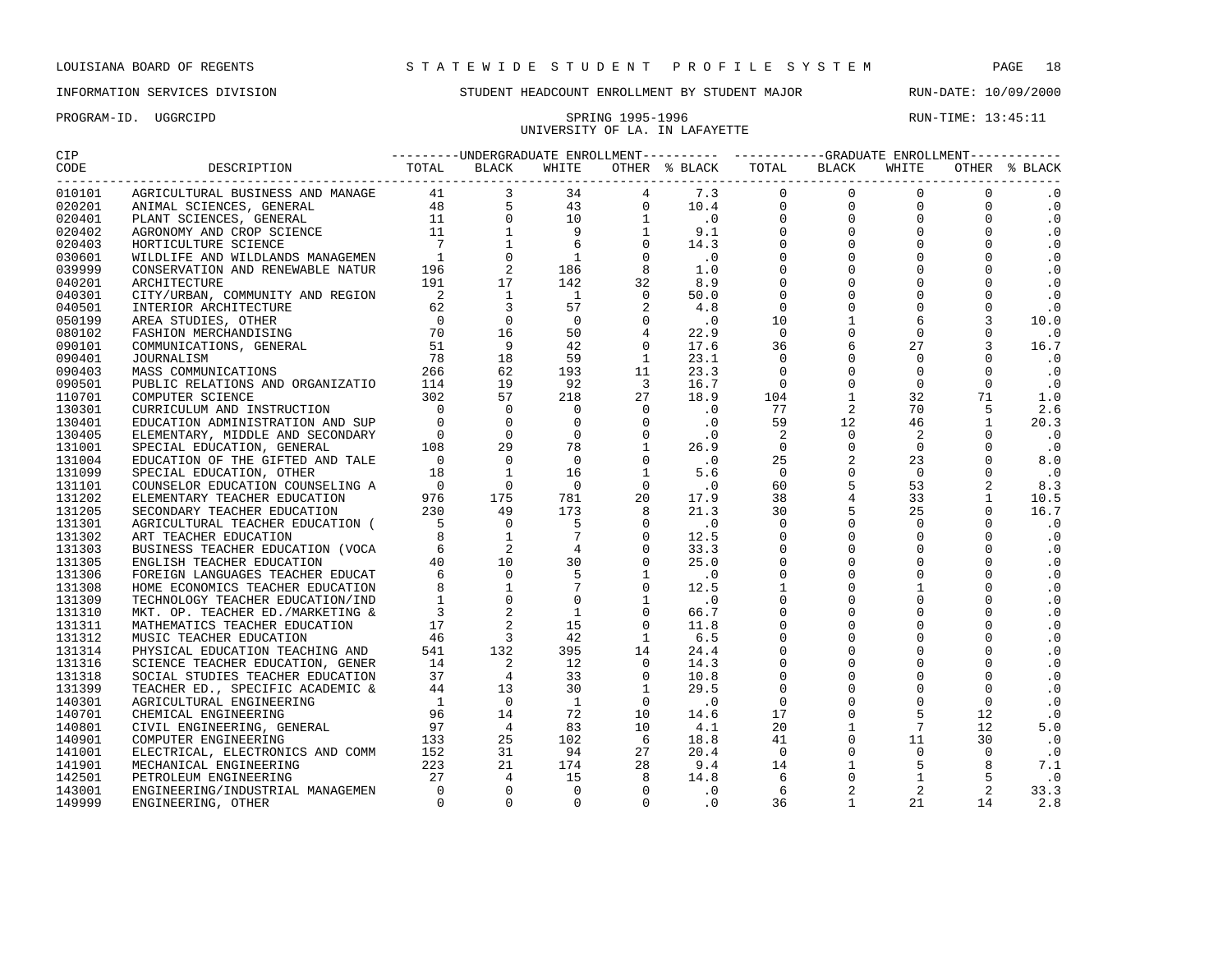## UNIVERSITY OF LA. IN LAFAYETTE

PROGRAM-ID. UGGRCIPD SPRING 1995-1996 SPRING 1995-1996 RUN-TIME: 13:45:11

| CIP               |                         |  |       |  | ---------UNDERGRADUATE ENROLLMENT---------- ----------GRADUATE ENROLLMENT-----------                |       |                |                  |
|-------------------|-------------------------|--|-------|--|-----------------------------------------------------------------------------------------------------|-------|----------------|------------------|
| CODE<br>--------- | DESCRIPTION TOTAL BLACK |  | WHITE |  | $\begin{tabular}{llll} \bf{OTHER} & \text{\$} & \tt{BLACK} & \tt{TOTAL} & \tt{BLACK} \end{tabular}$ | WHITE |                | OTHER % BLACK    |
| 150603            |                         |  |       |  |                                                                                                     |       | $\Omega$       | $\cdot$ 0        |
| 160901            |                         |  |       |  |                                                                                                     |       | 5              | 13.3             |
| 169999            |                         |  |       |  |                                                                                                     |       | $\mathbf{0}$   | $\cdot$ 0        |
| 190101            |                         |  |       |  |                                                                                                     |       | 1              | 4.3              |
| 190503            |                         |  |       |  |                                                                                                     |       | $\Omega$       | $\cdot$ 0        |
| 190799            |                         |  |       |  |                                                                                                     |       | $\Omega$       | $\cdot$ 0        |
| 200401            |                         |  |       |  |                                                                                                     |       | $\Omega$       | $\cdot$ 0        |
| 220102            |                         |  |       |  |                                                                                                     |       | $\Omega$       | $\cdot$ 0        |
| 230101            |                         |  |       |  |                                                                                                     |       | $\overline{5}$ | 3.4              |
| 230501            |                         |  |       |  |                                                                                                     |       | $\overline{a}$ | $\cdot$ 0        |
| 239999            |                         |  |       |  |                                                                                                     |       | $\Omega$       | $\cdot$ 0        |
| 240102            |                         |  |       |  |                                                                                                     |       | $\mathbf 0$    | $\cdot$ 0        |
| 260101            |                         |  |       |  |                                                                                                     |       | $\overline{3}$ | 8.0              |
| 260501            |                         |  |       |  |                                                                                                     |       | $\Omega$       | $\cdot$ 0        |
| 260607            |                         |  |       |  |                                                                                                     |       | $\Omega$       | $\cdot$ 0        |
| 260699            |                         |  |       |  |                                                                                                     |       | 8              | 3.2              |
| 260701            |                         |  |       |  |                                                                                                     |       | $\Omega$       | $\cdot$ 0        |
| 270101            |                         |  |       |  |                                                                                                     |       | 16             | $\cdot$ 0        |
| 270501            |                         |  |       |  |                                                                                                     |       | 12             | $\cdot$ 0        |
| 380101            |                         |  |       |  |                                                                                                     |       | $\Omega$       | $\cdot$ 0        |
| 400501            |                         |  |       |  |                                                                                                     |       | $\Omega$       | $\cdot$ 0        |
| 400601            |                         |  |       |  |                                                                                                     |       | $\overline{4}$ | $\cdot$ 0        |
| 400801            |                         |  |       |  |                                                                                                     |       | $\overline{3}$ | 11.1             |
| 420101            |                         |  |       |  |                                                                                                     |       | $\mathbf{1}$   | 8.8              |
| 430104            |                         |  |       |  |                                                                                                     |       | $\Omega$       | $\cdot$ 0        |
| 430107            |                         |  |       |  |                                                                                                     |       | $\Omega$       | $\cdot$ 0        |
| 450201            |                         |  |       |  |                                                                                                     |       | $\Omega$       | $\cdot$ 0        |
| 450801            |                         |  |       |  |                                                                                                     |       | $\mathbf{1}$   | $\cdot$ 0        |
| 451001            |                         |  |       |  |                                                                                                     |       | $\Omega$       | $\cdot$ 0        |
| 451101            |                         |  |       |  |                                                                                                     |       | $\Omega$       | $\cdot$ 0        |
| 500301            |                         |  |       |  |                                                                                                     |       | $\Omega$       | $\cdot$ 0        |
| 500402            |                         |  |       |  |                                                                                                     |       | $\Omega$       | $\cdot$ 0        |
| 500404            |                         |  |       |  |                                                                                                     |       | $\Omega$       | $\cdot$ 0        |
| 500501            |                         |  |       |  |                                                                                                     |       | $\Omega$       | $\cdot$ 0        |
| 500701            |                         |  |       |  |                                                                                                     |       | $\Omega$       | $\cdot$ 0        |
| 500702            |                         |  |       |  |                                                                                                     |       | $\Omega$       | $\cdot$ 0        |
| 500903            |                         |  |       |  |                                                                                                     |       | $\mathbf 0$    | $\cdot$ 0        |
| 510204            |                         |  |       |  |                                                                                                     |       | 5              | 11.3             |
| 510701            |                         |  |       |  |                                                                                                     |       | 3              | 6.1              |
| 510706            |                         |  |       |  |                                                                                                     |       | $\Omega$       | $\cdot$ 0        |
| 510904            |                         |  |       |  |                                                                                                     |       | $\Omega$       | $\cdot$ 0        |
| 511101            |                         |  |       |  |                                                                                                     |       | $\Omega$       | $\cdot$ 0        |
| 511102            |                         |  |       |  |                                                                                                     |       | $\Omega$       | $\cdot$ 0        |
| 511199            |                         |  |       |  |                                                                                                     |       | $\Omega$       | $\cdot$ 0        |
|                   |                         |  |       |  |                                                                                                     |       | $\Omega$       |                  |
| 511601<br>511699  |                         |  |       |  |                                                                                                     |       | 2              | $\cdot$ 0<br>2.6 |
| 520201            |                         |  |       |  |                                                                                                     |       | 16             | 9.0              |
|                   |                         |  |       |  |                                                                                                     |       | $\Omega$       |                  |
| 520301            |                         |  |       |  |                                                                                                     |       |                | $\cdot$ 0        |
| 520401            |                         |  |       |  |                                                                                                     |       | $\Omega$       | $\cdot$ 0        |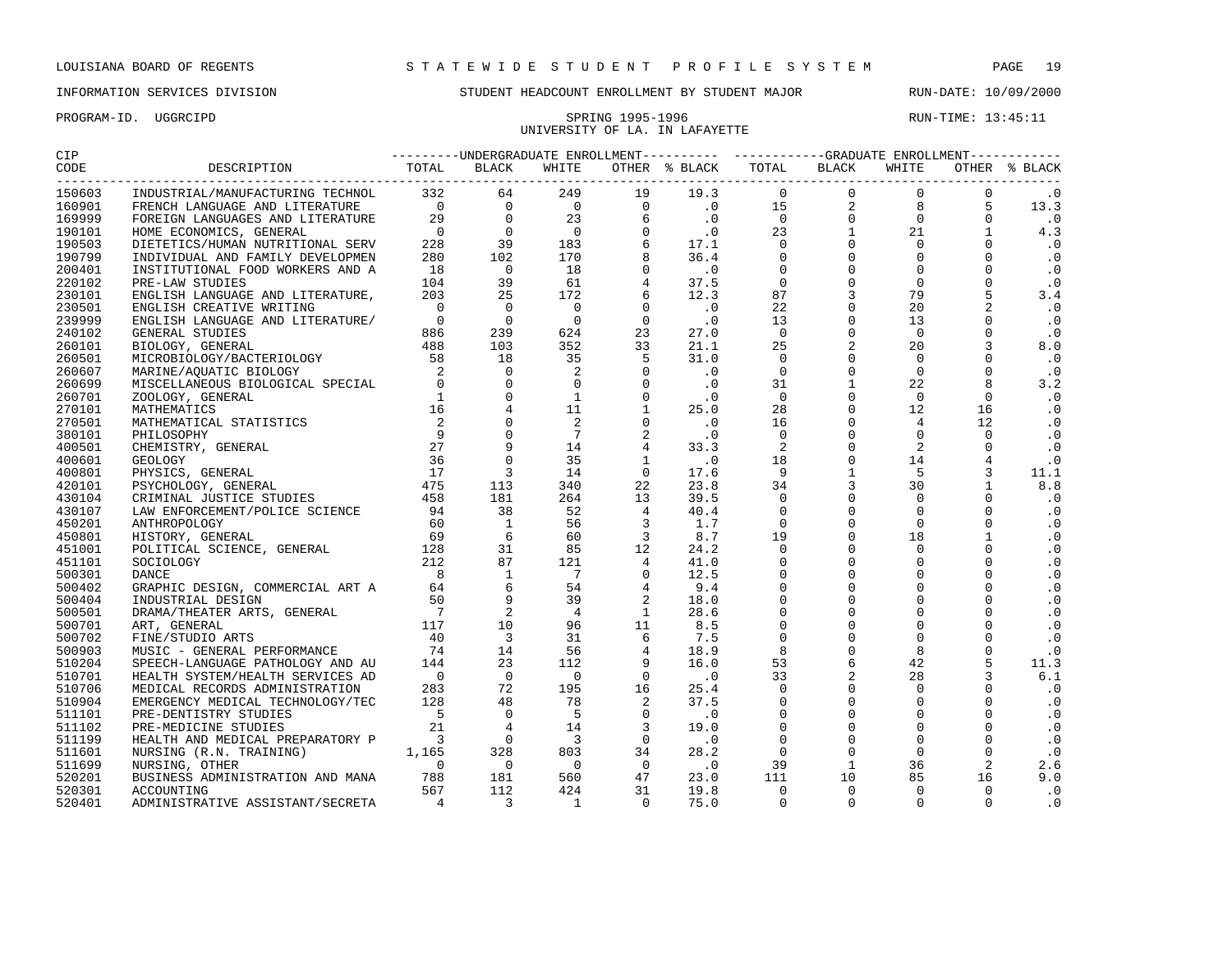PROGRAM-ID. UGGRCIPD SPRING 1995-1996 RUN-TIME: 13:45:11 UNIVERSITY OF LA. IN LAFAYETTE

| CIP      |                                  |        |              | -UNDERGRADUATE ENROLLMENT- |       |         |       |              | -GRADUATE ENROLLMENT- |       |         |
|----------|----------------------------------|--------|--------------|----------------------------|-------|---------|-------|--------------|-----------------------|-------|---------|
| CODE     | DESCRIPTION                      | TOTAL  | <b>BLACK</b> | WHITE                      | OTHER | % BLACK | TOTAL | <b>BLACK</b> | WHITE                 | OTHER | % BLACK |
| 520402   | EXECUTIVE ASSISTANT/SECRETARY    |        |              |                            |       | 28.6    |       |              |                       |       |         |
| 520501   | BUSINESS COMMUNICATIONS          |        |              |                            |       | . U     |       |              |                       |       |         |
| 520601   | BUSINESS/MANAGERIAL ECONOMICS    | 41     |              | 27                         |       | 14.6    |       |              |                       |       |         |
| 520801   | FINANCE, GENERAL                 | 227    | 34           | 163                        | 30    | 15.0    |       |              |                       |       |         |
| 520805   | INSURANCE AND RISK MANAGEMENT    | 45     |              | 35                         |       | 20.0    |       |              |                       |       |         |
| 520902   | HOTEL/MOTEL AND RESTAURANT MANAG | 66     |              | 54                         |       | 10.6    |       |              |                       |       |         |
| 521001   | HUMAN RESOURCES MANAGEMENT       |        |              |                            |       | 25.0    |       |              |                       |       |         |
| 521401   | BUSINESS MARKETING AND MARKETING | 215    | 48           | 143                        | 24    | 22.3    |       |              |                       |       |         |
| 529999   | BUSINESS MANAGEMENT AND ADMINIST |        |              |                            |       | . U     |       |              |                       |       |         |
| TRANSFER |                                  | 285    | 87           | 182                        | 16    | 30.5    |       |              |                       |       |         |
| UNKNOWN  |                                  | 1,336  | 194          | 1,058                      | 84    | 14.5    | 373   | 38           | 318                   |       | 10.2    |
| TOTALS   |                                  | 14,234 | 3,045        | 10,441                     | 748   | 21.4    | 1,541 |              | 1,155                 | 273   | 7.3     |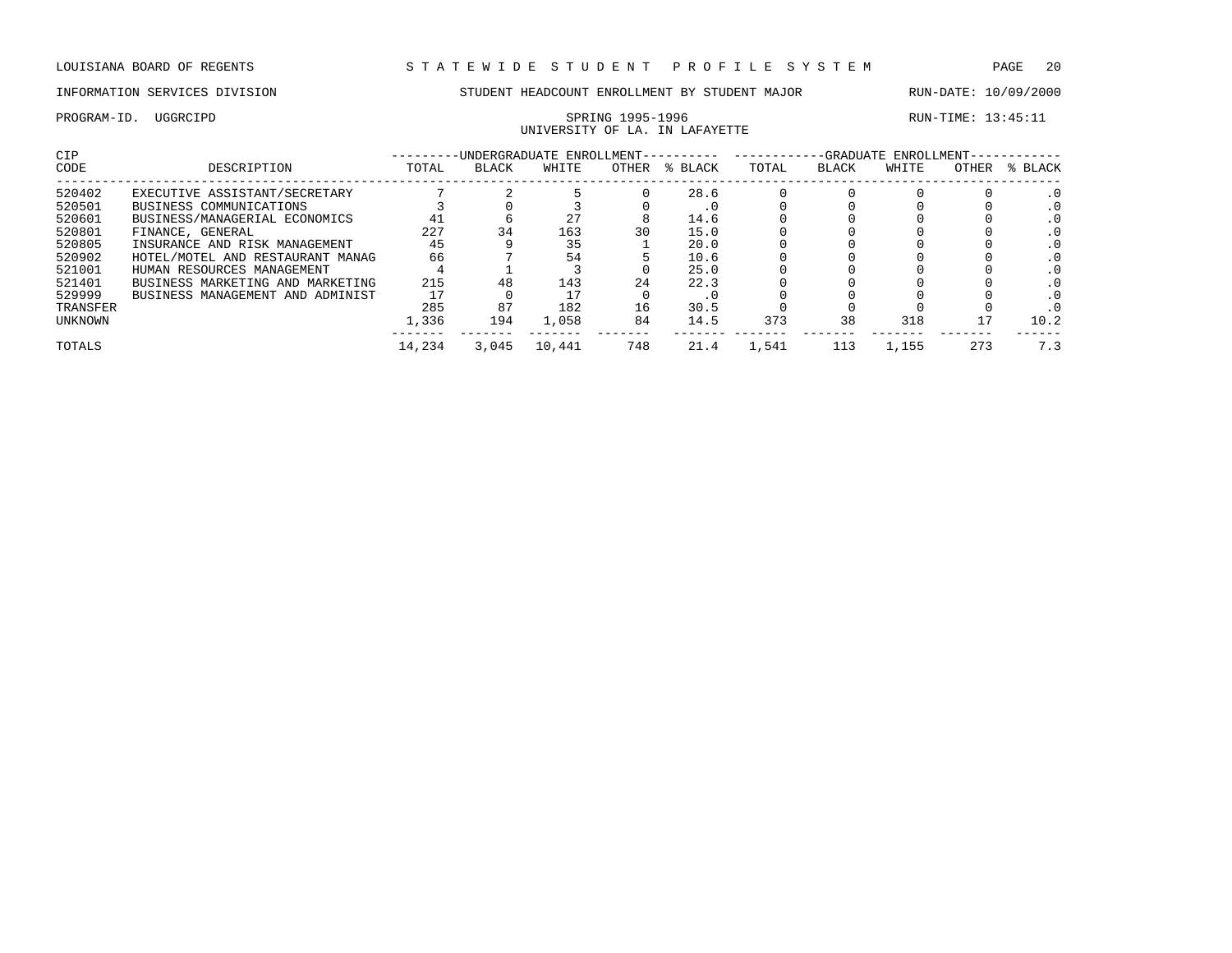## PROGRAM-ID. UGGRCIPD SPRING 1995-1996 SPRING 1995-1996 L.S.U. AT ALEXANDRIA

| CIP.     |                                  | -UNDERGRADUATE ENROLLMENT- |              |       |       | -GRADUATE ENROLLMENT-- |       |              |       |       |           |
|----------|----------------------------------|----------------------------|--------------|-------|-------|------------------------|-------|--------------|-------|-------|-----------|
| CODE     | DESCRIPTION                      | TOTAL                      | <b>BLACK</b> | WHITE | OTHER | % BLACK                | TOTAL | <b>BLACK</b> | WHITE | OTHER | BLACK     |
| 110301   | DATA PROCESSING TECHNOLOGY/TECHN | 34                         |              | 26    |       | 23.5                   |       |              |       |       |           |
| 511601   | NURSING (R.N. TRAINING)          | 774                        | 106          | 644   | 24    | 13.7                   |       |              |       |       |           |
| 520401   | ADMINISTRATIVE ASSISTANT/SECRETA |                            |              |       |       |                        |       |              |       |       | $\cdot$ 0 |
| TRANSFER |                                  | .,457                      | 165          | 1,246 | 46    | 11.3                   |       |              |       |       |           |
| UNKNOWN  |                                  | 104                        |              | 94    |       | 7.7                    |       |              |       |       | $\cdot$ 0 |
| TOTALS   |                                  | 2,377                      | 287          | 2,018 |       | 12.1                   |       |              |       |       |           |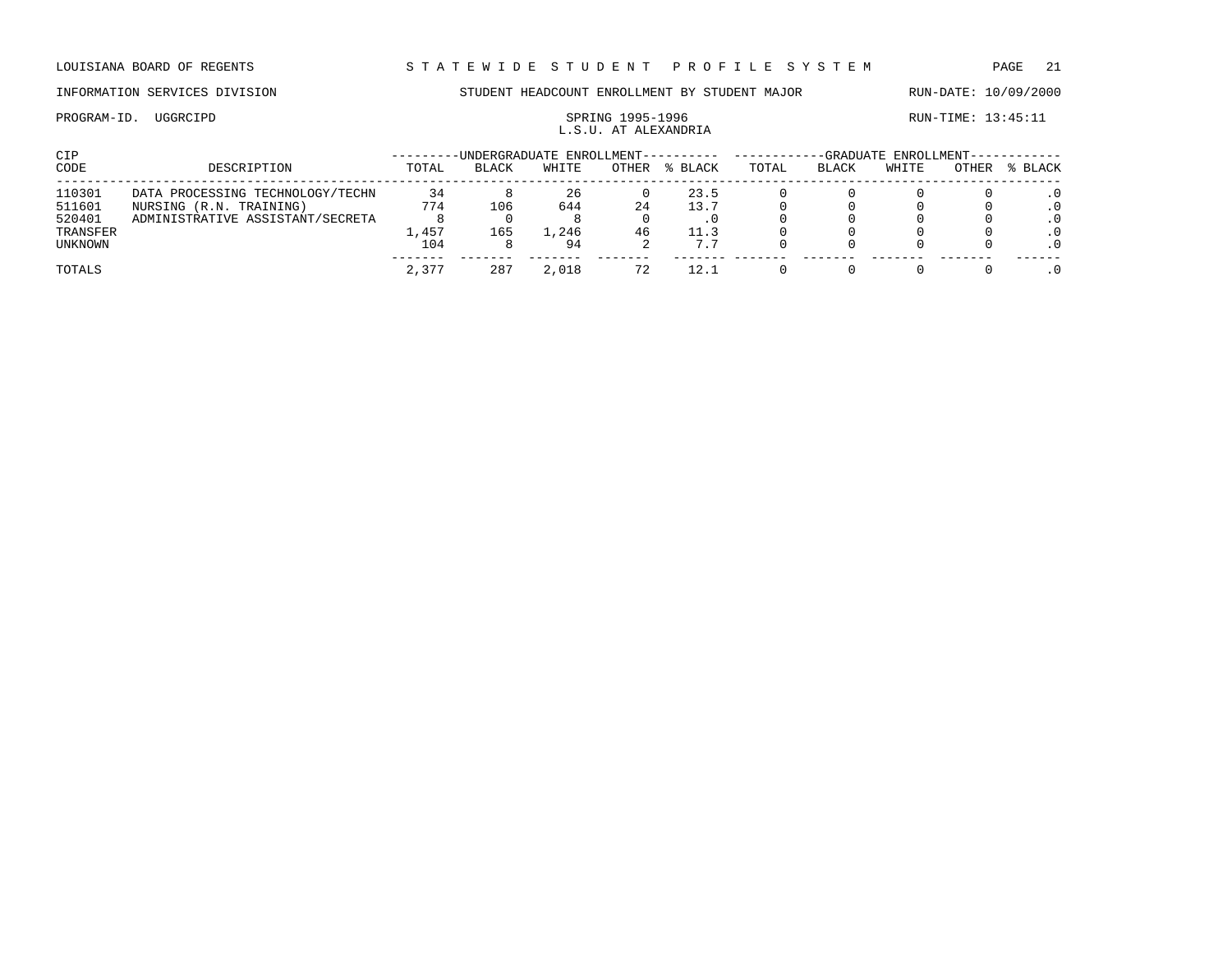## PROGRAM-ID. UGGRCIPD SPRING 1995-1996 SPRING 1995-1996 L.S.U. IN BATON ROUGE

| CIP                |                                                                                                           |  |  |  |  |  | ---------UNDERGRADUATE ENROLLMENT---------- -----------GRADUATE ENROLLMENT----------- |  |  |  |               |
|--------------------|-----------------------------------------------------------------------------------------------------------|--|--|--|--|--|---------------------------------------------------------------------------------------|--|--|--|---------------|
| CODE<br>---------- | 5 DESCRIPTION TOTAL BLACK WHITE OTHER \$ BLACK TOTAL BLACK WHITE OTHER \$ PRODUCT TOTAL BLACK WHITE OTHER |  |  |  |  |  |                                                                                       |  |  |  | OTHER % BLACK |
| 010101             |                                                                                                           |  |  |  |  |  |                                                                                       |  |  |  | $\cdot$ 0     |
| 010103             |                                                                                                           |  |  |  |  |  |                                                                                       |  |  |  | 4.5           |
| 020201             |                                                                                                           |  |  |  |  |  |                                                                                       |  |  |  | 2.4           |
| 020206             |                                                                                                           |  |  |  |  |  |                                                                                       |  |  |  | $\cdot$ 0     |
| 020301             |                                                                                                           |  |  |  |  |  |                                                                                       |  |  |  | $\cdot$ 0     |
| 020401             |                                                                                                           |  |  |  |  |  |                                                                                       |  |  |  | $\cdot$ 0     |
| 020402             |                                                                                                           |  |  |  |  |  |                                                                                       |  |  |  | 2.2           |
| 020403             |                                                                                                           |  |  |  |  |  |                                                                                       |  |  |  | $\cdot$ 0     |
| 030102             |                                                                                                           |  |  |  |  |  |                                                                                       |  |  |  | 1.7           |
| 030301             |                                                                                                           |  |  |  |  |  |                                                                                       |  |  |  | $\cdot$ 0     |
| 030501             |                                                                                                           |  |  |  |  |  |                                                                                       |  |  |  | 3.0           |
| 030506             |                                                                                                           |  |  |  |  |  |                                                                                       |  |  |  | $\cdot$ 0     |
| 030601             |                                                                                                           |  |  |  |  |  |                                                                                       |  |  |  | $\cdot$ 0     |
| 040201             |                                                                                                           |  |  |  |  |  |                                                                                       |  |  |  | $\cdot$ 0     |
| 040501             |                                                                                                           |  |  |  |  |  |                                                                                       |  |  |  | $\cdot$ 0     |
| 040601             |                                                                                                           |  |  |  |  |  |                                                                                       |  |  |  | 2.0           |
| 050110             |                                                                                                           |  |  |  |  |  |                                                                                       |  |  |  | $\cdot$ 0     |
| 080102             |                                                                                                           |  |  |  |  |  |                                                                                       |  |  |  | $\cdot$ 0     |
| 090201             |                                                                                                           |  |  |  |  |  |                                                                                       |  |  |  | $\cdot$ 0     |
| 090401             |                                                                                                           |  |  |  |  |  |                                                                                       |  |  |  | 3.6           |
| 090402             |                                                                                                           |  |  |  |  |  |                                                                                       |  |  |  | $\cdot$ 0     |
| 090403             |                                                                                                           |  |  |  |  |  |                                                                                       |  |  |  | $\cdot$ 0     |
| 110401             |                                                                                                           |  |  |  |  |  |                                                                                       |  |  |  | $\ddotsc 0$   |
| 110701             |                                                                                                           |  |  |  |  |  |                                                                                       |  |  |  | 4.8           |
| 130101             |                                                                                                           |  |  |  |  |  |                                                                                       |  |  |  | 9.9           |
| 130301             |                                                                                                           |  |  |  |  |  |                                                                                       |  |  |  | 8.5           |
| 130401             |                                                                                                           |  |  |  |  |  |                                                                                       |  |  |  | 36.7          |
| 130404             |                                                                                                           |  |  |  |  |  |                                                                                       |  |  |  | $\cdot$ 0     |
| 130501             |                                                                                                           |  |  |  |  |  |                                                                                       |  |  |  | $\cdot$ 0     |
| 130601             |                                                                                                           |  |  |  |  |  |                                                                                       |  |  |  | 23.1          |
| 131001             |                                                                                                           |  |  |  |  |  |                                                                                       |  |  |  | $\cdot$ 0     |
| 131101             |                                                                                                           |  |  |  |  |  |                                                                                       |  |  |  | $\cdot$ 0     |
| 131202             |                                                                                                           |  |  |  |  |  |                                                                                       |  |  |  | $\cdot$ 0     |
| 131301             |                                                                                                           |  |  |  |  |  |                                                                                       |  |  |  | $\cdot$ 0     |
| 131303             |                                                                                                           |  |  |  |  |  |                                                                                       |  |  |  | $\cdot$ 0     |
| 131305             |                                                                                                           |  |  |  |  |  |                                                                                       |  |  |  | $\cdot$ 0     |
| 131308             |                                                                                                           |  |  |  |  |  |                                                                                       |  |  |  | $\cdot$ 0     |
| 131309             |                                                                                                           |  |  |  |  |  |                                                                                       |  |  |  | $\cdot$ 0     |
| 131311             |                                                                                                           |  |  |  |  |  |                                                                                       |  |  |  | $\cdot$ 0     |
| 131312             |                                                                                                           |  |  |  |  |  |                                                                                       |  |  |  | $\cdot$ 0     |
| 131314             |                                                                                                           |  |  |  |  |  |                                                                                       |  |  |  | 8.7           |
| 131318             |                                                                                                           |  |  |  |  |  |                                                                                       |  |  |  | $\cdot$ 0     |
| 131325             |                                                                                                           |  |  |  |  |  |                                                                                       |  |  |  | $\cdot$ 0     |
| 131330             |                                                                                                           |  |  |  |  |  |                                                                                       |  |  |  | $\cdot$ 0     |
| 131331             |                                                                                                           |  |  |  |  |  |                                                                                       |  |  |  | $\cdot$ 0     |
| 131399             |                                                                                                           |  |  |  |  |  |                                                                                       |  |  |  | 7.7           |
| 140301             |                                                                                                           |  |  |  |  |  |                                                                                       |  |  |  | $\cdot$ 0     |
| 140501             |                                                                                                           |  |  |  |  |  |                                                                                       |  |  |  | $\cdot$ 0     |
| 140701             |                                                                                                           |  |  |  |  |  |                                                                                       |  |  |  | 3.9           |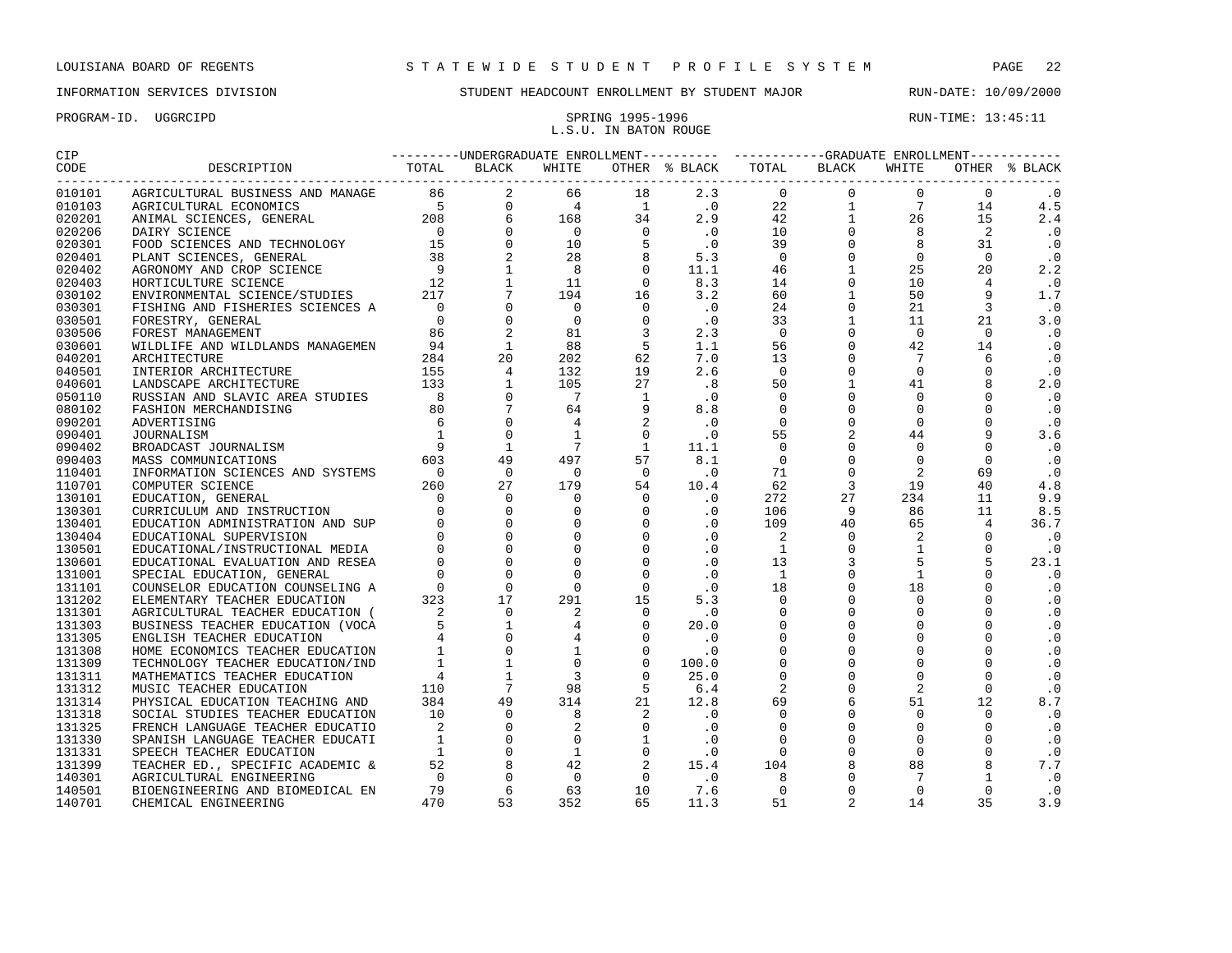| PROGRAM-ID. UGGRCIPD |  |  |
|----------------------|--|--|
|                      |  |  |

## PRING 1995-1996 RUN-TIME: 13:45:11 L.S.U. IN BATON ROUGE

| <b>CIP</b> | ---------UNDERGRADUATE ENROLLMENT---------- ----------GRADUATE ENROLLMENT----------- |  |  |  |  |               |
|------------|--------------------------------------------------------------------------------------|--|--|--|--|---------------|
|            |                                                                                      |  |  |  |  | OTHER % BLACK |
| 140801     |                                                                                      |  |  |  |  | . 9           |
| 140901     |                                                                                      |  |  |  |  | $\cdot$ 0     |
| 141001     |                                                                                      |  |  |  |  | 5.4           |
| 141301     |                                                                                      |  |  |  |  | 2.9           |
| 141401     |                                                                                      |  |  |  |  | $\cdot$ 0     |
| 141701     |                                                                                      |  |  |  |  | 8.8           |
| 141901     |                                                                                      |  |  |  |  | 5.7           |
| 142301     |                                                                                      |  |  |  |  | $\cdot$ 0     |
| 142501     |                                                                                      |  |  |  |  | $\cdot$ 0     |
| 150101     |                                                                                      |  |  |  |  | $\cdot$ 0     |
| 150603     |                                                                                      |  |  |  |  | $\cdot$ 0     |
| 160102     |                                                                                      |  |  |  |  | $\cdot$ 0     |
| 160501     |                                                                                      |  |  |  |  | $\cdot$ 0     |
| 160901     |                                                                                      |  |  |  |  | 3.8           |
| 160905     |                                                                                      |  |  |  |  | 11.1          |
| 161203     |                                                                                      |  |  |  |  | $\cdot$ 0     |
| 190101     |                                                                                      |  |  |  |  | 3.4           |
| 190501     |                                                                                      |  |  |  |  | $\cdot$ 0     |
| 190503     |                                                                                      |  |  |  |  | $\cdot$ 0     |
| 190701     |                                                                                      |  |  |  |  | $\cdot$ 0     |
| 220102     |                                                                                      |  |  |  |  | $\cdot$ 0     |
| 230101     |                                                                                      |  |  |  |  | 11.3          |
| 230301     |                                                                                      |  |  |  |  | $\cdot$ 0     |
| 230501     |                                                                                      |  |  |  |  | $\cdot$ 0     |
| 231001     |                                                                                      |  |  |  |  | 10.8          |
| 240101     |                                                                                      |  |  |  |  | $\cdot$ 0     |
| 240102     |                                                                                      |  |  |  |  | $\cdot$ 0     |
| 240103     |                                                                                      |  |  |  |  | 3.4           |
| 250101     |                                                                                      |  |  |  |  | 9.7           |
| 260202     |                                                                                      |  |  |  |  | 7.4           |
| 260301     |                                                                                      |  |  |  |  | $\cdot$ 0     |
| 260305     |                                                                                      |  |  |  |  | $\cdot$ 0     |
| 260501     |                                                                                      |  |  |  |  | $\cdot$ 0     |
| 260701     |                                                                                      |  |  |  |  | $\cdot$ 0     |
| 260702     |                                                                                      |  |  |  |  | $\cdot$ 0     |
| 260706     |                                                                                      |  |  |  |  | $\cdot$ 0     |
| 270101     |                                                                                      |  |  |  |  | 5.4           |
| 270501     |                                                                                      |  |  |  |  | $\cdot$ 0     |
| 300101     |                                                                                      |  |  |  |  | 6.7           |
| 380101     |                                                                                      |  |  |  |  | $\cdot$ 0     |
| 380201     |                                                                                      |  |  |  |  | $\cdot$ 0     |
| 400501     |                                                                                      |  |  |  |  | 26.4          |
| 400601     |                                                                                      |  |  |  |  | $\cdot$ 0     |
| 400702     |                                                                                      |  |  |  |  | 2.6           |
| 400801     |                                                                                      |  |  |  |  | $\cdot$ 0     |
| 400806     |                                                                                      |  |  |  |  | $\cdot$ 0     |
| 420101     |                                                                                      |  |  |  |  | 1.6           |
| 430104     |                                                                                      |  |  |  |  | $\cdot$ 0     |
| 440401     |                                                                                      |  |  |  |  | 34.2          |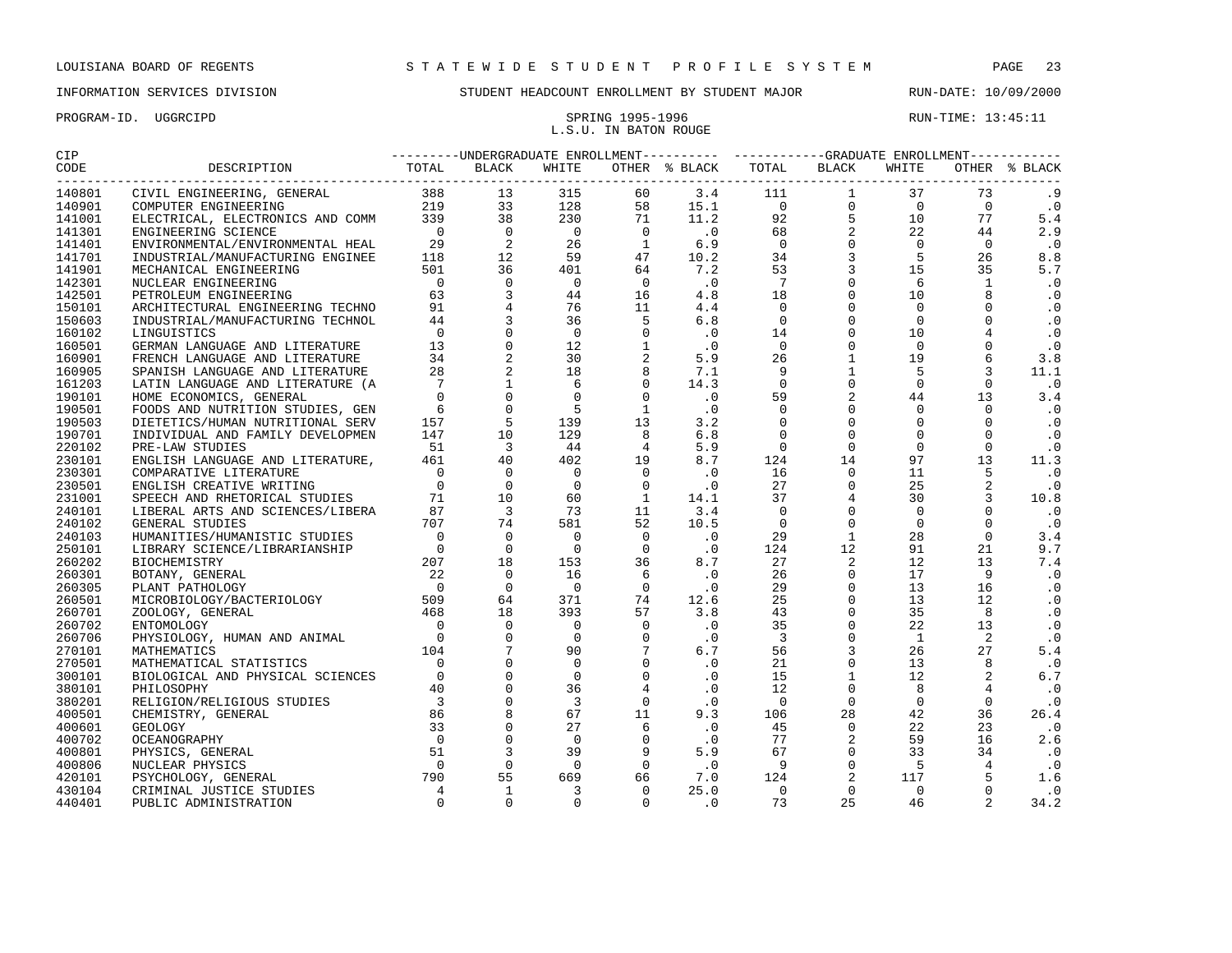PROGRAM-ID. UGGRCIPD SPRING 1995-1996 SPRING 1995-1996 RUN-TIME: 13:45:11 L.S.U. IN BATON ROUGE

| CIP            |                                  |                                       |                |                |              | ---------UNDERGRADUATE ENROLLMENT---------- ----------GRADUATE ENROLLMENT----------- |             |                |          |                |               |
|----------------|----------------------------------|---------------------------------------|----------------|----------------|--------------|--------------------------------------------------------------------------------------|-------------|----------------|----------|----------------|---------------|
| CODE           | DESCRIPTION                      | TOTAL<br>---------------------------- | BLACK          | WHITE          |              | OTHER % BLACK                                                                        | TOTAL       | BLACK          | WHITE    |                | OTHER % BLACK |
| 440701         | SOCIAL WORK                      | $\Omega$                              | $\Omega$       | 0              | 0            | $.0 \,$                                                                              | 224         | 29             | 184      | 11             | 12.9          |
| 450201         | ANTHROPOLOGY                     | 91                                    | 4              | 81             | 6            | 4.4                                                                                  | 42          | $\mathbf 0$    | 39       | $\overline{3}$ | $\cdot$ 0     |
| 450601         | ECONOMICS, GENERAL               | 33                                    |                | 23             | 8            | 6.1                                                                                  | 22          | $\Omega$       | 10       | 12             | .0            |
| 450701         | GEOGRAPHY                        | 49                                    | $\Omega$       | 45             |              | .0                                                                                   | 94          |                | 64       | 27             | 3.2           |
| 450801         | HISTORY, GENERAL                 | 339                                   | 15             | 308            | 16           | 4.4                                                                                  | 71          |                | 61       | 5              | 7.0           |
| 451001         | POLITICAL SCIENCE, GENERAL       | 422                                   | 38             | 358            | 26           | 9.0                                                                                  | 49          |                | 39       |                | 10.2          |
| 451101         | SOCIOLOGY                        | 245                                   | 45             | 184            | 16           | 18.4                                                                                 | 54          |                | 42       |                | 9.3           |
| 500402         | GRAPHIC DESIGN, COMMERCIAL ART A | 96                                    |                | 87             | 5            | 4.2                                                                                  | $\mathbf 0$ |                | $\Omega$ |                | $\cdot$ 0     |
| 500501         | DRAMA/THEATER ARTS, GENERAL      | 81                                    |                | 71             | 6            | 4.9                                                                                  | 43          |                | 35       |                | 7.0           |
| 500702         | FINE/STUDIO ARTS                 | 174                                   |                | 151            | 17           | 3.4                                                                                  | 47          |                | 45       |                | $\cdot$ 0     |
| 500703         | ART HISTORY, CRITICISM AND CONSE | $\mathbf 0$                           |                | $\mathbf 0$    | $\mathbf 0$  | .0                                                                                   | 14          |                | 11       |                | $\cdot$ 0     |
| 500708         | PAINTING                         | 35                                    |                | 31             |              | 5.7                                                                                  | $\Omega$    |                | $\Omega$ |                | $\cdot$ 0     |
| 500709         | SCULPTURE                        | 3                                     |                | 2              |              | $\cdot$ 0                                                                            | $\Omega$    |                |          |                | $\cdot$ 0     |
| 500710         | PRINTMAKING                      | 9                                     |                | 8              |              | $\cdot$ 0                                                                            | $\Omega$    |                |          |                | $\cdot$ 0     |
| 500711         | CERAMICS ARTS AND CERAMICS       | 13                                    |                | 12             | $\mathbf{1}$ | $\cdot$ 0                                                                            | $\Omega$    |                | $\Omega$ | $\Omega$       | $\cdot$ 0     |
| 500903         | MUSIC - GENERAL PERFORMANCE      | 145                                   | 8              | 113            | 24           | 5.5                                                                                  | 122         | 6              | 84       | 32             | 4.9           |
| 500905         | MUSICOLOGY AND ETHNOMUSICOLOGY   | $\Omega$                              | $\Omega$       | $\Omega$       | $\Omega$     | .0                                                                                   | 11          |                | 9        |                | 9.1           |
| 510204         | SPEECH-LANGUAGE PATHOLOGY AND AU | 238                                   | 20             | 207            | 11           | 8.4                                                                                  | 71          |                | 67       |                | 2.8           |
| 511005         | MEDICAL TECHNOLOGY               | 76                                    | 10             | 35             | 31           | 13.2                                                                                 | $\Omega$    |                | $\Omega$ |                | $\cdot$ 0     |
| 511101         | PRE-DENTISTRY STUDIES            | 49                                    | $\Omega$       | 32             | 17           | $\cdot$ 0                                                                            |             |                |          |                | $\cdot$ 0     |
| 511102         | PRE-MEDICINE STUDIES             | 365                                   | 44             | 259            | 62           | 12.1                                                                                 | $\Omega$    |                | $\Omega$ |                | $\cdot$ 0     |
| 511199         | HEALTH AND MEDICAL PREPARATORY P | 34                                    | 5              | 23             | 6            | 14.7                                                                                 | $\Omega$    | $\Omega$       | $\Omega$ | $\Omega$       | $\cdot$ 0     |
| 512401         | VETERINARY MEDICINE (D.V.M.)     | $\Omega$                              | $\Omega$       | $\Omega$       | $\Omega$     | $\cdot$ 0                                                                            | 288         | 9              | 262      | 17             | 3.1           |
| 512501         | VETERINARY CLINICAL SCIENCES (M. | $\Omega$                              | $\Omega$       | $\Omega$       | $\Omega$     | $\cdot$ 0                                                                            | 66          | $\overline{a}$ | 37       | 27             | 3.0           |
| 520201         | BUSINESS ADMINISTRATION AND MANA | 807                                   | 55             | 670            | 82           | 6.8                                                                                  | 311         | 25             | 238      | 48             | 8.0           |
| 520301         | ACCOUNTING                       | 569                                   | 41             | 475            | 53           | 7.2                                                                                  | 26          | 1              | 19       | 6              | 3.8           |
| 520601         | BUSINESS/MANAGERIAL ECONOMICS    | 26                                    | $\overline{2}$ | 17             |              | 7.7                                                                                  | $\Omega$    | $\Omega$       | $\Omega$ | $\Omega$       | $\cdot$ 0     |
| 520801         | FINANCE, GENERAL                 | 227                                   | 27             | 167            | 33           | 11.9                                                                                 | 31          | $\Omega$       | 12       | 19             | $\cdot$ 0     |
| 521101         | INTERNATIONAL BUSINESS           | 143                                   | 7              | 96             | 40           | 4.9                                                                                  | $\Omega$    | $\Omega$       | $\Omega$ | $\cap$         | $\cdot$ 0     |
| 521401         | BUSINESS MARKETING AND MARKETING | 224                                   | 14             | 173            | 37           | 6.3                                                                                  | 29          |                | 23       |                | 3.4           |
| 521501         | REAL ESTATE                      | $\overline{1}$                        | $\bigcap$      | $\overline{1}$ | $\Omega$     | $\cdot$ 0                                                                            | $\Omega$    | $\Omega$       | $\Omega$ | $\Omega$       | $\cdot$ 0     |
| <b>UNKNOWN</b> |                                  | 4,987                                 | 588            | 3,843          | 556          | 11.8                                                                                 | 627         | 101            | 401      | 125            | 16.1          |
| TOTALS         |                                  | 19,117                                | 1,683          | 15,194         | 2,240        | 8.8                                                                                  | 5,236       | 416            | 3,538    | 1,282          | 7.9           |
|                |                                  |                                       |                |                |              |                                                                                      |             |                |          |                |               |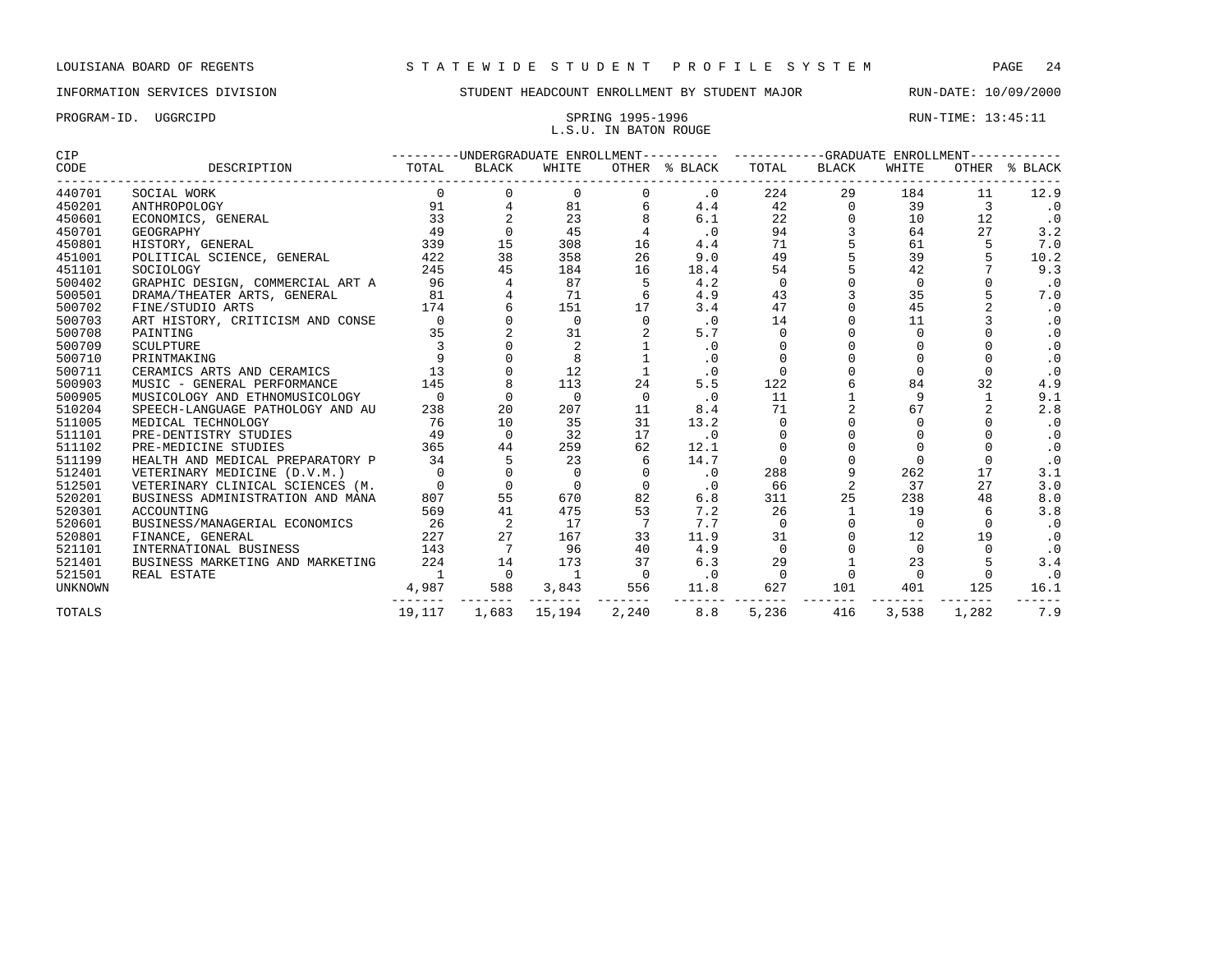PROGRAM-ID. UGGRCIPD SPRING 1995-1996 SPRING 1995-1996 RUN-TIME: 13:45:11

# L.S.U. AT EUNICE

| CIP     |                                  |       | -UNDERGRADUATE ENROLLMENT-- |       |       |         |       |       | -GRADUATE ENROLLMENT- |              |         |
|---------|----------------------------------|-------|-----------------------------|-------|-------|---------|-------|-------|-----------------------|--------------|---------|
| CODE    | DESCRIPTION                      | TOTAL | <b>BLACK</b>                | WHITE | OTHER | % BLACK | TOTAL | BLACK | WHITE                 | <b>OTHER</b> | % BLACK |
| 240102  | GENERAL STUDIES                  | 51    |                             | 48    |       | 3.9     |       |       |                       |              |         |
| 430107  | LAW ENFORCEMENT/POLICE SCIENCE   | 87    |                             | 58    |       | 31.0    |       |       |                       |              |         |
| 430203  | FIRE SCIENCE/FIREFIGHTING        |       |                             |       |       | . U     |       |       |                       |              |         |
| 439999  | PROTECTIVE SERVICES, OTHER       |       |                             |       |       | 16.7    |       |       |                       |              |         |
| 510907  | MEDICAL RADIOLOGIC TECHNOLOGY/TE | 134   | 14                          | 118   |       | 10.4    |       |       |                       |              |         |
| 510908  | RESPIRATORY THERAPY TECHNICIAN   | 57    | 10                          | 46    |       | 17.5    |       |       |                       |              |         |
| 511601  | NURSING (R.N. TRAINING)          | 457   | 106                         | 340   |       | 23.2    |       |       |                       |              |         |
| 520201  | BUSINESS ADMINISTRATION AND MANA | 58    |                             | 50    |       | 12.1    |       |       |                       |              |         |
| 520401  | ADMINISTRATIVE ASSISTANT/SECRETA | 123   | 20                          | 103   |       | 16.3    |       |       |                       |              |         |
| 520408  | GENERAL OFFICE/CLERICAL AND TYPI |       |                             |       |       | 16.7    |       |       |                       |              |         |
| UNKNOWN |                                  | 1,464 | 178                         | 1,258 | 28    | 12.2    |       |       |                       |              |         |
| TOTALS  |                                  | 2,444 | 366                         | 2,032 | 46    | 15.0    |       |       |                       |              |         |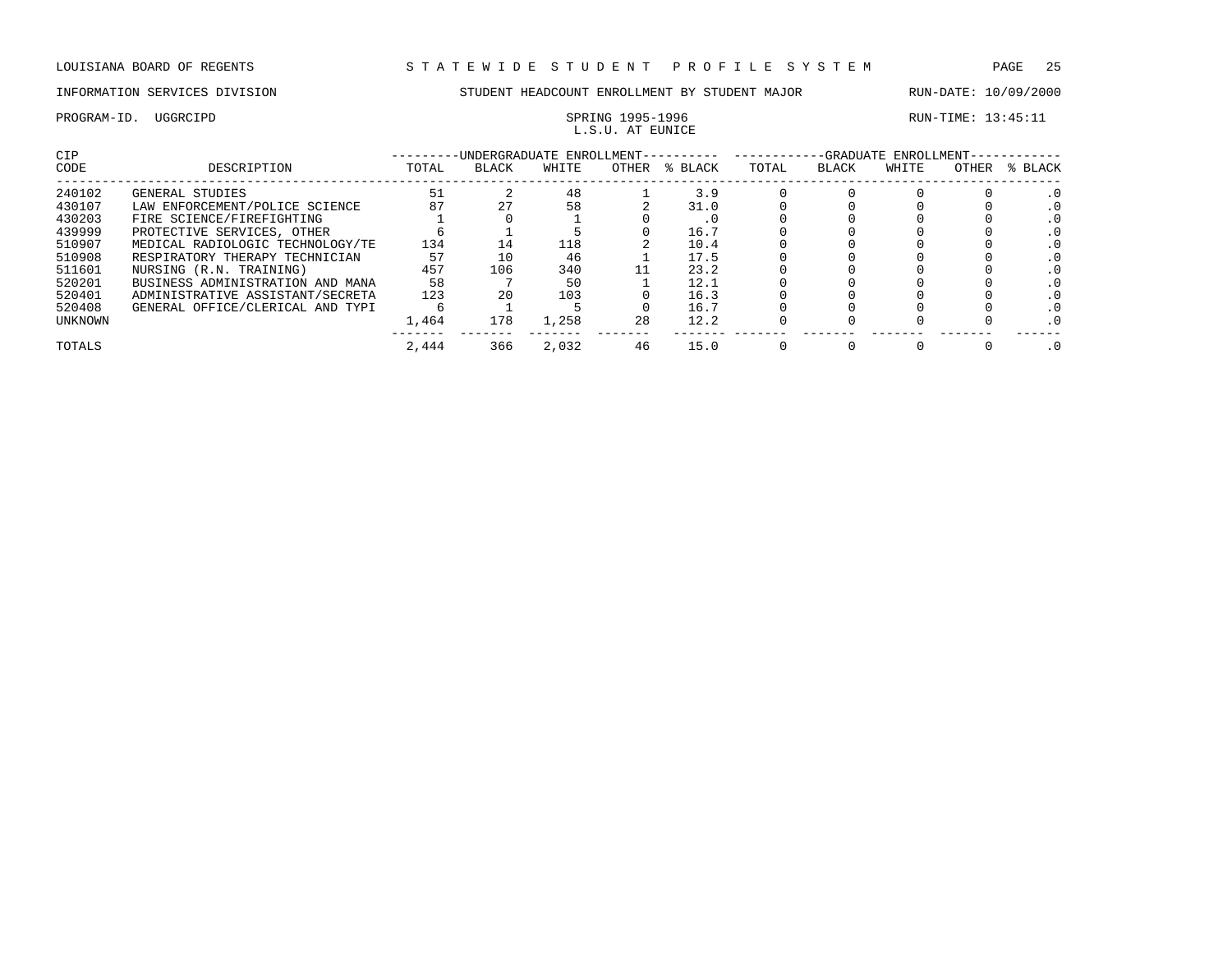PROGRAM-ID. UGGRCIPD SPRING 1995-1996 SPRING 1995-1996 L.S.U. IN SHREVEPORT

| 030102           |       |     |  |  |                |     |     |     |    |                        |  |
|------------------|-------|-----|--|--|----------------|-----|-----|-----|----|------------------------|--|
| 090401           |       |     |  |  |                |     |     |     |    | $\cdot$ 0              |  |
| 090501           |       |     |  |  |                |     |     |     |    | $\cdot$ 0              |  |
| 110401           |       |     |  |  |                |     |     |     |    | 11.6                   |  |
| 110701           |       |     |  |  |                |     |     |     |    | $\cdot$ 0              |  |
| 130101           |       |     |  |  |                |     |     |     |    | 37.5                   |  |
| 130802           |       |     |  |  |                |     |     |     |    | 13.3                   |  |
| 131001           |       |     |  |  |                |     |     |     |    | $\cdot$ 0              |  |
| 131202           |       |     |  |  |                |     |     |     |    | $\cdot$ 0              |  |
| 131302           |       |     |  |  |                |     |     |     |    | $\cdot$ 0              |  |
| 131305           |       |     |  |  |                |     |     |     |    | $\cdot$ 0              |  |
| 131311           |       |     |  |  |                |     |     |     |    | $\cdot$ 0              |  |
| 131314           |       |     |  |  |                |     |     |     |    | $\boldsymbol{\cdot}$ 0 |  |
| 131318           |       |     |  |  |                |     |     |     |    | $\cdot$ 0              |  |
| 131322           |       |     |  |  |                |     |     |     |    | $\cdot$ 0              |  |
| 131323           |       |     |  |  |                |     |     |     |    | $\cdot$ 0              |  |
| 131325           |       |     |  |  |                |     |     |     |    | $\cdot$ 0              |  |
| 131329           |       |     |  |  |                |     |     |     |    | $\cdot$ 0              |  |
| 160901           |       |     |  |  |                |     |     |     |    | $\cdot$ 0              |  |
| 160905           |       |     |  |  |                |     |     |     |    | $\cdot$ 0              |  |
| 230101           |       |     |  |  |                |     |     |     |    | $\boldsymbol{\cdot}$ 0 |  |
| 231001           |       |     |  |  |                |     |     |     |    | $\cdot$ 0              |  |
| 240102           |       |     |  |  |                |     |     |     |    | $\cdot$ 0              |  |
| 240103           |       |     |  |  |                |     |     |     |    | $\cdot$ 0              |  |
| 260101           |       |     |  |  |                |     |     |     |    | $\cdot$ 0              |  |
| 269999           |       |     |  |  |                |     |     |     |    | $\cdot$ 0              |  |
| 270101           |       |     |  |  |                |     |     |     |    | $\cdot$ 0              |  |
| 400501           |       |     |  |  |                |     |     |     |    | $\cdot$ 0              |  |
| 400801           |       |     |  |  |                |     |     |     |    | $\cdot$ 0              |  |
| 420101           |       |     |  |  |                |     |     |     |    | $\cdot$ 0              |  |
| 430104           |       |     |  |  |                |     |     |     |    | $\cdot$ 0              |  |
| 440401           |       |     |  |  |                |     |     |     |    | $\cdot$ 0              |  |
| 450701           |       |     |  |  |                |     |     |     |    | $\cdot$ 0              |  |
| 450801           |       |     |  |  |                |     |     |     |    | $\cdot$ 0              |  |
| 451001           |       |     |  |  |                |     |     |     |    | $\cdot$ 0              |  |
| 451101           |       |     |  |  |                |     |     |     |    | $\cdot$ 0              |  |
| 500701           |       |     |  |  |                |     |     |     |    | $\cdot$ 0<br>$\cdot$ 0 |  |
| 510204           |       |     |  |  |                |     |     |     |    | $\cdot$ 0              |  |
| 511199           |       |     |  |  |                |     |     |     |    | 13.1                   |  |
| 520201           |       |     |  |  |                |     |     |     |    | $\cdot$ 0              |  |
| 520301<br>520601 |       |     |  |  |                |     |     |     |    | $\cdot$ 0              |  |
|                  |       |     |  |  |                |     |     |     |    | $\cdot$ 0              |  |
| 520801           |       |     |  |  |                |     |     |     |    | $\cdot$ 0              |  |
| 521401           |       |     |  |  |                |     |     |     |    | 20.2                   |  |
| UNKNOWN          |       |     |  |  |                |     |     |     |    | $- - - - - -$          |  |
| TOTALS           | 3,266 | 466 |  |  | 2,647 153 14.3 | 614 | 111 | 483 | 20 | 18.1                   |  |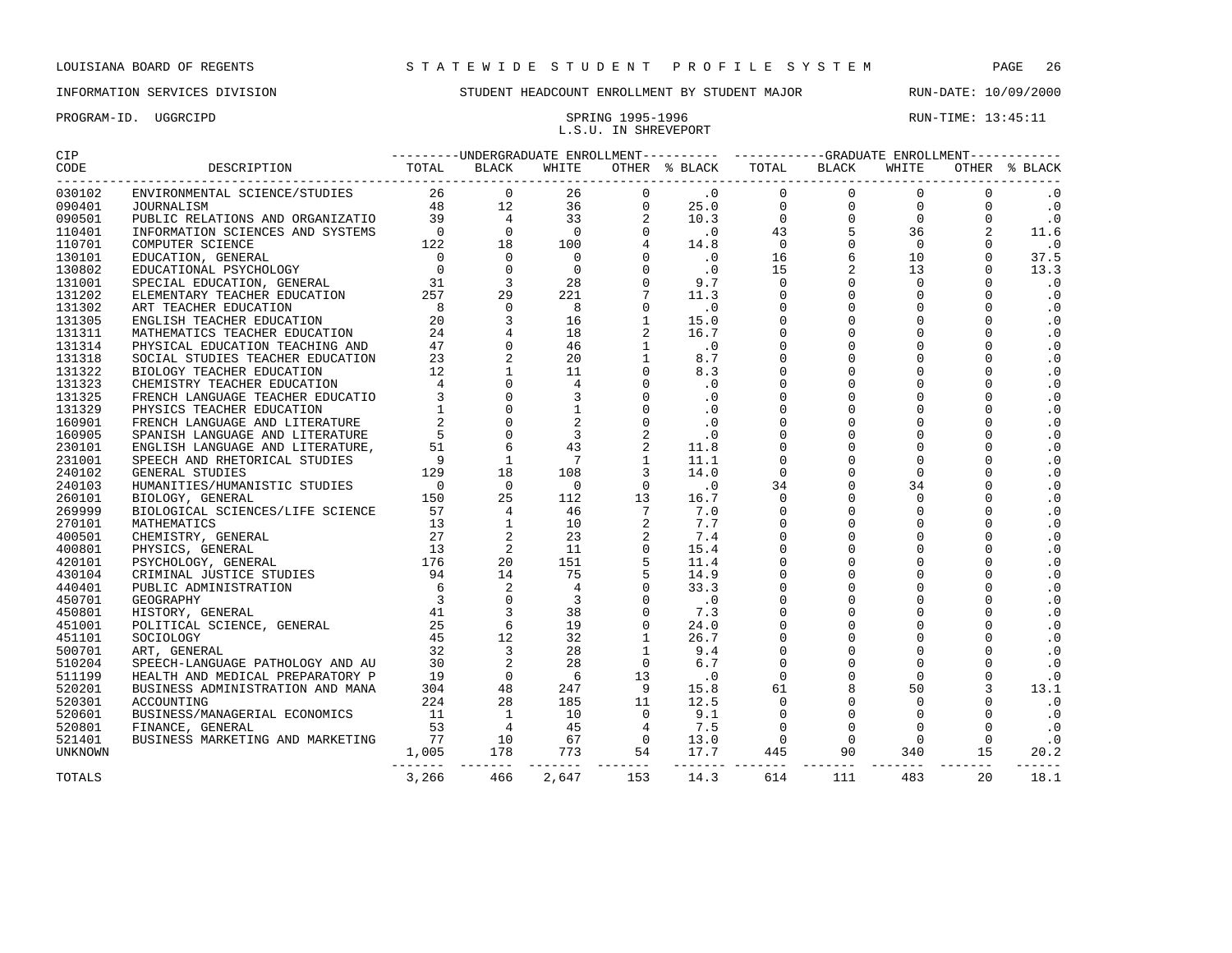PROGRAM-ID. UGGRCIPD SPRING 1995-1996 SPRING 1995-1996 RUN-TIME: 13:45:11

## INFORMATION SERVICES DIVISION STUDENT HEADCOUNT ENROLLMENT BY STUDENT MAJOR RUN-DATE: 10/09/2000

# UNIVERSITY OF NEW ORLEANS

| CIP    |                                                  |  |       |  | ---------UNDERGRADUATE ENROLLMENT---------- ----------GRADUATE ENROLLMENT----------- |       |               |
|--------|--------------------------------------------------|--|-------|--|--------------------------------------------------------------------------------------|-------|---------------|
| CODE   | DESCRIPTION TOTAL BLACK<br>--------------------- |  | WHITE |  | OTHER % BLACK TOTAL BLACK                                                            | WHITE | OTHER % BLACK |
| 040301 |                                                  |  |       |  |                                                                                      |       |               |
| 090101 |                                                  |  |       |  |                                                                                      |       |               |
| 110701 |                                                  |  |       |  |                                                                                      |       |               |
| 130101 |                                                  |  |       |  |                                                                                      |       |               |
| 130301 |                                                  |  |       |  |                                                                                      |       |               |
| 130401 |                                                  |  |       |  |                                                                                      |       |               |
| 131001 |                                                  |  |       |  |                                                                                      |       |               |
| 131101 |                                                  |  |       |  |                                                                                      |       |               |
| 131202 |                                                  |  |       |  |                                                                                      |       |               |
| 131305 |                                                  |  |       |  |                                                                                      |       |               |
| 131311 |                                                  |  |       |  |                                                                                      |       |               |
| 131312 |                                                  |  |       |  |                                                                                      |       |               |
| 131314 |                                                  |  |       |  |                                                                                      |       |               |
| 131316 |                                                  |  |       |  |                                                                                      |       |               |
| 131318 |                                                  |  |       |  |                                                                                      |       |               |
| 131328 |                                                  |  |       |  |                                                                                      |       |               |
| 131331 |                                                  |  |       |  |                                                                                      |       |               |
| 140801 |                                                  |  |       |  |                                                                                      |       |               |
| 141001 |                                                  |  |       |  |                                                                                      |       |               |
| 141301 |                                                  |  |       |  |                                                                                      |       |               |
| 141901 |                                                  |  |       |  |                                                                                      |       |               |
| 142201 |                                                  |  |       |  |                                                                                      |       |               |
| 160901 |                                                  |  |       |  |                                                                                      |       |               |
| 160905 |                                                  |  |       |  |                                                                                      |       |               |
| 160999 |                                                  |  |       |  |                                                                                      |       |               |
| 230101 |                                                  |  |       |  |                                                                                      |       |               |
| 240102 |                                                  |  |       |  |                                                                                      |       |               |
| 260101 |                                                  |  |       |  |                                                                                      |       |               |
| 270101 |                                                  |  |       |  |                                                                                      |       |               |
| 380101 |                                                  |  |       |  |                                                                                      |       |               |
| 400501 |                                                  |  |       |  |                                                                                      |       |               |
| 400601 |                                                  |  |       |  |                                                                                      |       |               |
| 400603 |                                                  |  |       |  |                                                                                      |       |               |
| 400801 |                                                  |  |       |  |                                                                                      |       |               |
| 420101 |                                                  |  |       |  |                                                                                      |       |               |
| 429999 |                                                  |  |       |  |                                                                                      |       |               |
| 440401 |                                                  |  |       |  |                                                                                      |       |               |
| 450201 |                                                  |  |       |  |                                                                                      |       |               |
| 450601 |                                                  |  |       |  |                                                                                      |       |               |
| 450701 |                                                  |  |       |  |                                                                                      |       |               |
| 450801 |                                                  |  |       |  |                                                                                      |       |               |
| 451001 |                                                  |  |       |  |                                                                                      |       |               |
| 451101 |                                                  |  |       |  |                                                                                      |       |               |
| 451201 |                                                  |  |       |  |                                                                                      |       |               |
| 500501 |                                                  |  |       |  |                                                                                      |       |               |
| 500702 |                                                  |  |       |  |                                                                                      |       |               |
| 500703 |                                                  |  |       |  |                                                                                      |       |               |
|        |                                                  |  |       |  |                                                                                      |       |               |
| 500704 |                                                  |  |       |  |                                                                                      |       |               |
| 500901 |                                                  |  |       |  |                                                                                      |       |               |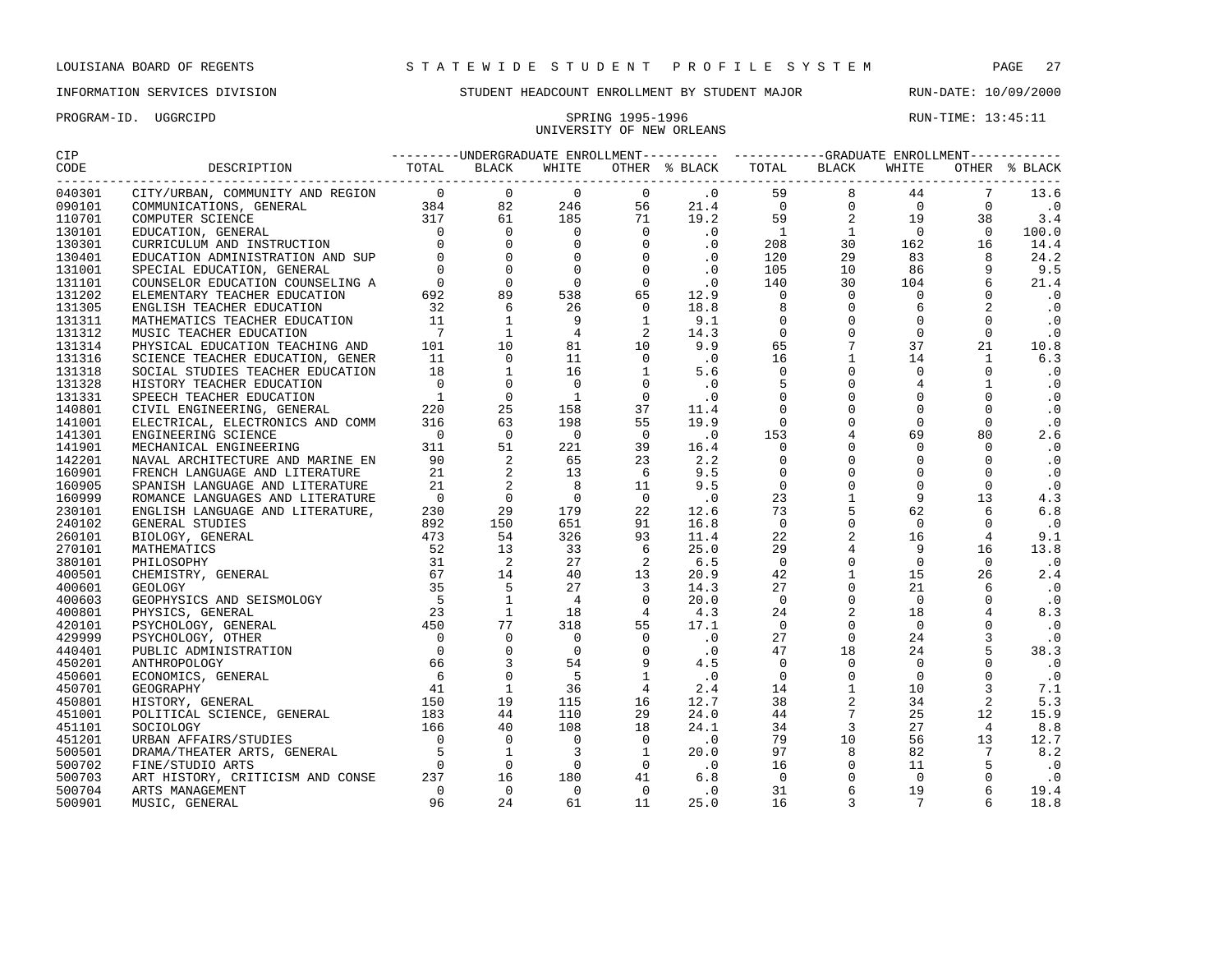## PROGRAM-ID. UGGRCIPD SPRING 1995-1996 RUN-TIME: 13:45:11 UNIVERSITY OF NEW ORLEANS

| <b>CIP</b>     |                                  |        | -UNDERGRADUATE ENROLLMENT-- |       |       |         | -GRADUATE ENROLLMENT- |       |       |       |           |  |
|----------------|----------------------------------|--------|-----------------------------|-------|-------|---------|-----------------------|-------|-------|-------|-----------|--|
| CODE           | DESCRIPTION                      | TOTAL  | <b>BLACK</b>                | WHITE | OTHER | % BLACK | TOTAL                 | BLACK | WHITE | OTHER | % BLACK   |  |
| 511005         | MEDICAL TECHNOLOGY               | 40     |                             | 20    | 12    | 20.0    |                       |       |       |       | $\cdot$ 0 |  |
| 520201         | BUSINESS ADMINISTRATION AND MANA | 896    | 127                         | 614   | 155   | 14.2    | 423                   | 35    | 289   | 99    | 8.3       |  |
| 520301         | ACCOUNTING                       | 723    | 100                         | 513   | 110   | 13.8    | 41                    |       | 28    | 12    | 2.4       |  |
| 520601         | BUSINESS/MANAGERIAL ECONOMICS    | 38     |                             | 23    | 12    | 7.9     | 42                    |       | 16    | 24    | 4.8       |  |
| 520801         | FINANCE, GENERAL                 | 200    | 21                          | 132   | 47    | 10.5    |                       |       |       |       |           |  |
| 520901         | HOSPITALITY/ADMINISTRATION MANAG | 272    |                             | 222   | 37    | 4.8     |                       |       |       |       | . 0       |  |
| 521201         | MANAGEMENT INFO. SYSTEMS & BUSIN | 105    | 18                          | 74    | 13    | 17.1    |                       |       |       |       | . 0       |  |
| 521401         | BUSINESS MARKETING AND MARKETING | 261    | 46                          | 177   | 38    | 17.6    |                       |       |       |       |           |  |
| 521501         | REAL ESTATE                      |        |                             |       |       | 25.0    |                       |       |       |       |           |  |
| 521601         | TAXATION                         |        |                             |       |       | . 0     | 25                    |       | 23    |       | 4.0       |  |
| <b>UNKNOWN</b> |                                  | 2,699  | 624                         | 1,477 | 598   | 23.1    | 1,585                 | 241   | 1,171 | 173   | 15.2      |  |
| TOTALS         |                                  | 10,999 | 1,851                       | 7,330 | 1,818 | 16.8    | 3,738                 | 475   | 2,624 | 639   | 12.7      |  |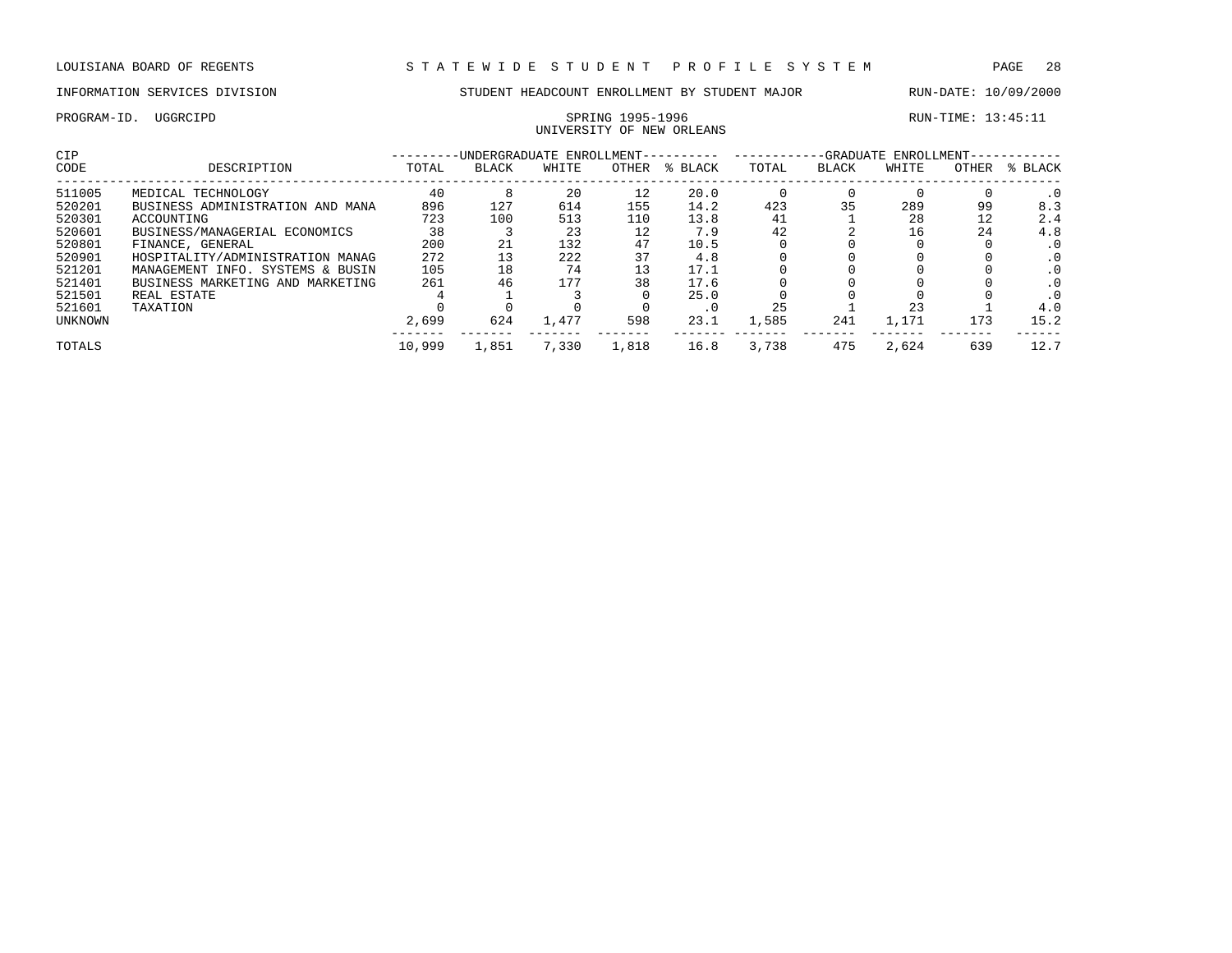LOUISIANA BOARD OF REGENTS STA TEWIDE STUDENT PROFILE SYSTEM PAGE 29

PROGRAM-ID. UGGRCIPD SPRING 1995-1996 SPRING 1995-1996 RUN-TIME: 13:45:11

## INFORMATION SERVICES DIVISION STUDENT HEADCOUNT ENROLLMENT BY STUDENT MAJOR RUN-DATE: 10/09/2000

L.S.U. LAW CENTER

| <b>CIP</b>        |                   |       |       |       |                                     |                                                  | ---------UNDERGRADUATE_ENROLLMENT---------- ----------GRADUATE_ENROLLMENT----------- |       |       |    |                |  |
|-------------------|-------------------|-------|-------|-------|-------------------------------------|--------------------------------------------------|--------------------------------------------------------------------------------------|-------|-------|----|----------------|--|
| CODE              | DESCRIPTION       | TOTAL | BLACK | WHITE |                                     | OTHER % BLACK                                    | TOTAL                                                                                | BLACK | WHITE |    | OTHER % BLACK  |  |
| 220101<br>UNKNOWN | LAW (LL.B., J.D.) |       |       |       |                                     | $0 \qquad \qquad 0 \qquad \qquad .0$<br>$\Omega$ | 623<br>14                                                                            | 28    | 576   |    | 19 4.5<br>57.1 |  |
| TOTALS            |                   |       |       |       | $\begin{matrix} 0 & 0 \end{matrix}$ | $\overline{\phantom{0}}$ .                       | 637                                                                                  | 36    | 580   | 21 | 5.7            |  |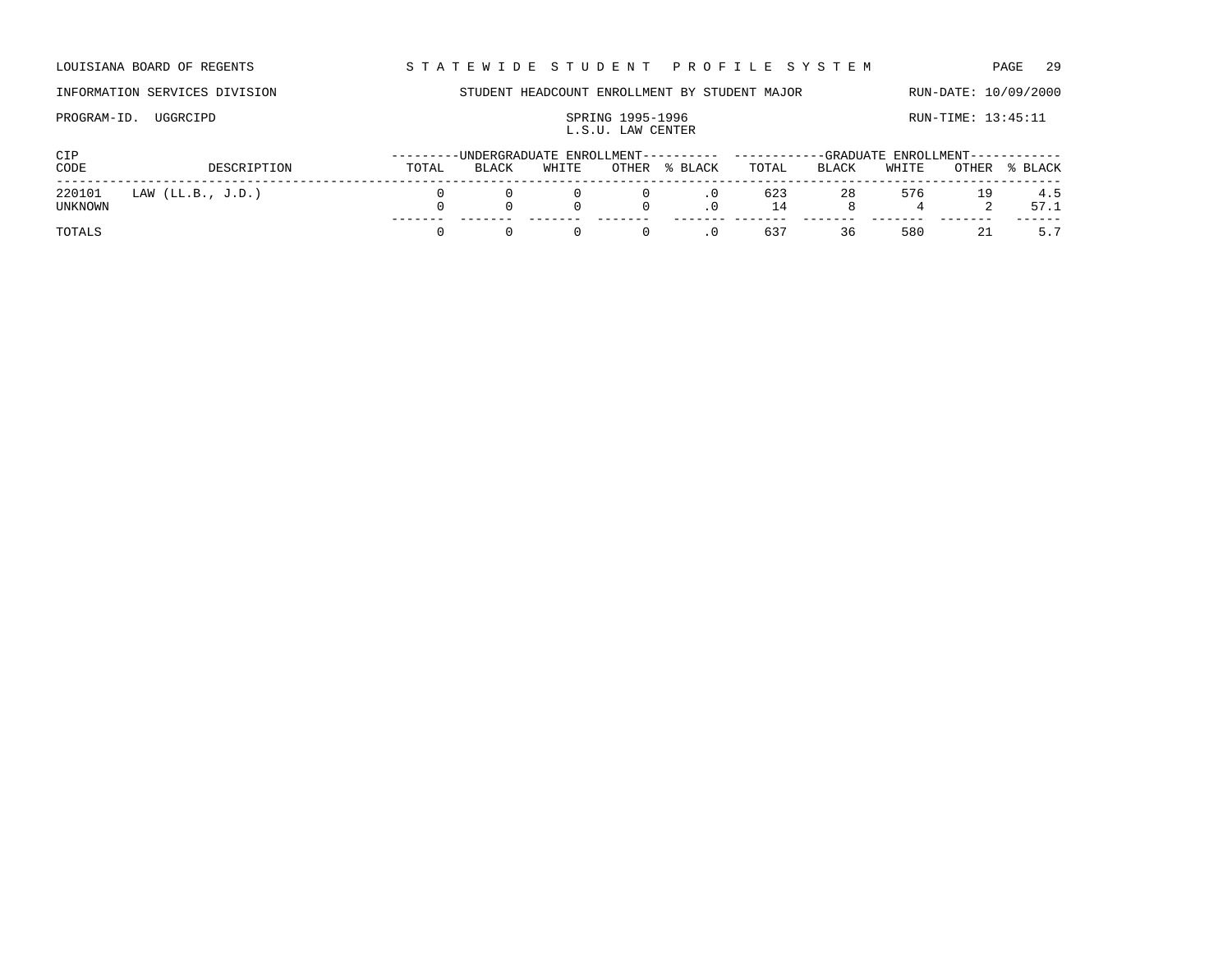## SOUTHERN U. IN BATON ROUGE

| $\begin{smallmatrix} \mathbf{0.131} \mathbf{0.141} \mathbf{0.141} \mathbf{0.141} \mathbf{0.141} \mathbf{0.141} \mathbf{0.141} \mathbf{0.141} \mathbf{0.141} \mathbf{0.141} \mathbf{0.141} \mathbf{0.141} \mathbf{0.141} \mathbf{0.141} \mathbf{0.141} \mathbf{0.141} \mathbf{0.141} \mathbf{0.141} \mathbf{0.141} \mathbf{0.141} \mathbf{0.141} \mathbf{$ |  |  |  |  |  |
|-----------------------------------------------------------------------------------------------------------------------------------------------------------------------------------------------------------------------------------------------------------------------------------------------------------------------------------------------------------|--|--|--|--|--|
|                                                                                                                                                                                                                                                                                                                                                           |  |  |  |  |  |
|                                                                                                                                                                                                                                                                                                                                                           |  |  |  |  |  |
|                                                                                                                                                                                                                                                                                                                                                           |  |  |  |  |  |
|                                                                                                                                                                                                                                                                                                                                                           |  |  |  |  |  |
|                                                                                                                                                                                                                                                                                                                                                           |  |  |  |  |  |
|                                                                                                                                                                                                                                                                                                                                                           |  |  |  |  |  |
|                                                                                                                                                                                                                                                                                                                                                           |  |  |  |  |  |
|                                                                                                                                                                                                                                                                                                                                                           |  |  |  |  |  |
|                                                                                                                                                                                                                                                                                                                                                           |  |  |  |  |  |
|                                                                                                                                                                                                                                                                                                                                                           |  |  |  |  |  |
|                                                                                                                                                                                                                                                                                                                                                           |  |  |  |  |  |
|                                                                                                                                                                                                                                                                                                                                                           |  |  |  |  |  |
|                                                                                                                                                                                                                                                                                                                                                           |  |  |  |  |  |
|                                                                                                                                                                                                                                                                                                                                                           |  |  |  |  |  |
|                                                                                                                                                                                                                                                                                                                                                           |  |  |  |  |  |
|                                                                                                                                                                                                                                                                                                                                                           |  |  |  |  |  |
|                                                                                                                                                                                                                                                                                                                                                           |  |  |  |  |  |
|                                                                                                                                                                                                                                                                                                                                                           |  |  |  |  |  |
|                                                                                                                                                                                                                                                                                                                                                           |  |  |  |  |  |
|                                                                                                                                                                                                                                                                                                                                                           |  |  |  |  |  |
|                                                                                                                                                                                                                                                                                                                                                           |  |  |  |  |  |
|                                                                                                                                                                                                                                                                                                                                                           |  |  |  |  |  |
|                                                                                                                                                                                                                                                                                                                                                           |  |  |  |  |  |
|                                                                                                                                                                                                                                                                                                                                                           |  |  |  |  |  |
|                                                                                                                                                                                                                                                                                                                                                           |  |  |  |  |  |
|                                                                                                                                                                                                                                                                                                                                                           |  |  |  |  |  |
|                                                                                                                                                                                                                                                                                                                                                           |  |  |  |  |  |
|                                                                                                                                                                                                                                                                                                                                                           |  |  |  |  |  |
|                                                                                                                                                                                                                                                                                                                                                           |  |  |  |  |  |
|                                                                                                                                                                                                                                                                                                                                                           |  |  |  |  |  |
|                                                                                                                                                                                                                                                                                                                                                           |  |  |  |  |  |
|                                                                                                                                                                                                                                                                                                                                                           |  |  |  |  |  |
|                                                                                                                                                                                                                                                                                                                                                           |  |  |  |  |  |
|                                                                                                                                                                                                                                                                                                                                                           |  |  |  |  |  |
|                                                                                                                                                                                                                                                                                                                                                           |  |  |  |  |  |
|                                                                                                                                                                                                                                                                                                                                                           |  |  |  |  |  |
|                                                                                                                                                                                                                                                                                                                                                           |  |  |  |  |  |
|                                                                                                                                                                                                                                                                                                                                                           |  |  |  |  |  |
|                                                                                                                                                                                                                                                                                                                                                           |  |  |  |  |  |
|                                                                                                                                                                                                                                                                                                                                                           |  |  |  |  |  |
|                                                                                                                                                                                                                                                                                                                                                           |  |  |  |  |  |
|                                                                                                                                                                                                                                                                                                                                                           |  |  |  |  |  |
|                                                                                                                                                                                                                                                                                                                                                           |  |  |  |  |  |
|                                                                                                                                                                                                                                                                                                                                                           |  |  |  |  |  |
|                                                                                                                                                                                                                                                                                                                                                           |  |  |  |  |  |
|                                                                                                                                                                                                                                                                                                                                                           |  |  |  |  |  |
|                                                                                                                                                                                                                                                                                                                                                           |  |  |  |  |  |
|                                                                                                                                                                                                                                                                                                                                                           |  |  |  |  |  |
|                                                                                                                                                                                                                                                                                                                                                           |  |  |  |  |  |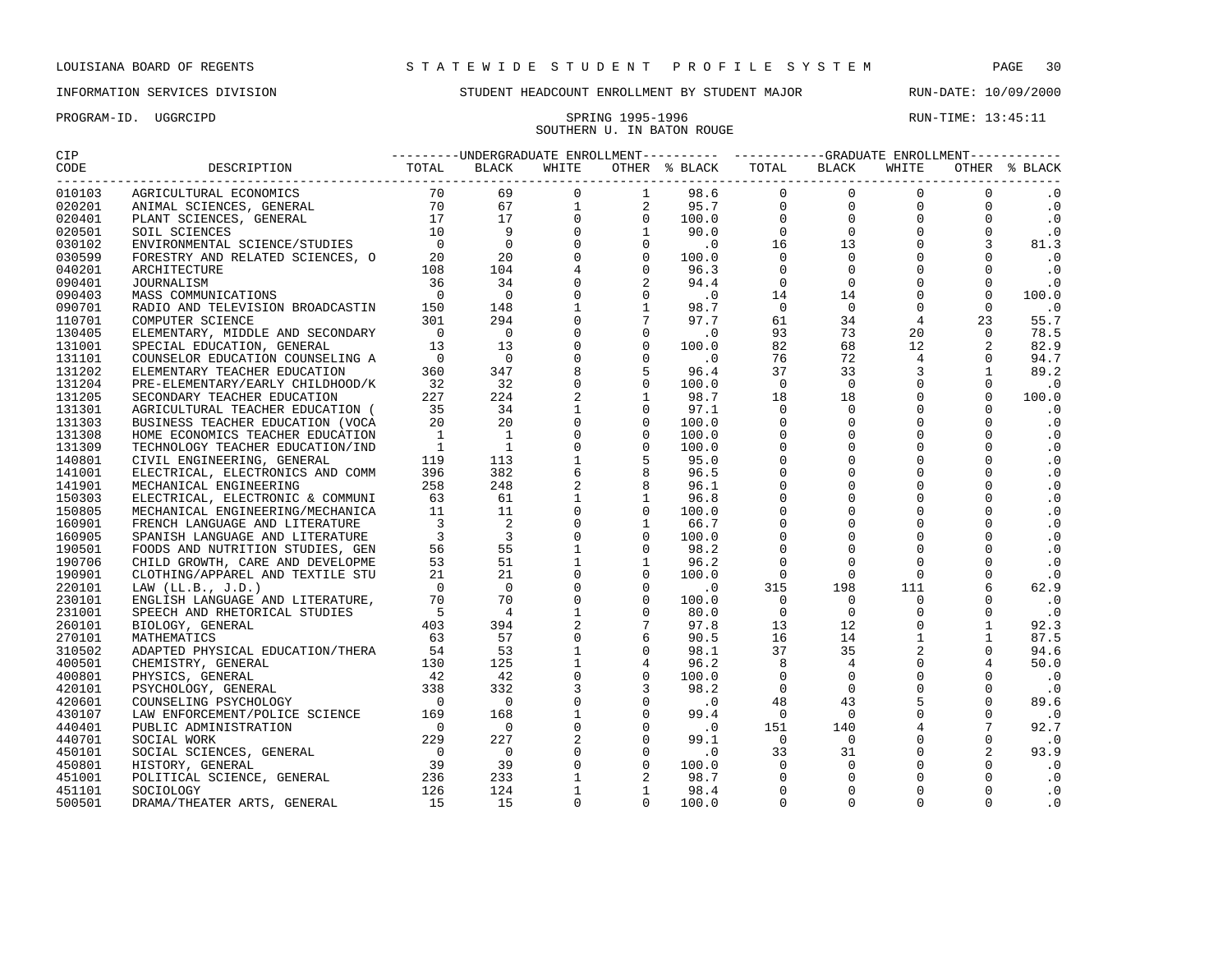# SOUTHERN U. IN BATON ROUGE

| <b>CIP</b> |                                  |       | -UNDERGRADUATE ENROLLMENT-- |       |       |         | -GRADUATE ENROLLMENT- |       |       |       |         |  |
|------------|----------------------------------|-------|-----------------------------|-------|-------|---------|-----------------------|-------|-------|-------|---------|--|
| CODE       | DESCRIPTION                      | TOTAL | <b>BLACK</b>                | WHITE | OTHER | % BLACK | TOTAL                 | BLACK | WHITE | OTHER | % BLACK |  |
| 500701     | ART, GENERAL                     | 31    | 31                          |       |       | 100.0   |                       |       |       |       |         |  |
| 500901     | MUSIC, GENERAL                   |       |                             |       |       | 80.0    |                       |       |       |       |         |  |
| 500903     | MUSIC - GENERAL PERFORMANCE      | 61    | 60                          |       |       | 98.4    |                       |       |       |       |         |  |
| 510204     | SPEECH-LANGUAGE PATHOLOGY AND AU | 105   | 102                         |       |       | 97.1    |                       |       |       |       |         |  |
| 511102     | PRE-MEDICINE STUDIES             | 15    | 15                          |       |       | 100.0   |                       |       |       |       |         |  |
| 511599     | MENTAL HEALTH SERVICES, OTHER    |       |                             |       |       | . 0     | 53                    | 51    |       |       | 96.2    |  |
| 511601     | NURSING (R.N. TRAINING)          | 1,010 | 905                         | 88    |       | 89.6    |                       |       |       |       |         |  |
| 511605     | NURSING, FAMILY PRACTICE (POST-R |       |                             |       |       | . 0     | 42                    | 28    |       |       | 66.7    |  |
| 512399     | REHABILITATION/THERAPEUTIC SERVI | 166   | 164                         |       |       | 98.8    |                       |       |       |       |         |  |
| 520201     | BUSINESS ADMINISTRATION AND MANA | 424   | 413                         |       |       | 97.4    |                       |       |       |       |         |  |
| 520301     | ACCOUNTING                       | 430   | 425                         |       |       | 98.8    | 16                    | 12    |       |       | 75.0    |  |
| 520601     | BUSINESS/MANAGERIAL ECONOMICS    | 54    | 50                          |       |       | 92.6    |                       |       |       |       |         |  |
| 521401     | BUSINESS MARKETING AND MARKETING | 203   | 197                         |       |       | 97.0    |                       |       |       |       |         |  |
| UNKNOWN    |                                  | 1,334 | 1,239                       | 61    | 34    | 92.9    | 318                   | 255   | 51    |       | 80.2    |  |
| TOTALS     |                                  | 8,211 | 7,869                       | 200   | 142   | 95.8    | 1,447                 | 1,148 | 232   | 67    | 79.3    |  |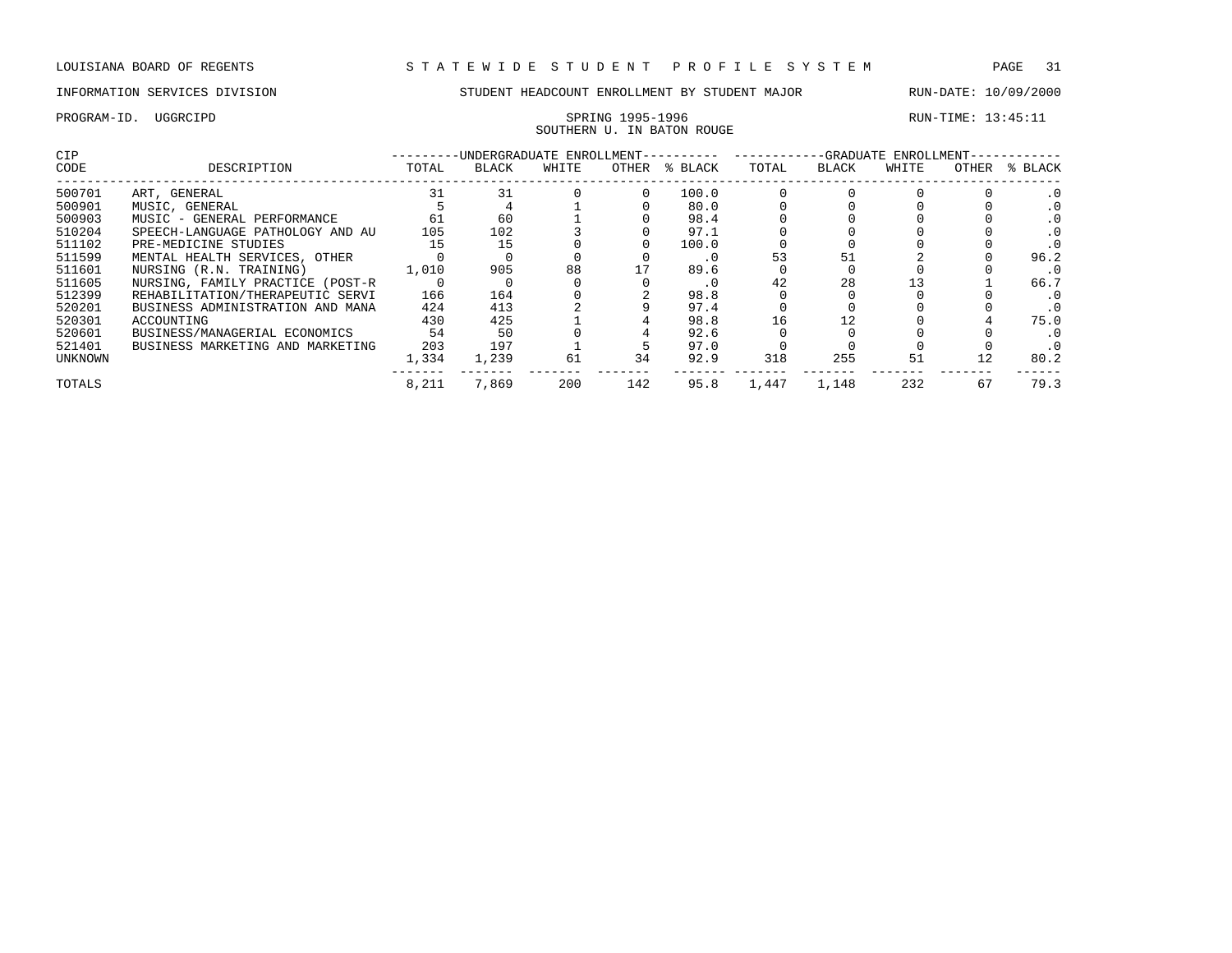# SOUTHERN U. IN NEW ORLEANS

| CIP            |                                  | ---------UNDERGRADUATE ENROLLMENT---------- ----------GRADUATE ENROLLMENT---------- |                 |               |                |               |             |                                    |             |              |               |  |
|----------------|----------------------------------|-------------------------------------------------------------------------------------|-----------------|---------------|----------------|---------------|-------------|------------------------------------|-------------|--------------|---------------|--|
| CODE           | DESCRIPTION                      | TOTAL                                                                               | BLACK           | WHITE         |                | OTHER % BLACK | TOTAL       | BLACK<br>------------------------- | WHITE       |              | OTHER % BLACK |  |
| 090401         | <b>JOURNALISM</b>                | 12                                                                                  | 11              |               | $\mathbf 0$    | 91.7          | $\mathbf 0$ | $\Omega$                           | 0           |              | $\cdot$ 0     |  |
| 110701         | COMPUTER SCIENCE                 | 64                                                                                  | 59              |               |                | 92.2          | $\mathbf 0$ | $\mathbf 0$                        | $\mathbf 0$ | $\Omega$     | $\cdot$ 0     |  |
| 131012         | EDUCATION OF THE SPEECH IMPAIRED |                                                                                     | $\overline{7}$  | $\Omega$      | $\Omega$       | 100.0         | $\Omega$    | $\Omega$                           | $\Omega$    | $\Omega$     | $\cdot$ 0     |  |
| 131202         | ELEMENTARY TEACHER EDUCATION     | 338                                                                                 | 305             | 25            |                | 90.2          | $\Omega$    | $\Omega$                           | $\Omega$    | $\cap$       | $\cdot$ 0     |  |
| 131303         | BUSINESS TEACHER EDUCATION (VOCA | 16                                                                                  | 15              |               |                | 93.8          | $\Omega$    | $\Omega$                           | $\Omega$    | $\Omega$     | $\cdot$ 0     |  |
| 131305         | ENGLISH TEACHER EDUCATION        | 22                                                                                  | 21              |               |                | 95.5          | $\mathbf 0$ | $\Omega$                           | $\Omega$    | $\Omega$     | $\cdot$ 0     |  |
| 131311         | MATHEMATICS TEACHER EDUCATION    | 18                                                                                  | 16              |               |                | 88.9          |             | 0                                  | $\Omega$    | $\Omega$     | $\cdot$ 0     |  |
| 131312         | MUSIC TEACHER EDUCATION          | $\overline{4}$                                                                      | $\overline{4}$  |               | $\Omega$       | 100.0         |             | $\Omega$                           | $\Omega$    | $\Omega$     | $\cdot$ 0     |  |
| 131314         | PHYSICAL EDUCATION TEACHING AND  | 13                                                                                  | 12              |               |                | 92.3          |             |                                    |             |              | $\cdot$ 0     |  |
| 131316         | SCIENCE TEACHER EDUCATION, GENER |                                                                                     | 5               |               |                | 71.4          |             | $\Omega$                           |             | $\Omega$     | $\cdot$ 0     |  |
| 131318         | SOCIAL STUDIES TEACHER EDUCATION | 18                                                                                  | 16              |               |                | 88.9          |             | $\Omega$                           | $\Omega$    | $\cap$       | $\cdot$ 0     |  |
| 131330         | SPANISH LANGUAGE TEACHER EDUCATI | $\overline{1}$                                                                      | $\Omega$        |               |                | $\cdot$ 0     | $\Omega$    | $\Omega$                           | $\Omega$    | $\Omega$     | $\cdot$ 0     |  |
| 140804         | TRANSPORTATION AND HIGHWAY ENGIN |                                                                                     | 2               |               | $\mathbf 0$    | 100.0         |             | $\mathbf 0$                        | $\Omega$    | $\Omega$     | $\cdot$ 0     |  |
| 150101         | ARCHITECTURAL ENGINEERING TECHNO |                                                                                     |                 |               |                | 50.0          |             | $\Omega$                           | $\Omega$    | $\Omega$     | $\cdot$ 0     |  |
| 150303         | ELECTRICAL, ELECTRONIC & COMMUNI | 25                                                                                  |                 |               | 13             | 32.0          |             | $\Omega$                           | $\Omega$    | $\Omega$     | $\cdot$ 0     |  |
| 150603         | INDUSTRIAL/MANUFACTURING TECHNOL | 2                                                                                   | $\mathbf{1}$    |               | $\Omega$       | 50.0          | $\Omega$    | $\Omega$                           | $\Omega$    |              | $\cdot$ 0     |  |
| 230101         | ENGLISH LANGUAGE AND LITERATURE, | 11                                                                                  | 10              |               |                | 90.9          |             |                                    |             |              | $\cdot$ 0     |  |
| 260101         | BIOLOGY, GENERAL                 | 113                                                                                 | 108             |               |                | 95.6          | $\Omega$    | $\Omega$                           | 0           | $\cap$       | $\cdot$ 0     |  |
| 270101         | MATHEMATICS                      | 18                                                                                  | 18              |               | $\Omega$       | 100.0         | $\Omega$    | $\Omega$                           | $\Omega$    | $\cap$       | $\cdot$ 0     |  |
| 400501         | CHEMISTRY, GENERAL               | 9                                                                                   | 6               |               |                | 66.7          | $\Omega$    | $\Omega$                           | $\Omega$    | $\Omega$     | $\cdot$ 0     |  |
| 400801         | PHYSICS, GENERAL                 | $\overline{9}$                                                                      | 9               |               | $\mathbf 0$    | 100.0         |             | 0                                  | $\Omega$    | $\Omega$     | $\cdot$ 0     |  |
| 420101         | PSYCHOLOGY, GENERAL              | 105                                                                                 | 103             |               |                | 98.1          |             | $\Omega$                           | $\Omega$    | $\Omega$     | $\cdot$ 0     |  |
| 430104         | CRIMINAL JUSTICE STUDIES         | 116                                                                                 | 109             | 5             | 2              | 94.0          | $\Omega$    | $\Omega$                           | $\Omega$    | $\Omega$     | $\cdot$ 0     |  |
| 440701         | SOCIAL WORK                      | 136                                                                                 | 121             | 11            |                | 89.0          | 308         | 205                                | 94          | $\mathsf{Q}$ | 66.6          |  |
| 450801         | HISTORY, GENERAL                 | 11                                                                                  | 9               | $\Omega$      |                | 81.8          | $\Omega$    | $\Omega$                           | $\Omega$    | $\Omega$     | $\cdot$ 0     |  |
| 451001         | POLITICAL SCIENCE, GENERAL       | 22                                                                                  | 22              |               | $\Omega$       | 100.0         |             | $\Omega$                           | $\Omega$    | $\Omega$     | $\cdot$ 0     |  |
| 451101         | SOCIOLOGY                        | 23                                                                                  | 21              |               |                | 91.3          | $\Omega$    | $\Omega$                           | $\Omega$    | $\Omega$     | $\cdot$ 0     |  |
| 451201         | URBAN AFFAIRS/STUDIES            | 13                                                                                  | $7\phantom{.0}$ |               |                | 53.8          | $\mathbf 0$ | $\Omega$                           | $\Omega$    | $\Omega$     | $\cdot$ 0     |  |
| 500701         | ART, GENERAL                     | -6                                                                                  | 6               | $\Omega$      |                | 100.0         |             | $\Omega$                           | $\Omega$    | $\Omega$     | $\cdot$ 0     |  |
| 511501         | ALCOHOL/DRUG ABUSE COUNSELING    | 51                                                                                  | 31              | 17            |                | 60.8          |             | $\Omega$                           | $\Omega$    |              | $\cdot$ 0     |  |
| 520201         | BUSINESS ADMINISTRATION AND MANA | 181                                                                                 | 172             |               |                | 95.0          |             |                                    |             |              | $\cdot$ 0     |  |
| 520301         | ACCOUNTING                       | 76                                                                                  | 71              |               |                | 93.4          |             |                                    |             |              | $\cdot$ 0     |  |
| 520401         | ADMINISTRATIVE ASSISTANT/SECRETA | 23                                                                                  | 20              |               |                | 87.0          |             |                                    |             |              | $\cdot$ 0     |  |
| 520601         | BUSINESS/MANAGERIAL ECONOMICS    | -6                                                                                  | $-5$            | $\Omega$      | $\overline{1}$ | 83.3          |             |                                    | $\Omega$    | $\Omega$     | $\cdot$ 0     |  |
| <b>UNKNOWN</b> |                                  | 2,536                                                                               | 2,405           | 59            | 72             | 94.8          |             |                                    | $\Omega$    | $\Omega$     | $\cdot$ 0     |  |
| TOTALS         |                                  | 4,016                                                                               | 3,736           | ------<br>140 | 140            | 93.0          | 308         | 205                                | 94          | 9            | 66.6          |  |